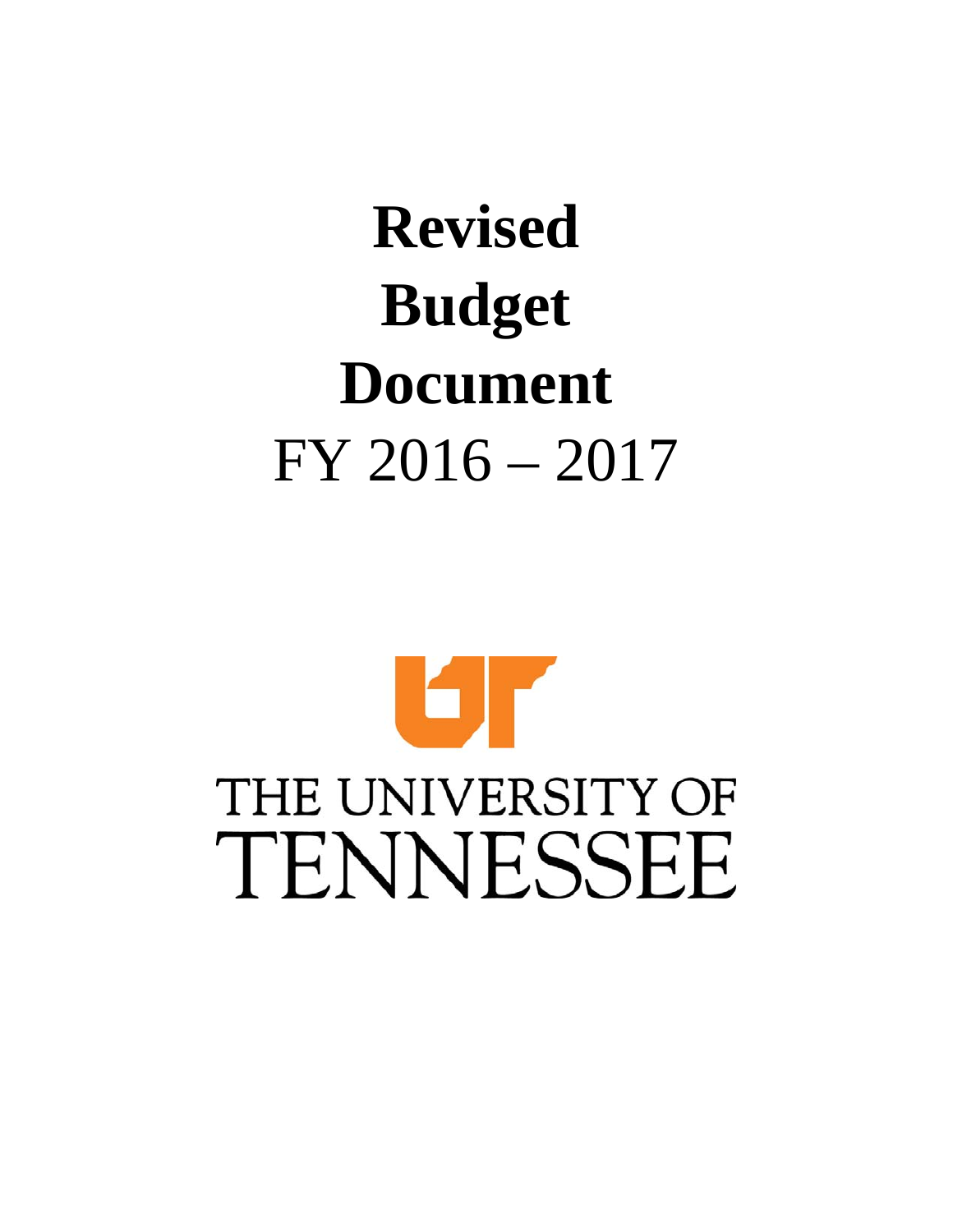# **THE UNIVERSITY** *of* **TENNESSEE**

# Chattanooga

Knoxville Knoxville Space Institute

# Martin

# Health Science Center

# Institute of Agriculture

Agricultural Experiment Station Extension College of Veterinary Medicine

## Institute for Public Service

Institute for Public Service Municipal Technical Advisory Service County Technical Assistance Service

# System Administration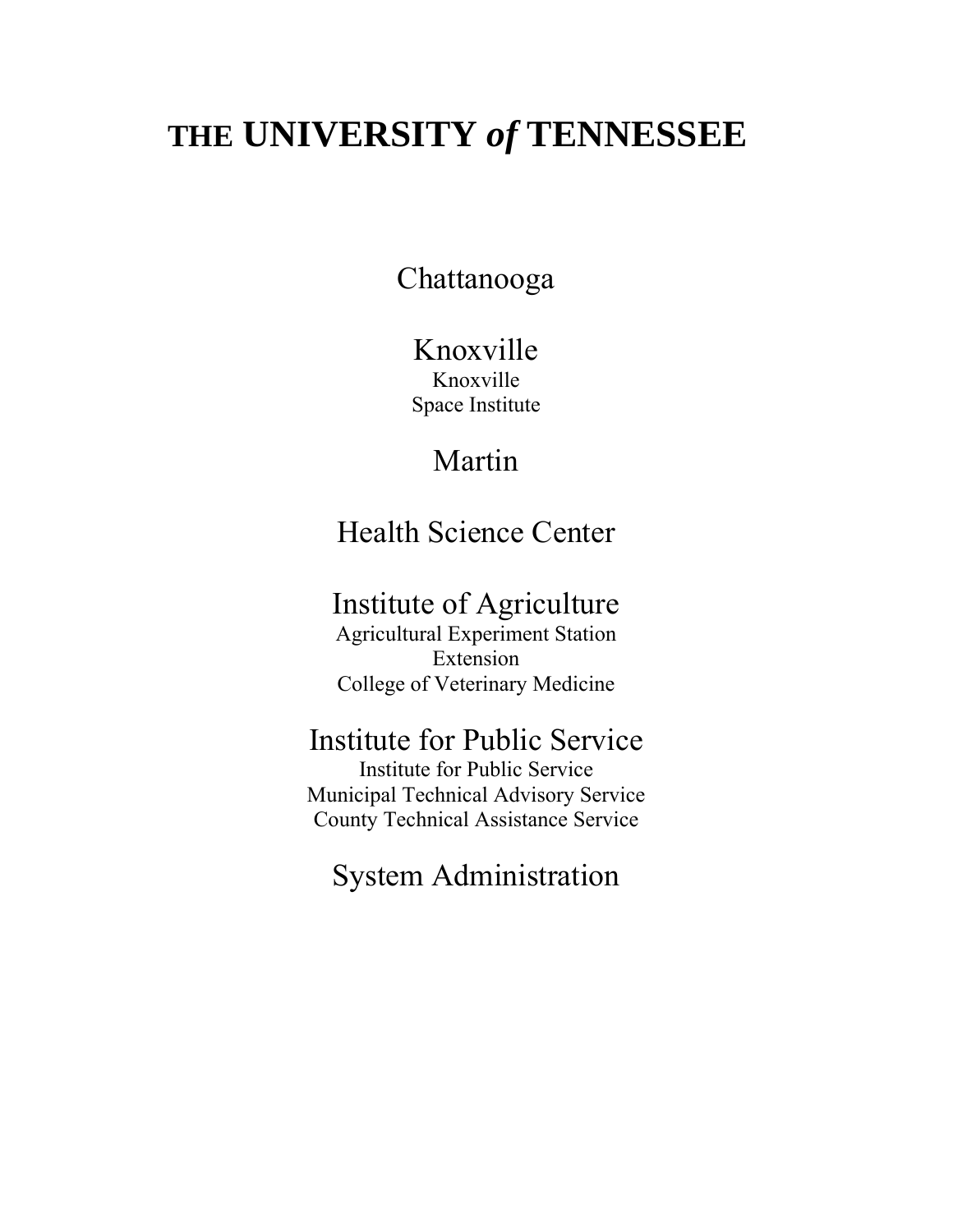### THE UNIVERSITY OF TENNESSEE

| Contents                      |        |
|-------------------------------|--------|
| MESSAGE FROM THE CFO          | $A-2$  |
| <b>OVERVIEW</b>               | $A-3$  |
| UNRESTRICTED E&G REVENUES     | $A-4$  |
| UNRESTRICTED E&G EXPENDITURES | $A-7$  |
| <b>AUXILIARY ENTERPRISES</b>  | $A-9$  |
| UNRESTRICTED NET ASSETS       | $A-10$ |
| <b>BOARD RESOLUTION</b>       | $A-11$ |
| SUPPORTING BUDGET SCHEDULES   | $B-1$  |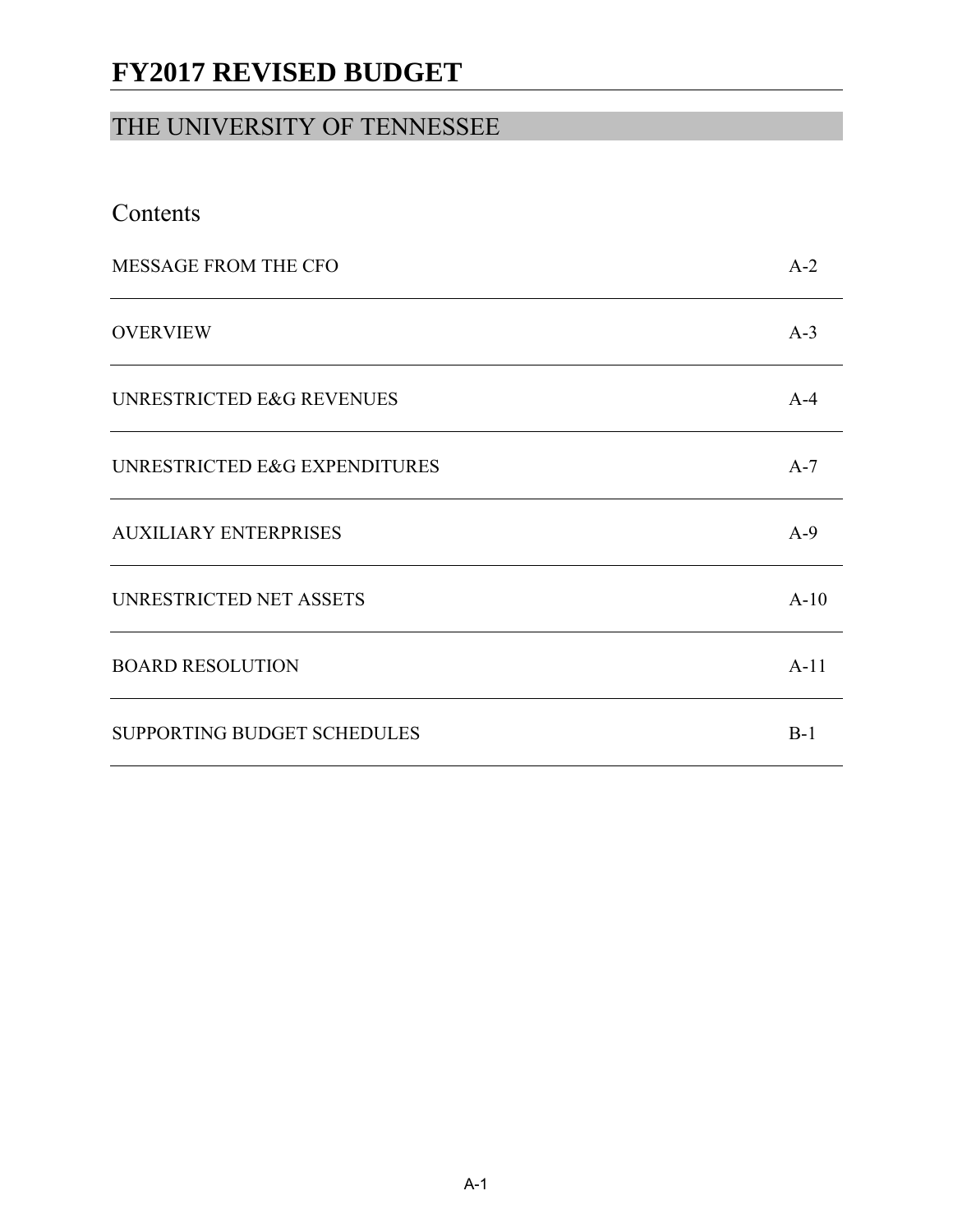### Message from the CFO

The FY 2 017 revised operating budget reflects operating plans and financial projections as of October 31, 2016. The University develops a revised budget each fiscal y ear to adjust to th e following changes th at occur during the y ear after th e original budget is adopted in June:

- 1. The university's original budget is developed before the end of the previous fiscal year and uses *budgeted* net assets as its starting point. The revised budget uses *actual* net assets as its starting point. In most years, this change in net assets is offset by an increase to non-recurring expenditure budgets.
- 2. State appropriations are adjusted in September, requiring m inor adjustments in most years.
- 3. Other adjustments may be needed if there are m aterial changes to operating plans, organizational structure, revenue projections, or fixed costs.

Revised total revenues are \$2.208 billion, a 0.2% increase over the original budget. Revised expenses total \$2.240 billion, a 4. 7% increase. These revisions include all cu rrent funds: unrestricted educational and general (E&G) funds, restricted E&G funds, and auxiliary funds.

Unrestricted E&G funds finance th e University's core operations. The revised unrestricted E&G revenue budget is virtually unchanged. It is common to see only m inor revenue adjustments between origin al and revised budgets. Budgets for recurring unrestricted E&G expenditures and transfers also showed very little change. Total

recurring and non-recurring expenditures and transfers are up \$9.8 million (.7%), reflecting carry-overs of unspent non-recurring funds from FY 2016. Campuses and institutes are using these one-tim e funds to upgrade technology in classroo ms, fund energy efficiency projects, and address critical maintenance needs; prudent one-tim e investments that in crease capacity and improve long-term effectiveness and efficiency.

Each campus and institute have implemented the salary plans described in the F Y 2016- 2017 Proposed Budget Docu ment approved by the Board of Trustees last June. The university has been able to provide general salary increases in five of the last s ix fiscal years, a welcome change after four straight years of no salary in creases. UT Martin implemented the first phase of its innovative "Soar in Four" tuition model, designed to encourage and enable m ore students to graduate in four year s. It will be f ully implemented by FY 2019-20.

Revenue and expenditure data for each operating unit is provided in this budget document. Also includ ed is inf ormation on athletics and auxilia ry budgets. A separa te publication containing detailed supporting schedules is available in electronic format.

Respectfully,

David 1. Miller

David L. Miller Chief Financial Officer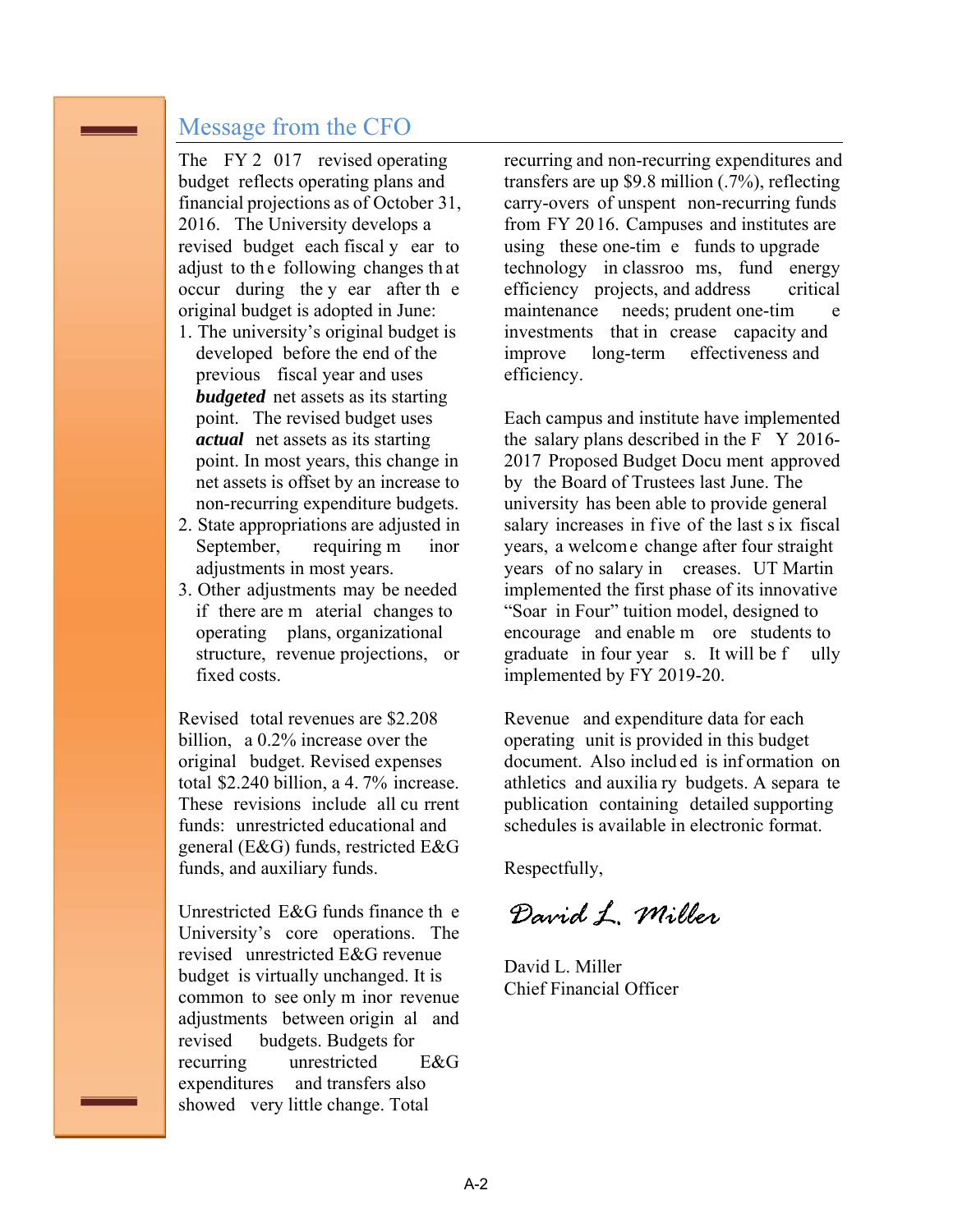| <b>THE FY 2017</b>  |
|---------------------|
| <b>FDUCATIONAL</b>  |
| <b>AND GENERAL</b>  |
| (E&G) AND           |
| <b>AUXILIARY</b>    |
| <b>FNTFRPRISES</b>  |
| <b>RFVISFD</b>      |
| <b>BUDGETS ARE</b>  |
| <b>BALANCED AND</b> |
| <i>WITHIN</i>       |
| <b>AVAII ARIF</b>   |
| <b>RESOURCES.</b>   |
|                     |

| FY 2017 Quick Facts        |          |
|----------------------------|----------|
| Enrollment (Fall 2016)     | 49,387   |
| Capital Outlay             | \$148.8M |
| <b>Capital Maintenance</b> | \$57.7M  |

| <b>Total Current Funds</b>  |          |
|-----------------------------|----------|
| Revenues                    | \$2.21B  |
| <b>State Appropriations</b> | \$546.2M |
| % of Revenues               | 25%      |
| <b>Tuition &amp; Fees</b>   | \$668.2M |
| % of Revenues               | 30%      |
| Positions                   | 14,600   |
|                             |          |

| <b>Unrestricted E&amp;G Funds</b> |          |
|-----------------------------------|----------|
| Revenues                          | \$1.358B |
| <b>State Appropriations</b>       | \$527.6M |
| % of Revenues                     | 39%      |
| <b>Tuition &amp; Fees</b>         | \$668.2M |
| % of Revenues                     | 49%      |
| <b>Positions</b>                  | 10,198   |
|                                   |          |

### **Overview**

The University of Tennessee FY 2017 revised budget revenues total \$2.208 billion: \$1.358 billion in unrestricted educational and general (E&G) funds, \$604.0 million in restricted E&G funds and \$246.2 million in auxiliary funds. Th is is a 0.2% increase from the FY 2017 original budget.

A change of this magnitude is typical for the annual revised budget and reflects no m aterial changes to plans or operations for FY 2017. The adjustm ents ensure that the university's revised expenditure and transfer budgets for FY 2017 rem ain within available resources.

|                       | <b>FY2017</b>   | <b>FY2017</b>  |       |               |
|-----------------------|-----------------|----------------|-------|---------------|
| <b>Revenue Source</b> | <b>Original</b> | <b>Revised</b> |       | <b>Change</b> |
| Unrestricted E&G      | \$1,356.0       | \$1,357.6      | 1.6   | $0.1\%$       |
| Restricted E&G        | 602.2           | 604.0          | 1.8   | $0.3\%$       |
| Auxiliaries           | 246.2           | 246.2          | 0.0   | $0.2\%$       |
| <b>Total</b>          | \$2,204.4       | \$2,207.8      | \$3.4 | $0.2\%$       |

#### **TOTAL REVENUE (***\$ millions***)**

 *Amounts may not add due to rounding.* 

Unrestricted education and gene ral funds (Unrestricted E  $\&$ G) support the core operations of the university: instruction, research, public service, academ ic support, student services, institutional support, facilities operations and maintenance, and scholarships and fellowships. They are funde d primarily through tuition and student fees, state appropriations , and other sources including grants and contracts, federal a nd local appropriations, sales and services, and investment income.

Restricted funds must be used in accordance with purposes established by an external party; primarily grants, contracts, gifts and endowments. These funds are the m ajor revenue sources for research, scholarships, and fellowships.

Auxiliaries are self-supporting enterprises which furnish services to students, faculty, and staff su ch as housing, bookstores, food services and UTK athletics. They complement the core operations of each campus and are a v ital component in student life and campus culture.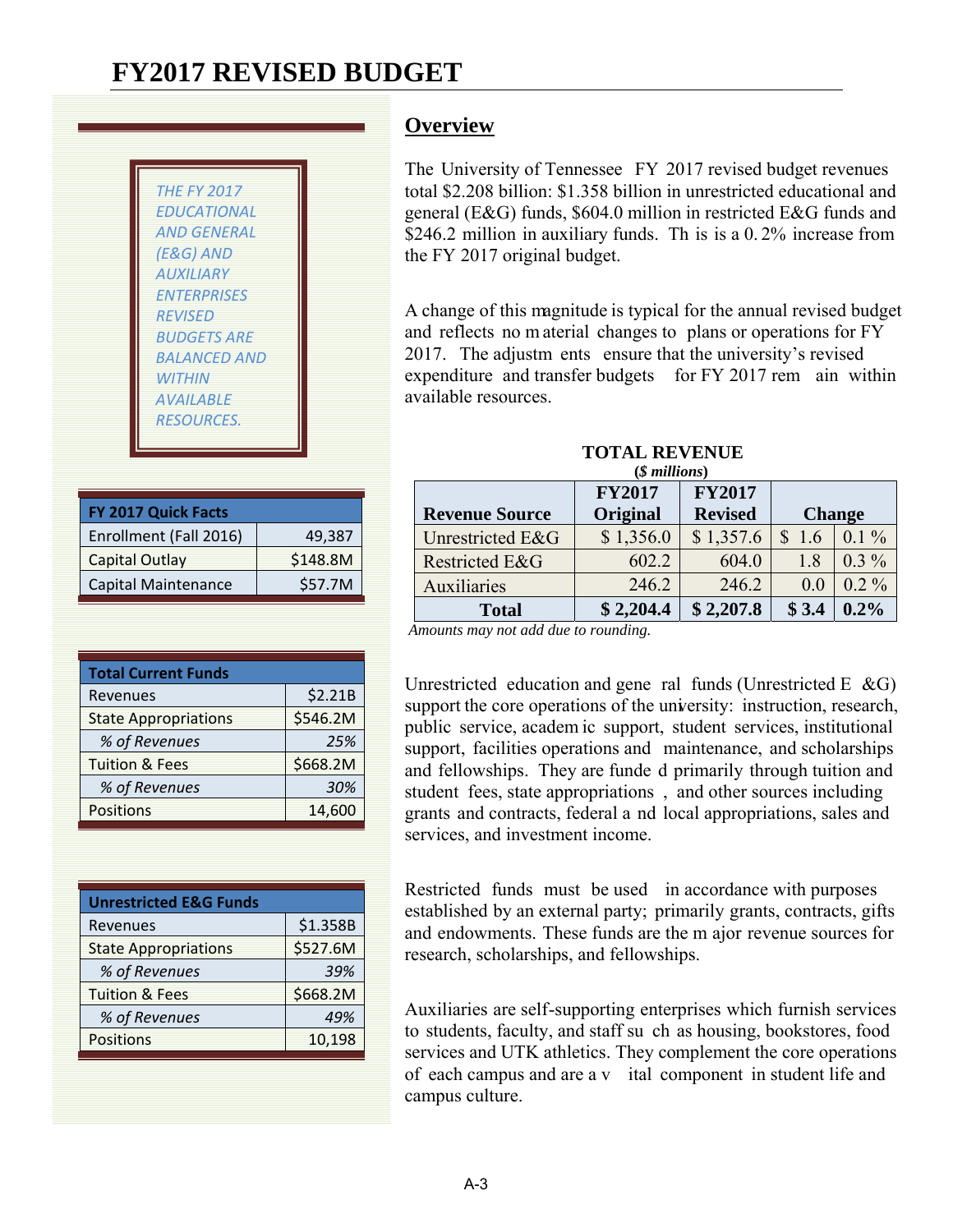#### **Unrestricted E&G Revenues**

| UIII esti icteu Exec Revenue Summai v |               |               |  |                |                |            |  |  |
|---------------------------------------|---------------|---------------|--|----------------|----------------|------------|--|--|
|                                       | <b>FY2017</b> |               |  |                | <b>FY 2017</b> |            |  |  |
| <b>Revenue Source</b>                 |               | Original      |  | <b>Revised</b> | <b>Change</b>  |            |  |  |
| Tuition & Fees                        |               | 669,787,108   |  | 668, 245, 473  | \$(1,541,635)  | $(0.2) \%$ |  |  |
| <b>State Appropriations</b>           |               | 526,665,549   |  | 527,569,249    | 903,700        | $0.2\%$    |  |  |
| <b>Other Revenues</b>                 |               | 159,541,083   |  | 161,818,012    | 2,276,929      | $1.4\%$    |  |  |
| Total E&G Revenues                    |               | 1,355,993,740 |  | 1,357,632,734  | \$1,638,994    | $0.1\%$    |  |  |

#### **Unrestricted E&G Revenue Summary**

FY 2017 revised budget unrestricted E&G revenues are virtually unchanged from the original budget. Tuition and fee revenue budgets were adjusted downward 0.2% based on actual enrollments. State appropriation budgets are essentially unchanged. Other revenues are up 1.4% and are discussed more fully below. These kinds of minor adjustments to budgeted revenues are routinely reflected in the University's revised budget.



Trends in state appropri ations and tuition and fees are critical to the core op erations of the university. Their percentage share of total unrestricted E&G revenues has increased slightly over recent years from 86.5% in FY 2011 com pared to 88.1% in FY 2017. Tuition and fee revenue increased its share of total funding as the share from state appropriations declined. In FY 2011, appropriations exceeded tuition and fees by nearly \$99 million. This relationship reversed in FY 2012. In FY 2017, tuition and fees are expected to exceed appropriations by \$141 million.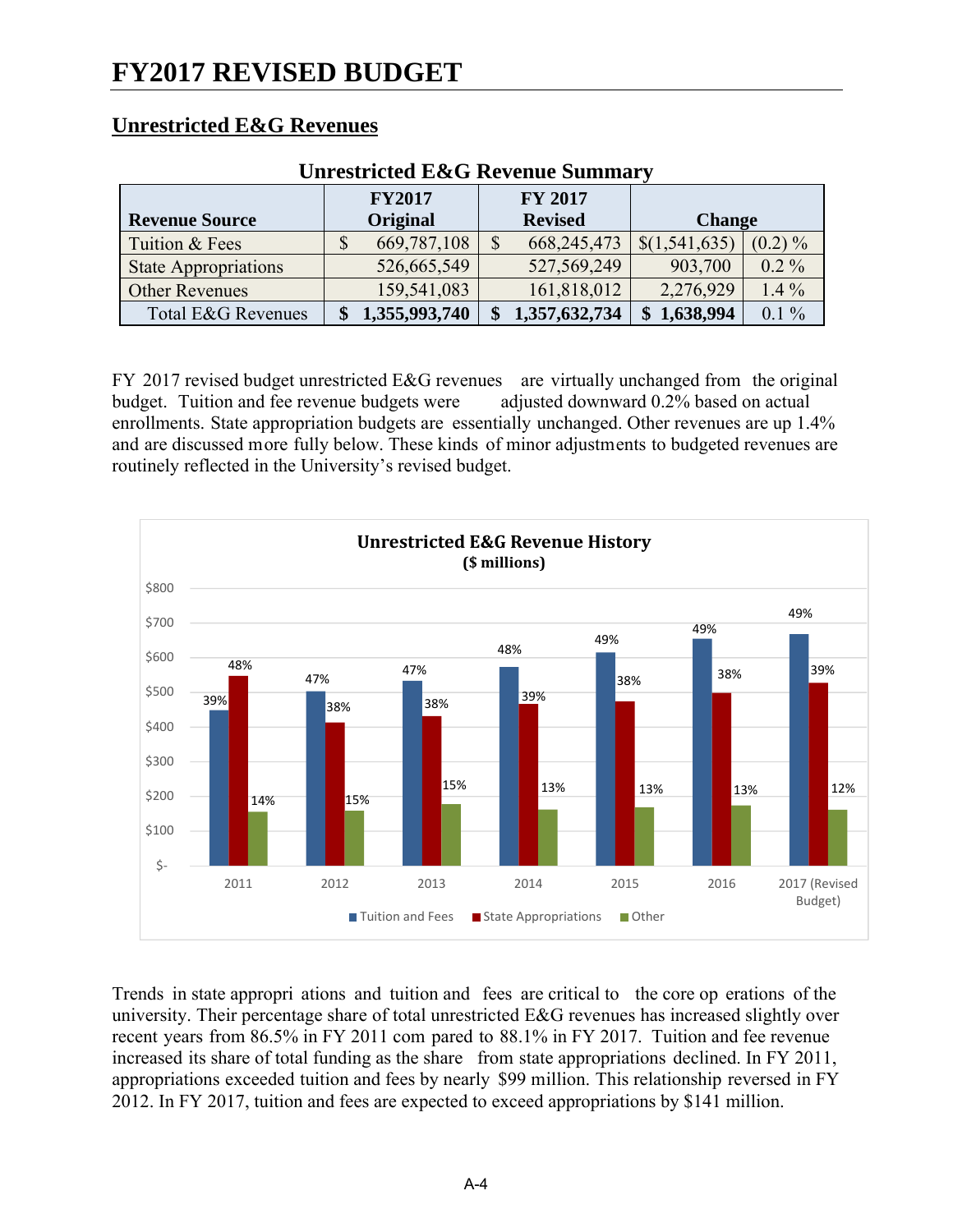| <b>Fee Type</b>                  | <b>FY17</b><br>Original | <b>FY17</b><br><b>Revised</b> | <b>Change</b> |            |
|----------------------------------|-------------------------|-------------------------------|---------------|------------|
| Maintenance Fees                 | \$476,738,769           | 475,446,170                   | \$(1,292,599) | $(0.3)\%$  |
| <b>Non-Resident Tuition</b>      | 71,889,065              | 70,600,099                    | \$(1,288,966) | $(1.8) \%$ |
| Program and Service Fees         | 67,742,905              | 67,306,805                    | (436,100)     | $(0.6) \%$ |
| <b>Extension Enrollment Fees</b> | 7,639,782               | 7,646,800                     | 7,018         | $0.1\%$    |
| <b>Other Student Fees</b>        | 45,776,587              | 47,245,599                    | 1,469,012     | $3.2\%$    |
| <b>Total Tuition and Fees</b>    | \$669,787,108           | \$668,245,473                 | \$(1,541,635) | $(0.2) \%$ |

#### **Tuition and Fee Revenues**

Tuition and fee budgets decreased only 0.2% from original budget, reflecting minor refinements to projected enrollments and revised expectations for various student fees, such as course and lab fees. The primary source of tuition and fee revenues are maintenance fees, commonly referred to as in-state tuition. The m aintenance fee is paid by all students, including out-of-state students. Non-resident tuition is a differential paid only by out-of-state students. It does not show all tuition and fees paid by out-of-state students. The term "out-of-state tuition" typica lly refers to the maintenance fee plus non-resident tuition.

Programs and services fees are m andatory fees paid by all students and include fees for student activities, health services, debt service, capital im provements, student counseling, and other programs. Extension enrollment fees are for non -credit personal and pr ofessional development courses. Examples of other student fees includ e technology fees, faciliti es fees, library fees, differential tuition, lab fees, and course fees.

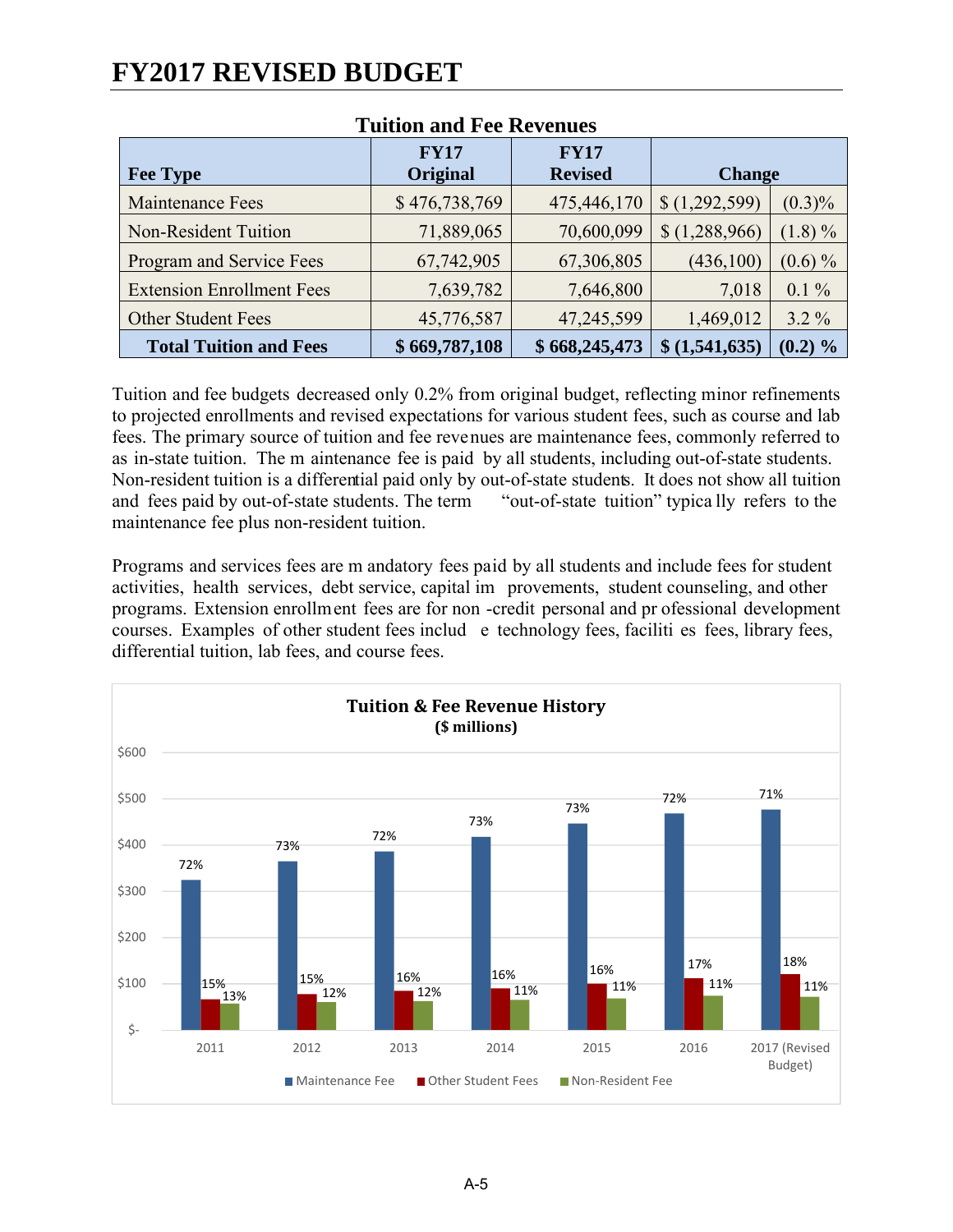| <b>Adjustments</b>                 | <b>Recurring</b> |             | <b>Non-Recurring</b> |           | <b>Total</b> |               |
|------------------------------------|------------------|-------------|----------------------|-----------|--------------|---------------|
| FY 2017 Original Budget            | \$               | 524,745,849 | \$                   | 1,919,700 |              | 526,665,549   |
| Fee Waiver Estimate Adjustment     |                  |             |                      | (1,400)   |              | (1,400)       |
| Health Insurance Premium Adj.      |                  | 600,300     |                      |           |              | 600,300       |
| <b>Claims Premium Adjustments</b>  |                  | (88,700)    |                      | 168,000   |              | 79,300        |
| Nat. Assoc. of County Agents       |                  |             |                      | 250,000   |              | 250,000       |
| <b>TCRS Legacy Rate Adjustment</b> |                  | (24, 500)   |                      |           |              | (24, 500)     |
| FY 2017 Revised Budget             | \$               | 525,232,949 | \$                   | 2,336,300 |              | \$527,569,249 |

#### **State Appropriations**

Unrestricted state appropriations increased \$903,700 from the original budget. These are budgetneutral adjustments offset by minor increases in expenditures. The non-recurring adjustments include \$250,000 approved by the legislature for expenditures in preparation for the National Association of County Agricultural Agents Annual Meeting to be hosted by UT Extension in 2018.

#### **Other Revenues**

|                             | <b>FY17</b>     | <b>FY17</b>    |               |            |
|-----------------------------|-----------------|----------------|---------------|------------|
| <b>Revenue Source</b>       | <b>Original</b> | <b>Revised</b> | <b>Change</b> |            |
| Grants & Contracts          | \$44,529,714    | \$45,380,370   | \$850,656     | $1.9\%$    |
| Sales & Services            | 57,832,737      | 59,443,657     | 1,610,920     | $2.8\%$    |
| <b>Other Sources</b>        | 57,178,632      | 56,993,985     | (184, 647)    | $(0.3) \%$ |
| <b>Total Other Revenues</b> | \$159,541,083   | \$161,818,012  | \$2,276,929   | $1.4\%$    |

There is little change in budgeted revenues from other sources. Grant and contract revenues are up 1.9%. These revenues are the portion of payments from grant and contract sponsors allocated to cover general facilities and administration costs incurred to support grant and contract programs.

Sales and service revenue budgets were adjusted up by 2.8%. These are sales from operations that generally provide services to the public (this does not include auxiliary enterprises, which typically provide services to faculty, staff, and students). Exam ples include medical clinics, 4-H camps, theaters, child development centers, training programs, sales of agricultural products, and sports camps.

The revised budget for other sources is virtually unchanged. These include revenue sources such as interest earnings, co nference revenues, federal appropriations (Sm ith-Lever, Hatch), local appropriations, UT-Battelle management fees, tr ademark licensing revenues, unrestricted gifts, and unrestricted endowment earnings.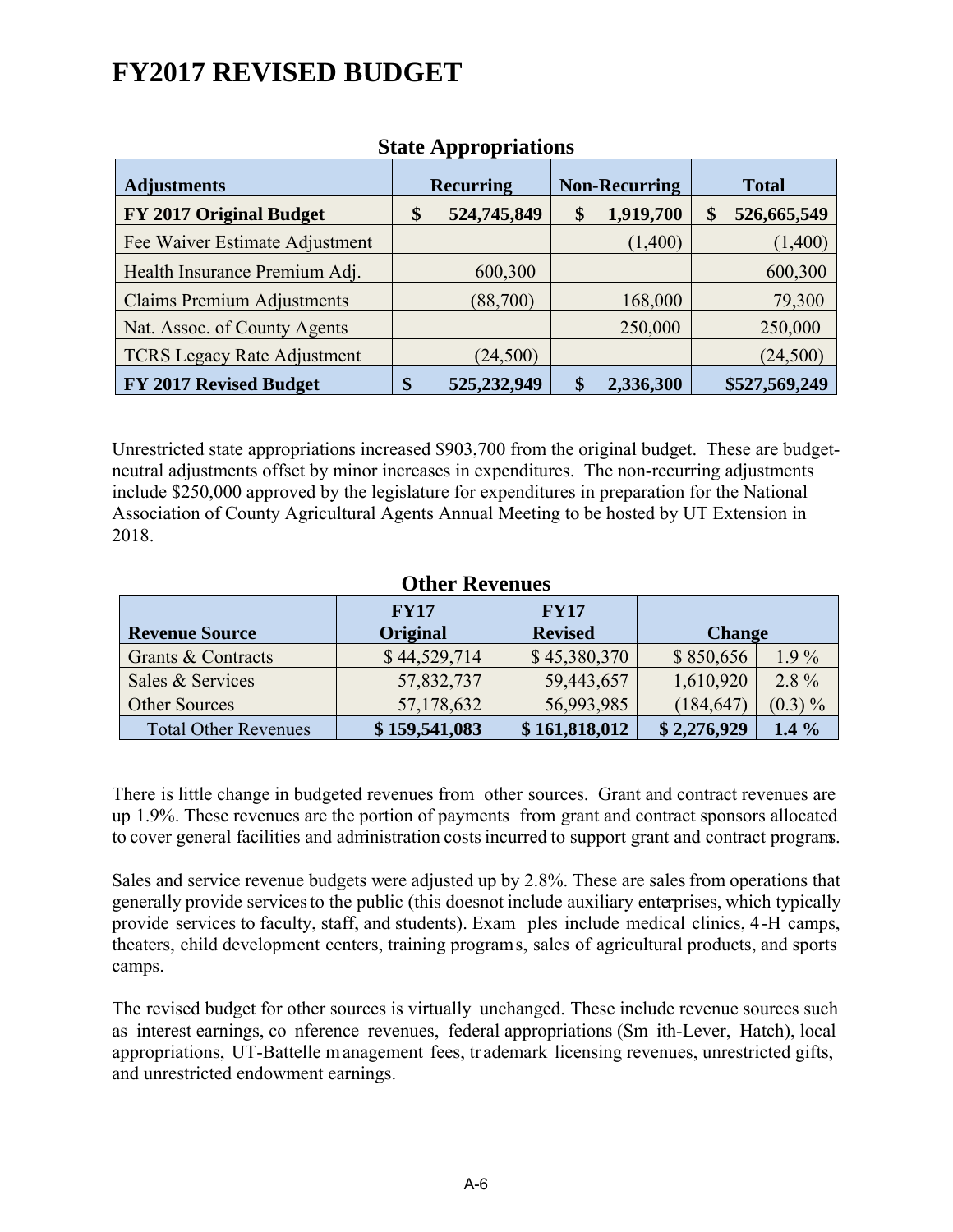### **Unrestricted E&G Expenditures**

Budgeted expenditures increased \$98.9 million. These are primarily non-recurring funds and do not reflect changes in recurring plans and opera tions. Most of the increase is funded by nonrecurring funds transfers. The large increase in research is typical since a good portion of these funds come from non-recurring facilities and administration recoveries generated in previous years by research grants and contracts. Budgets for public service, academic support, and institutional support also have significant increases for non-recurring expenditures.

The increase was allocated through campus and institute budgeting procedures to over 1,651 nonrecurring projects and programs such as facility maintenance, equipment replacements, faculty start-up packages, bridge funding for research operations, lab upgrades, faculty incentives, campus improvements, energy conservation projects, and information technology infrastructure. Unused non-recurring funds will be carried forward to FY 2018 for use on similar non-recurring projects and improvements in the future.

| <b>Functional Category</b>          | <b>FY 2017</b><br><b>Original</b> | <b>FY 2017</b><br><b>Revised</b> | <b>Change</b><br><b>Amount</b> | <b>Change</b><br>$\frac{6}{9}$ |
|-------------------------------------|-----------------------------------|----------------------------------|--------------------------------|--------------------------------|
| Instruction                         | 570,871,393<br>$\mathbb{S}$       | \$590,903,322                    | 20,031,929<br>$\mathbb{S}$     | $3.5\%$                        |
| Research                            | 73,583,021                        | 109,449,324                      | 35,866,303                     | 48.7%                          |
| <b>Public Service</b>               | 80,557,849                        | 89,593,618                       | 9,035,769                      | $11.2\%$                       |
| Academic Support                    | 146,819,933                       | 167,886,851                      | 21,066,918                     | 14.3 %                         |
| <b>Student Services</b>             | 88,080,549                        | 90,844,212                       | 2,763,663                      | $3.1\%$                        |
| <b>Institutional Support</b>        | 147,368,765                       | 155,658,727                      | 8,289,962                      | $5.6\%$                        |
| Operation & Maint of Plant          | 139,190,009                       | 141,316,418                      | 2,126,409                      | $1.5\%$                        |
| Scholarships and Fellowships        | 106,011,157                       | 105,717,960                      | (293, 197)                     | $(0.3)\%$                      |
| <b>Total E&amp;G Expenditures</b>   | \$1,352,482,676                   | \$1,451,370,432                  | \$98,887,756                   | $7.3\%$                        |
| Transfers                           | 4,284,278<br>S                    | (84, 845, 237)<br>$\mathbb{S}$   | \$ (89,129,515)                | $(2,080)\%$                    |
| <b>Expenditures &amp; Transfers</b> | \$1,356,766,954                   | \$1,366,525,195                  | 9,758,241<br>$\mathbf{\$}$     | $0.7\%$                        |

### **Unrestricted E&G Expenditures by Function**

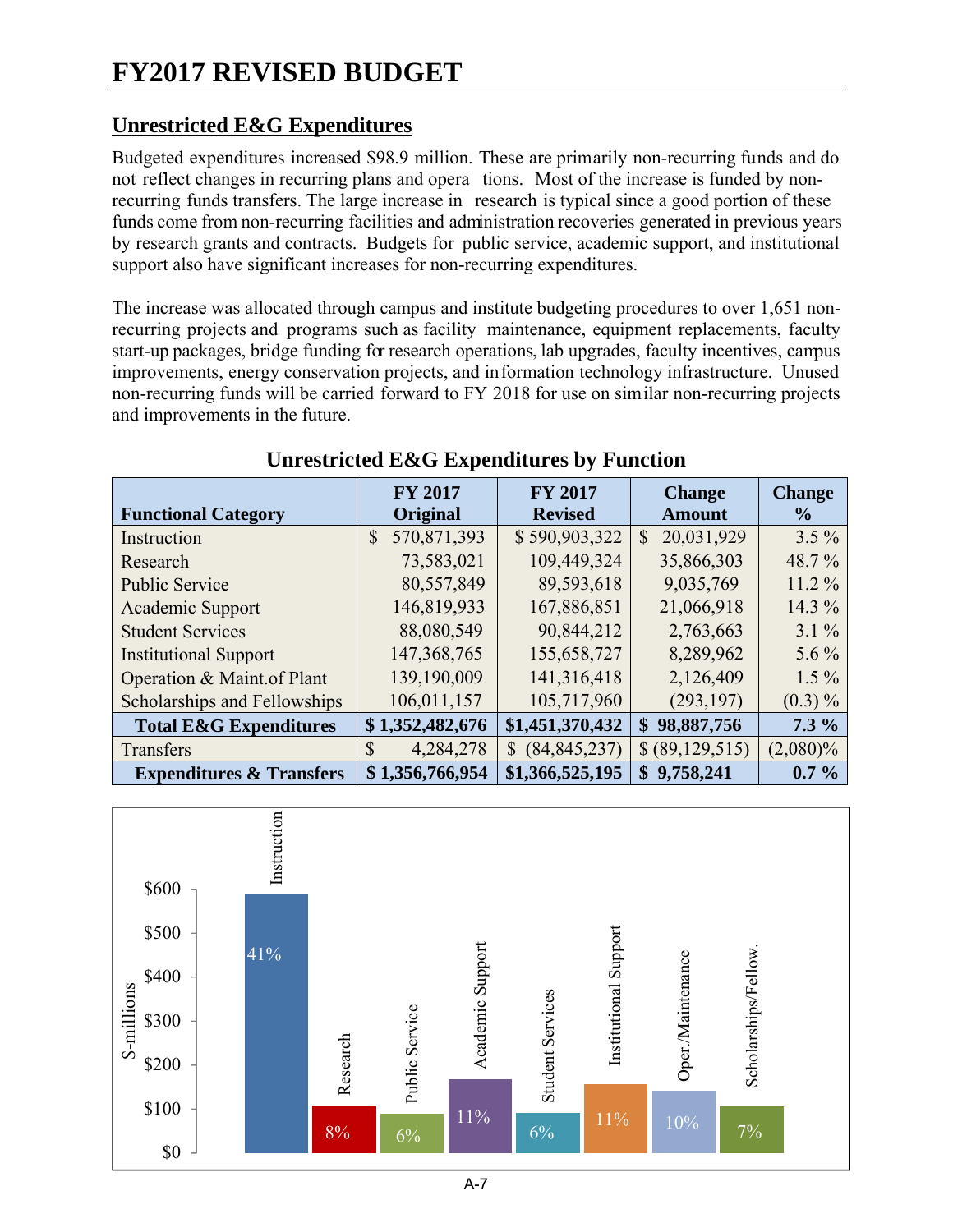### **Recurring Unrestricted E&G Expenditures**

The relatively large amount of non-recurring funds in FY 2017 revised expense budgets can make comparisons to FY 2017 proposed budgets misleading. The tables below show only recurring base budgets. These include funds for recurring operations and exclude nonrecurring budgets allocated to one-time projects in FY 2017. There are a few minor midyear adjustments resulting in a 0.05% drop in overall re curring expenditures and transfer budgets. The first table below shows minor reallocations among functional area budgets. The second table shows that 0.3% of total funding was reallocated from nonpersonnel budgets to salaries and benefits. N one of these adjustments reflect material changes in strategy, operations, or financial conditions.

|                                     | <b>FY 2017</b>              | <b>FY 2017</b>  |                             |            |
|-------------------------------------|-----------------------------|-----------------|-----------------------------|------------|
| <b>Functional Area</b>              | Original                    | <b>Revised</b>  | <b>Change</b>               |            |
| Instruction                         | 569,841,853<br>$\mathbb{S}$ | \$561,652,511   | (8,189,342)<br>$\mathbb{S}$ | $(1.4)\%$  |
| Research                            | 76,291,414                  | 75,863,840      | (427,574)                   | $(0.6)\%$  |
| <b>Public Service</b>               | 78,571,479                  | 79,653,740      | 1,082,261                   | $1.4\%$    |
| Academic Support                    | 146,813,333                 | 150,332,063     | 3,518,730                   | $2.4\%$    |
| <b>Student Services</b>             | 88,080,549                  | 88, 563, 371    | 482,822                     | $0.5\%$    |
| <b>Institutional Support</b>        | 147,793,865                 | 148, 197, 318   | 403,453                     | $0.3\%$    |
| Operation & Maint of Plant          | 139,190,009                 | 140,410,143     | 1,220,134                   | $0.9\%$    |
| Scholarships and Fellowships        | 104,974,557                 | 105,162,708     | 188,151                     | $0.2\%$    |
| <b>Total E&amp;G Expenditures</b>   | \$1,351,557,059             | \$1,349,835,694 | \$(1,721,365)               | $(0.1) \%$ |
| Transfers                           | 1,220,085                   | 2,319,672       | 1,099,587                   | 90.1 %     |
| <b>Expenditures &amp; Transfers</b> | \$1,352,777,144             | \$1,352,155,366 | \$ (621,778)                | $(0.1) \%$ |

#### **Recurring Expenditures by Function**

#### **Recurring Expenditures by Natural Classification**

|                                      | <b>FY 2017</b> |                 | <b>FY 2017</b>  |               |               |           |
|--------------------------------------|----------------|-----------------|-----------------|---------------|---------------|-----------|
| <b>Natural Classification</b>        |                | Original        | <b>Revised</b>  |               | <b>Change</b> |           |
| <b>Academic Salaries</b>             | \$             | 350,829,201     | \$350,818,030   | $\mathcal{S}$ | (11, 171)     | $0.0\%$   |
| Non-Academic Salaries                |                | 330,642,529     | 335, 399, 256   |               | 4,756,727     | $1.4\%$   |
| <b>Student Employees</b>             |                | 8,646,387       | 8,535,548       |               | (110, 839)    | $(1.3)\%$ |
| <b>Total Salaries</b>                | \$             | 690,118,117     | \$694,752,834   | \$            | 4,634,717     | 0.7%      |
| <b>Staff Benefits</b>                |                | 229,220,605     | 229, 243, 626   |               | 23,021        | $0.0\%$   |
| <b>Total Salaries &amp; Benefits</b> | \$             | 919,338,722     | \$929,996,460   | \$            | 4,657,738     | $0.5\%$   |
| Operating & Equipment                |                | 432,218,337     | 425,839,234     |               | (6,379,103)   | $(1.5)\%$ |
| <b>Total Expenditures</b>            |                | \$1,351,557,059 | \$1,349,835,694 | \$            | (1,721,365)   | $(0.1)\%$ |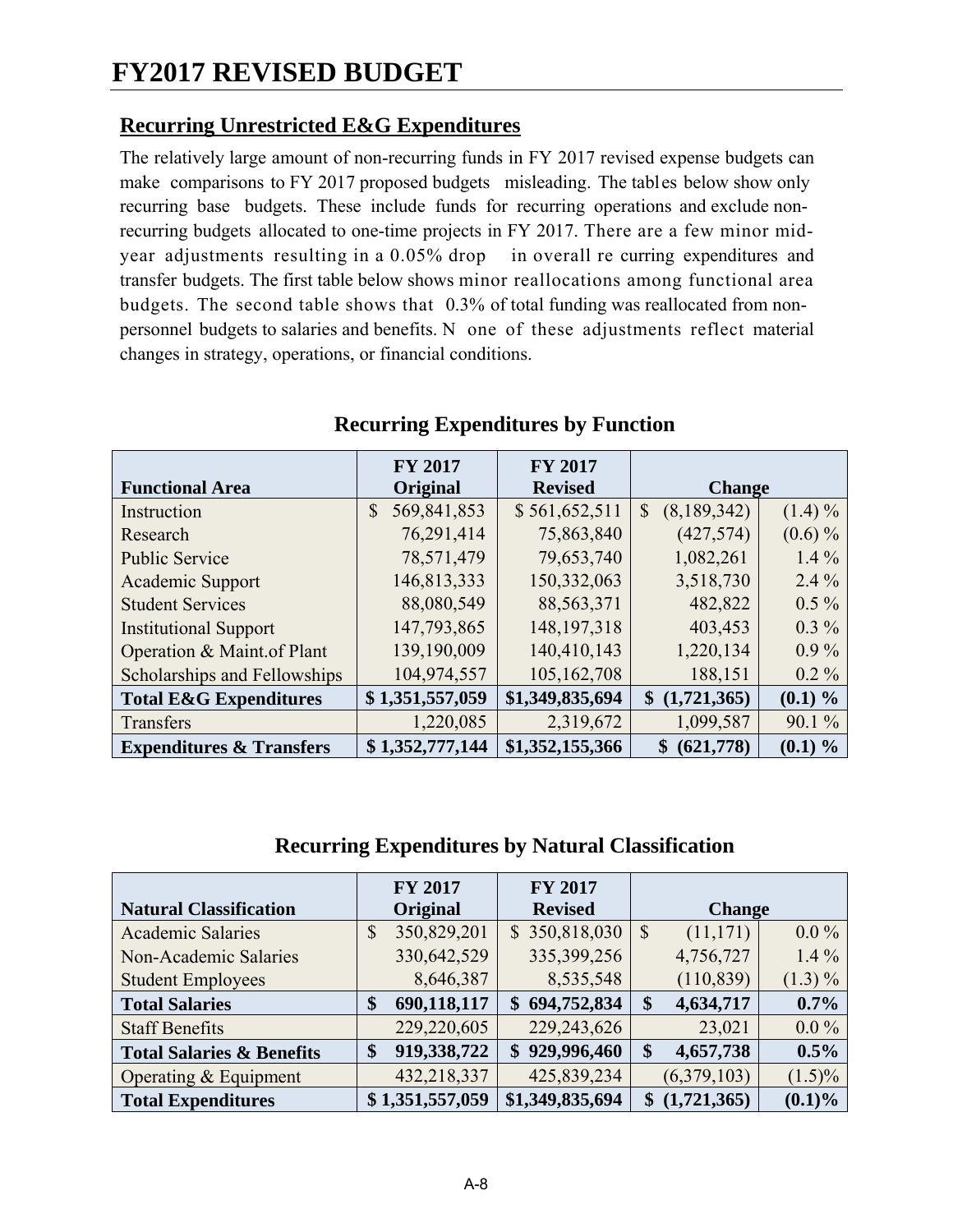### **Auxiliary Enterprises**

Auxiliary enterprises complement core cam pus operations by furnishing services to students, faculty, and staff. Each auxiliar y enterprise is self-funded through sa les, fees, and pr ivate gifts. These stand-alone operations include housing, food services, bookstores, parking, and other miscellaneous operations. It also includes UTK athletics since it is a self-supporting operation. (The athletic programs at Chattanooga and Martin are included in unrestricted E&G funds.)

Revised budget auxiliary revenues are \$246.0 million, an increase of \$13,858 over original budget. This is offset by a \$174,858 net increase in budgeted expenditures and transfers.



# **Auxiliary Revenues by Enterprise**

#### **Auxiliary Fund Summary**

| Revenues, Expenditures, and<br><b>Transfers</b> | <b>FY 2017</b><br>Original | <b>FY 2017</b><br><b>Revised</b> | <b>Change</b> |           |  |  |
|-------------------------------------------------|----------------------------|----------------------------------|---------------|-----------|--|--|
| <b>Revenues</b>                                 | \$245,962,927              | \$245,976,785                    | \$13,858      | $0.0\%$   |  |  |
| Expenditures                                    | 184,698,151                | 185,233,596                      | 535,445       | $0.3\%$   |  |  |
| Transfers                                       | 61,264,776                 | 60,904,189                       | (360, 587)    | $(0.5)\%$ |  |  |
| <b>Total Expenditures and Transfers</b>         | \$245,962,927              | \$246,137,785                    | \$174,858     | $0.1\%$   |  |  |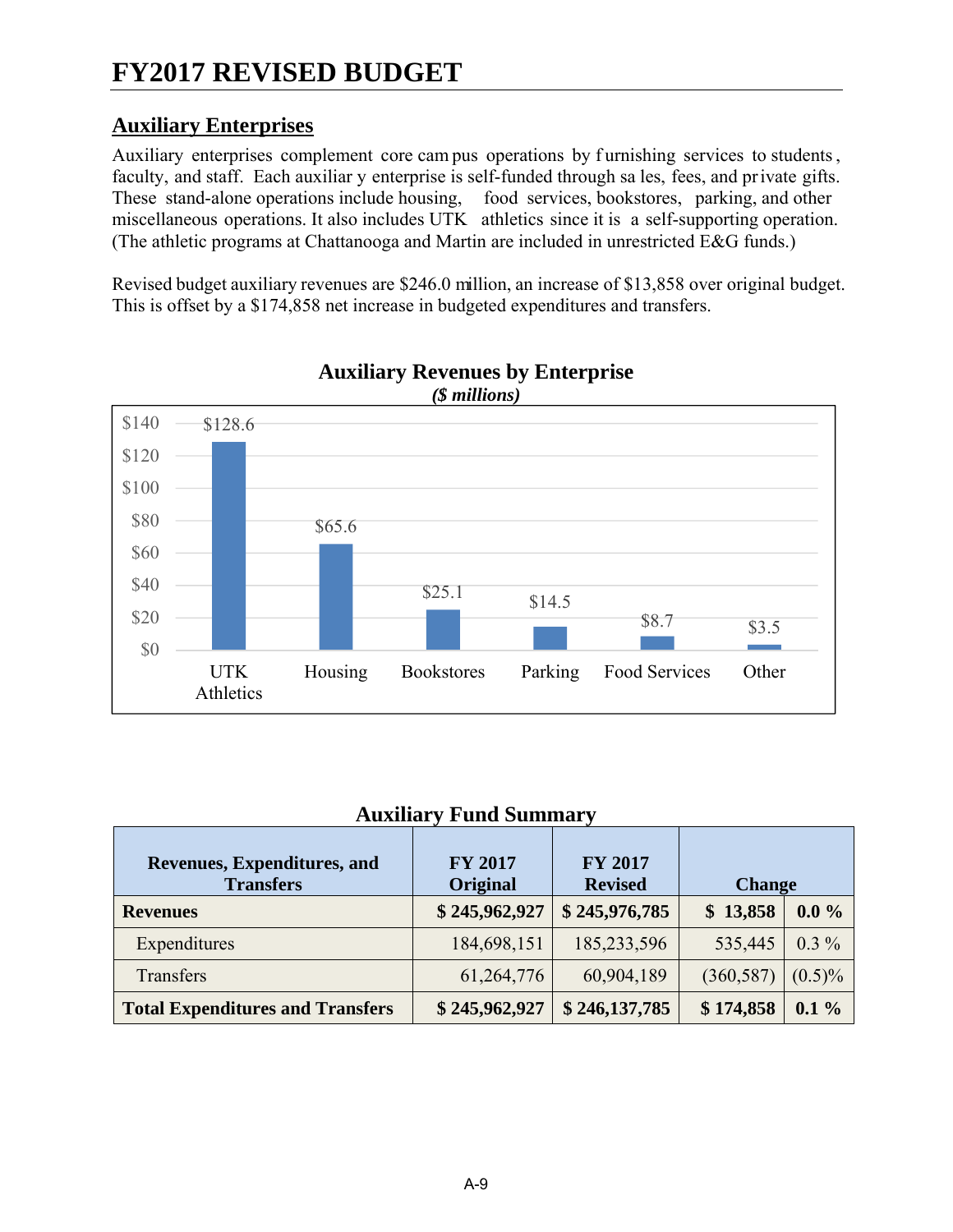

#### **Unrestricted Net Assets**

The University's practice is to m aintain 2-5 percen t of unrestricted educational and general (E&G) e xpenditures and 3-5 percent of unrestricted auxiliary enterprise funds in its unallocated fund balance as a "rainy day" fund. It is needed imase of a downturn in enrollment, sharp decline in appropriations, or other situations that cause expenditures to exceed available revenues to pr ovide short-term funding while adjustments are made to bring the budget back into balance.

Encumbrances are funds car ried over from the previous fiscal year for purchases and commitments that were not received before the close of the fiscal year. These fund s are budgete d in the appropriate expenditure accounts as the items or services are received. Reappropriations are funds

reserved from FY 2016 for alloca tion to specific program s and initiatives in FY 2017 or in subsequent fiscal years.

The FY 2017 revised budget projects a June 30, 2017 unrestricted E&G unallocated fund balance of \$45.4 million, or 3.32% of expenditures and transfers. The unrestricted auxiliary enterprises unallocated balance is \$10.4 m illion, 4.22% of expenditures and transfers. The total unallocated balance projected for June 30, 2016 is \$55.8 million, which is 3.46% of expenditures and transfers.



#### **FY 2017 Revised Budget Unrestricted Net Assets**  *(\$ millions)*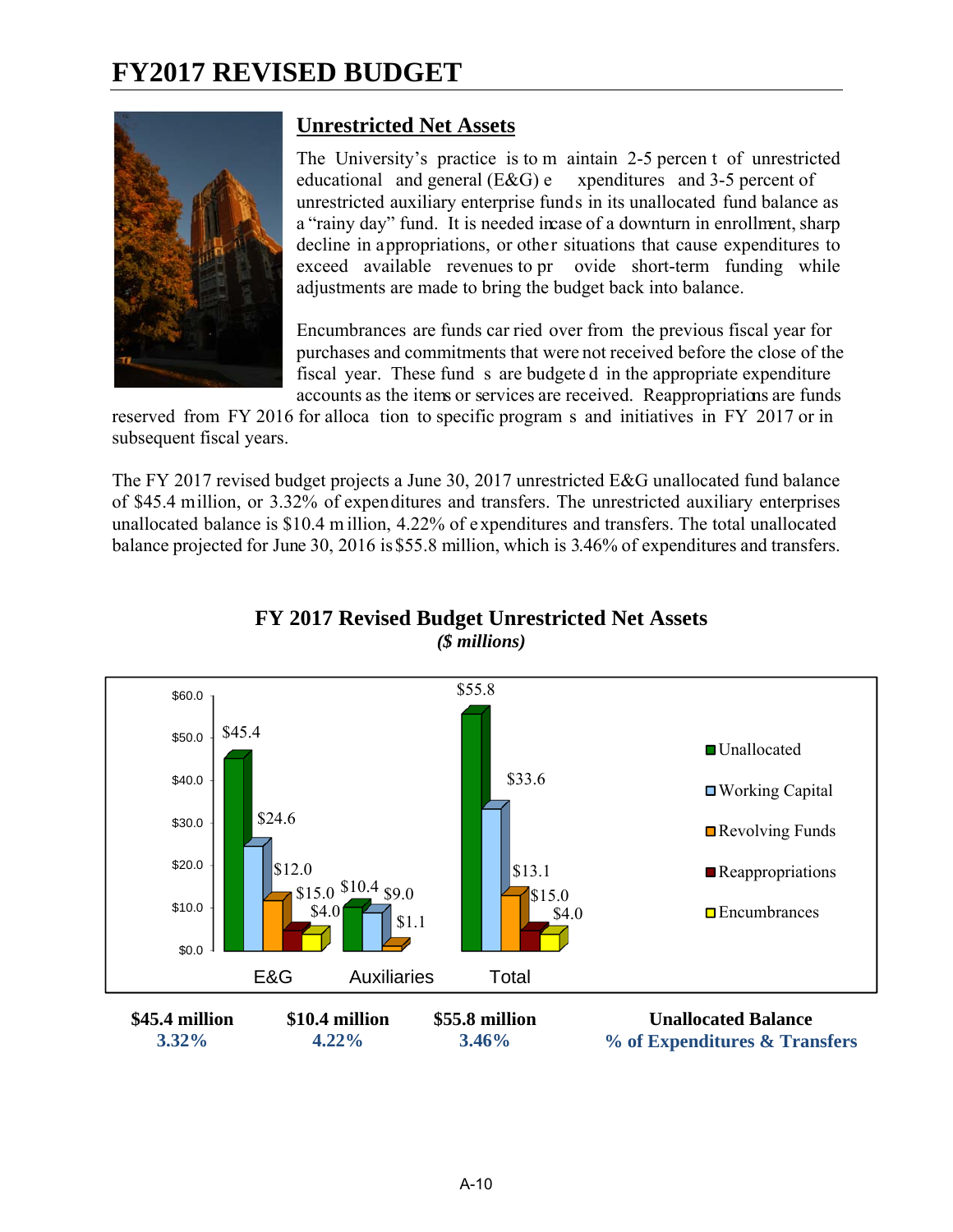#### RESOLUTION OF THE UNIVERSITY OF TENNESSEE BOARD OF TRUSTEES March 29, 2017

#### **REVISED FY 2017 Operating Budget**

WHEREAS, the Bylaws require the Board of Trustees to approve an annual operating budget for the University; and

WHEREAS, the Board approved the FY 2017 operating budget in June, 2016; and

WHEREAS, the operating budget must be revise d during the year to update revenue and expenditure projections for the remainder of the fiscal year, taking into consideration final fall enrollments (which are estimated when the original budget is prepared), the impact of the prior year's activities carried forward into the current year, and ad justments in state appropriations occurring since the budget was approved in June, 2016; and

WHEREAS, the 2017 Revised Operating Budget incl udes adjustments allocating revisions to budgeted revenues and carry forward of unexpended non-recurring funds from 2016; and

WHEREAS, further adjustm ents may be requi red if material changes in revenues or expenditures arise during the remainder of FT 2017; and

WHEREAS, mandatory furloughs without pay, re duction of time worked, across-the-board salary reductions and similar measures may be required in response to budget reductions or a budgetary shortfall; and

WHEREAS, the FY 2017 Revised Budgets for E ducation and General (E&G) and Auxiliary Enterprises are balanced and within available resources and comply with all applicable policies and guidelines;

#### NOW THEREFORE BE IT RESOLVED that:

- 1. The FY 2017 revised operating budget is appr oved with the understanding that if the General Assembly or the Departm ent of Finance and Administration further alter the FY 2017 appropriations, or if changes in estimated resources require, the budget shall be modified accordingly so expenditures will not exceed available resources.
- 2. The Board of Trustees expressly author izes the c ampus, institute and un it administrations, in response to budget reductions or a budgetary shortfall, to implement mandatory furloughs without pay, reduction of time worked, across- the-board salary reductions, and sim ilar salary-related measures during th e remainder of FY 2017, subject to approval by the Executive and Compensation Committee, the President, and the Chief Financial Officer, in consulta tion with the General Counsel and Hum an Resources.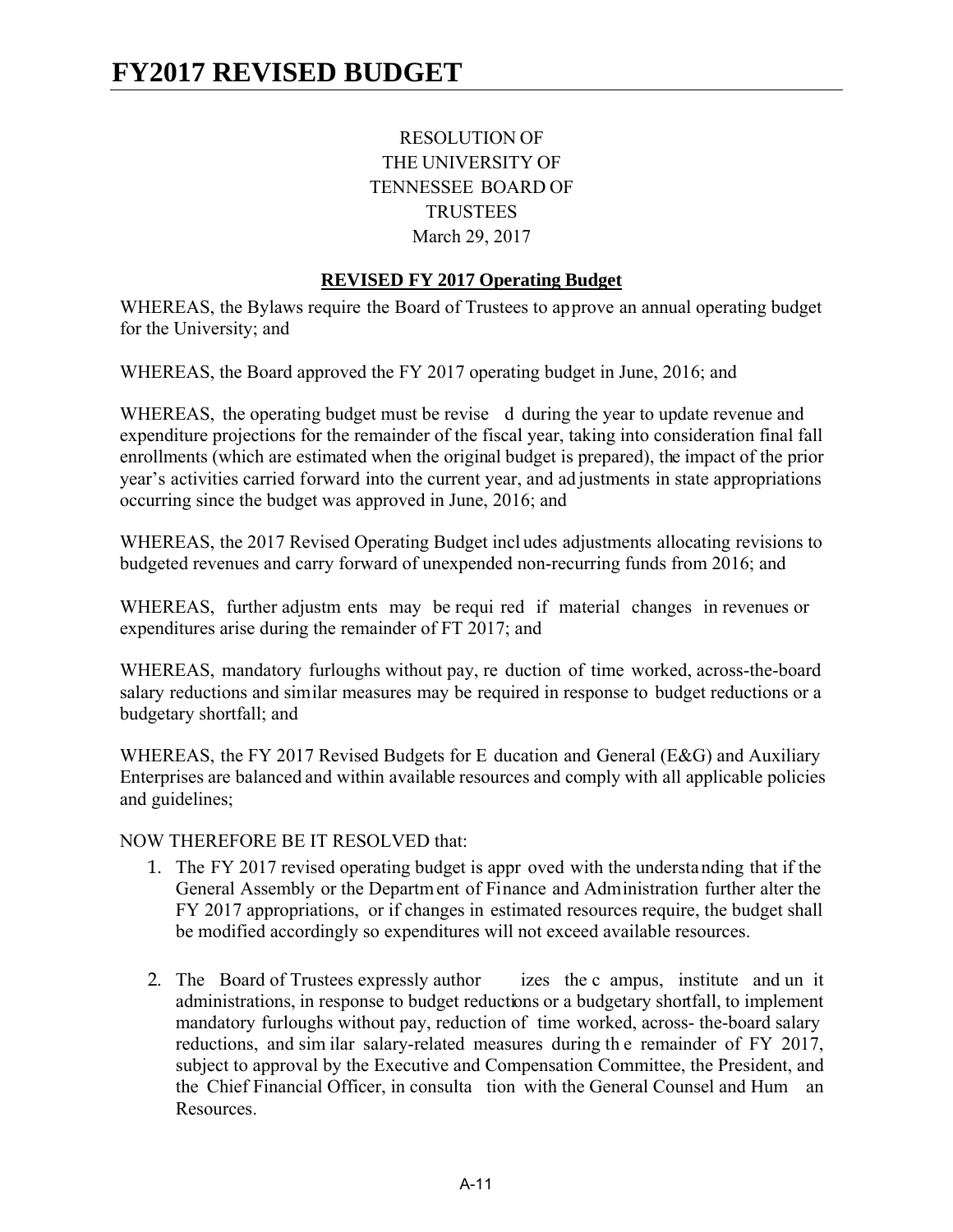- 3. Any remaining balance of Unrestricted Net Assets may be considered as a reserve for contingencies to be used for:
	- a. Employing additional staff where enrollments and reorganization requirements warrant;
	- b. Modifying departmental operating budgets where changing conditions during the year require funding adjustments;
	- c. Funding to make salary adjustments for personnel as may be necessary during the year in keeping with state and university salary guidelines;
	- d. Improving physical facilities for academic and research departments as opportunities arise;
	- e. Mandated cost increases; and
	- f. State impoundment of funds or appropriations rescission during the budget year.

Adopted by the Board of Trustees, this 29th day of March, 2017.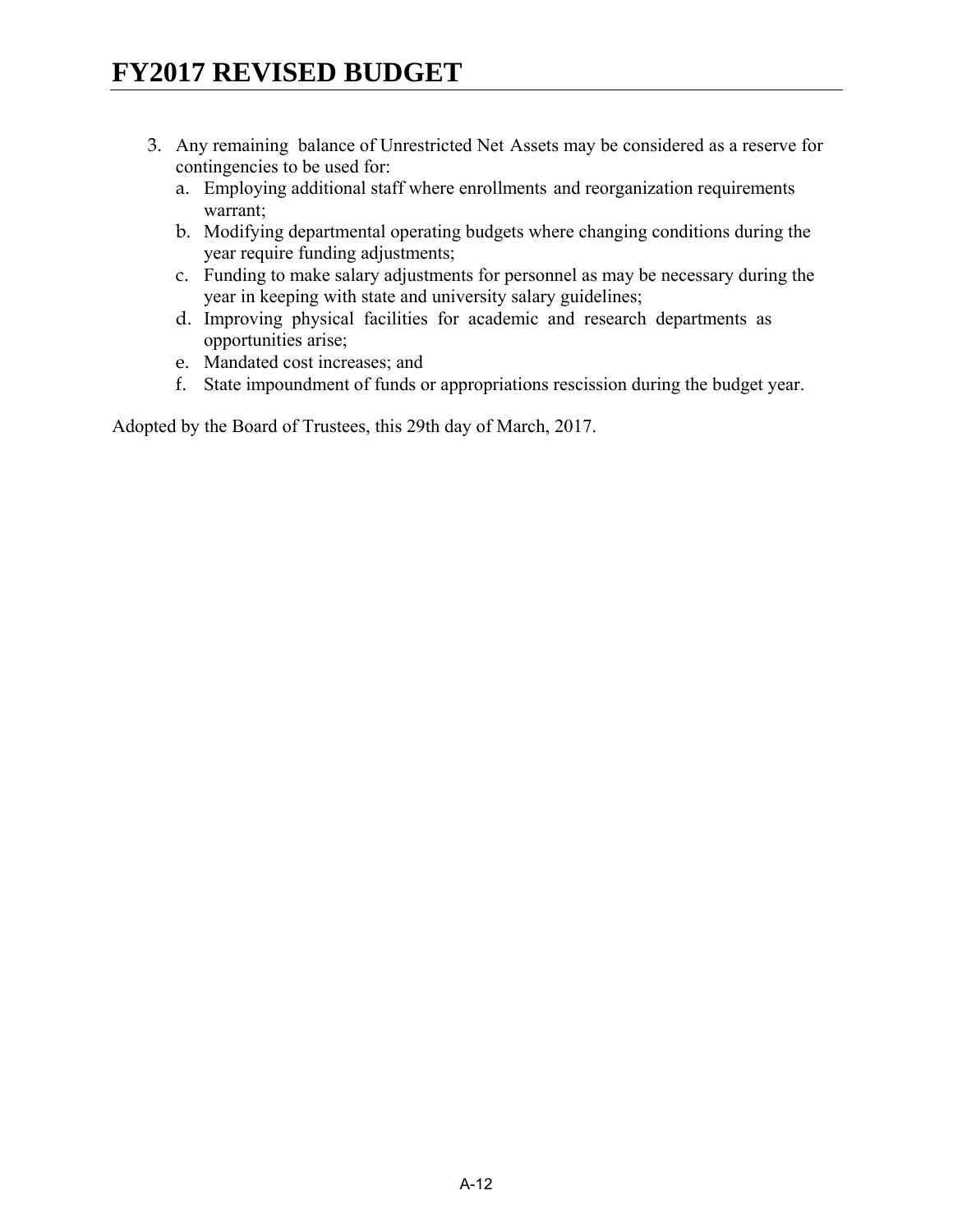| <b>Schedule</b>         | FY 2017 Revised Budget Schedule Description                               | Page   |
|-------------------------|---------------------------------------------------------------------------|--------|
| <b>Chart 1</b>          | <b>Unrestricted and Restricted Current Funds - Graphical Presentation</b> | $B-2$  |
| Chart 2                 | <b>Unrestricted E&amp;G Current Funds - Graphical Presentation</b>        | $B-3$  |
| $\mathbf{1}$            | <b>State Appropriations Summary</b>                                       | $B-4$  |
| $\overline{2}$          | <b>State Appropriations Five-Year History</b>                             | $B-5$  |
| $\mathbf{3}$            | <b>State Appropriations - Access &amp; Diversity</b>                      | $B-6$  |
| $\overline{\mathbf{4}}$ | <b>E&amp;G Unrestricted Net Assets</b>                                    | $B-7$  |
| 5                       | <b>Auxiliary Unrestricted Net Assets</b>                                  | $B-8$  |
| 6                       | <b>Revised Budget - Unrestricted Current Funds</b>                        | $B-9$  |
| $\overline{7}$          | <b>Revised Budget - Unrestricted and Restricted Current Funds</b>         | $B-10$ |
| 8                       | Five-Year Summary Comparison - Unrestricted Current Funds                 | $B-11$ |
| 9                       | Five-Year Summary Comparison - Unrestricted and Restricted Current Funds  | $B-12$ |
| 10                      | <b>Revised Budget Summary - Unrestricted and Restricted Current Funds</b> | $B-13$ |
| 11                      | <b>Natural Classifications - Unrestricted Current Funds</b>               | $B-14$ |
| 12                      | <b>Natural Classifications - Unrestricted Current Funds - Summary</b>     | $B-15$ |
| 13                      | <b>Auxiliaries - Revised Budget Summary</b>                               | $B-16$ |
| 14                      | <b>Athletics - Five-Year Summary Comparison</b>                           | $B-17$ |
| 15                      | <b>Revised Budget Summaries - Unrestricted Current Funds</b>              |        |
|                         | <b>Total University of Tennessee System</b>                               | $B-18$ |
|                         | Chattanooga                                                               | $B-19$ |
|                         | <b>Knoxville</b>                                                          | $B-20$ |
|                         | <b>Martin</b>                                                             | $B-21$ |
|                         | <b>Health Science Center</b>                                              | $B-22$ |
|                         | <b>Institute of Agriculture</b>                                           | $B-23$ |
|                         | <b>Institute for Public Service</b>                                       | $B-24$ |
|                         | <b>System Administration</b>                                              | $B-25$ |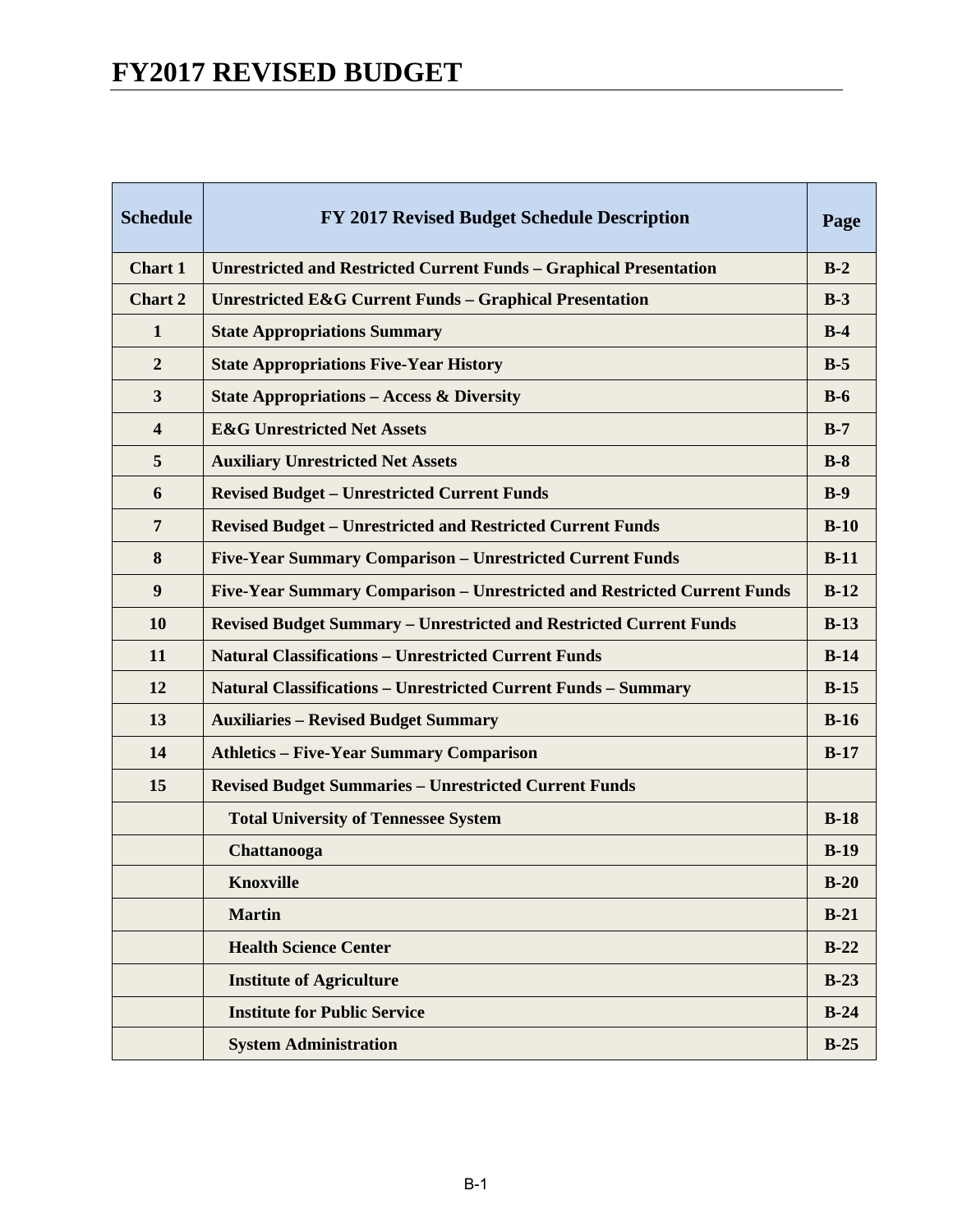### The University of Tennessee FY 2017 Revised Budget Unrestricted & Restricted Funds

| <b>Unrestricted &amp; Restricted</b><br><b>Revenues</b><br>(\$millions) |           |  |  |  |  |  |  |  |
|-------------------------------------------------------------------------|-----------|--|--|--|--|--|--|--|
| Chattanooga                                                             | \$226.0   |  |  |  |  |  |  |  |
| Knoxville                                                               | 1,128.3   |  |  |  |  |  |  |  |
| Martin                                                                  | 140.1     |  |  |  |  |  |  |  |
| <b>Health Science Center</b>                                            | 480.7     |  |  |  |  |  |  |  |
| Institute of Agriculture                                                | 184.2     |  |  |  |  |  |  |  |
| Inst. for Public Service                                                | 23.9      |  |  |  |  |  |  |  |
| <b>System Administration</b>                                            | 24.8      |  |  |  |  |  |  |  |
| TOTAI                                                                   | \$2,208.0 |  |  |  |  |  |  |  |

#### **Fall 2016 Headcount Enrollment**

| Knoxville                    | 27.594 |
|------------------------------|--------|
| Chattanooga                  | 11,533 |
| Martin                       | 6.705  |
| <b>Health Science Center</b> | 3,097  |
| Vet Med                      | 345    |
| Space Institute              | 113    |
| <b>TOTAL</b>                 | 49,387 |
|                              |        |

| <b>FTE Positions</b><br>(Unrestricted & Restricted) |        |  |  |  |  |  |  |
|-----------------------------------------------------|--------|--|--|--|--|--|--|
| <b>October 31, 2016</b>                             |        |  |  |  |  |  |  |
| Faculty                                             | 4.180  |  |  |  |  |  |  |
| Administrative                                      | 926    |  |  |  |  |  |  |
| Professional                                        | 3.695  |  |  |  |  |  |  |
| Cler/Tech/Maint                                     | 5,799  |  |  |  |  |  |  |
| TOTAL                                               | 14,600 |  |  |  |  |  |  |



Public Service \$151.5 7%

Research \$286.9 13%

Institutional Support \$157.5 7%

Scholarships \$282.9 13%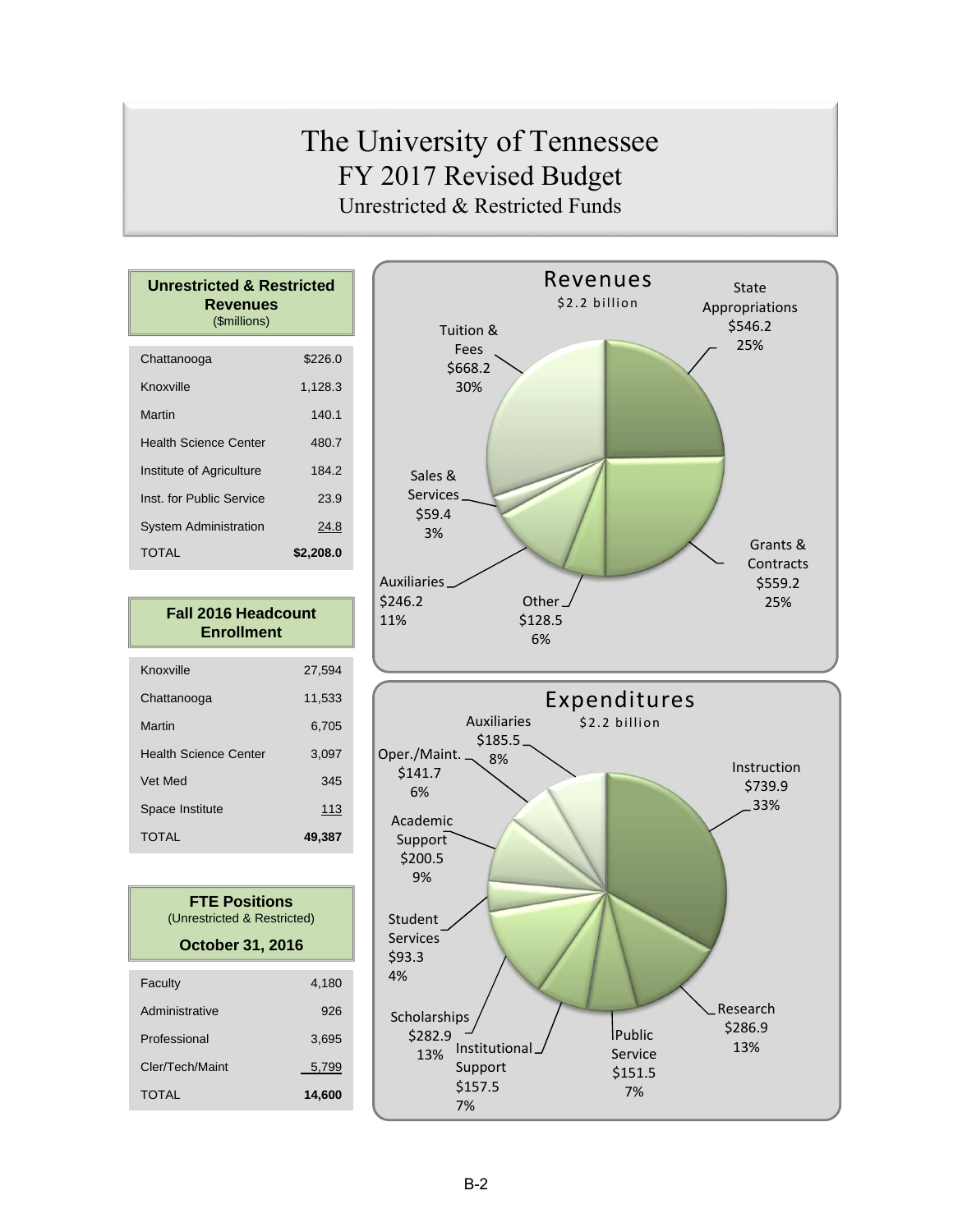# The University of Tennessee FY 2017 Revised Budget Unrestricted E&G Funds

| <b>Current Fund</b><br>Revenues<br>(\$millions) |           |
|-------------------------------------------------|-----------|
| Chattanooga                                     | \$156.8   |
| Knoxville                                       | 660.9     |
| Martin                                          | 93.8      |
| <b>Health Science Center</b>                    | 266.9     |
| Institute of Agriculture                        | 137.0     |
| Inst. for Public Service                        | 19.2      |
| <b>System Administration</b>                    | 22.9      |
| TOTAL                                           | \$1,357.6 |

#### **Fall 2016 Headcount Enrollment**

| Knoxville                    | 27,594 |
|------------------------------|--------|
| Chattanooga                  | 11,533 |
| Martin                       | 6,705  |
| <b>Health Science Center</b> | 3.097  |
| Vet Med                      | 345    |
| Space Institute              | 113    |
| <b>TOTAL</b>                 | 49,387 |

| <b>FTE Positions</b><br>(Unrestricted E&G) |        |  |  |  |  |  |  |  |
|--------------------------------------------|--------|--|--|--|--|--|--|--|
| October 31, 2016                           |        |  |  |  |  |  |  |  |
| Faculty                                    | 3.358  |  |  |  |  |  |  |  |
| Administrative                             | 781    |  |  |  |  |  |  |  |
| Professional                               | 2.092  |  |  |  |  |  |  |  |
| Cler/Tech/Maint                            | 3.967  |  |  |  |  |  |  |  |
| TOTAI                                      | 10,198 |  |  |  |  |  |  |  |



Research \$109.4 7%

Public Service \$89.6 6%

Academic Support \$167.9 12%

\$90.8 6%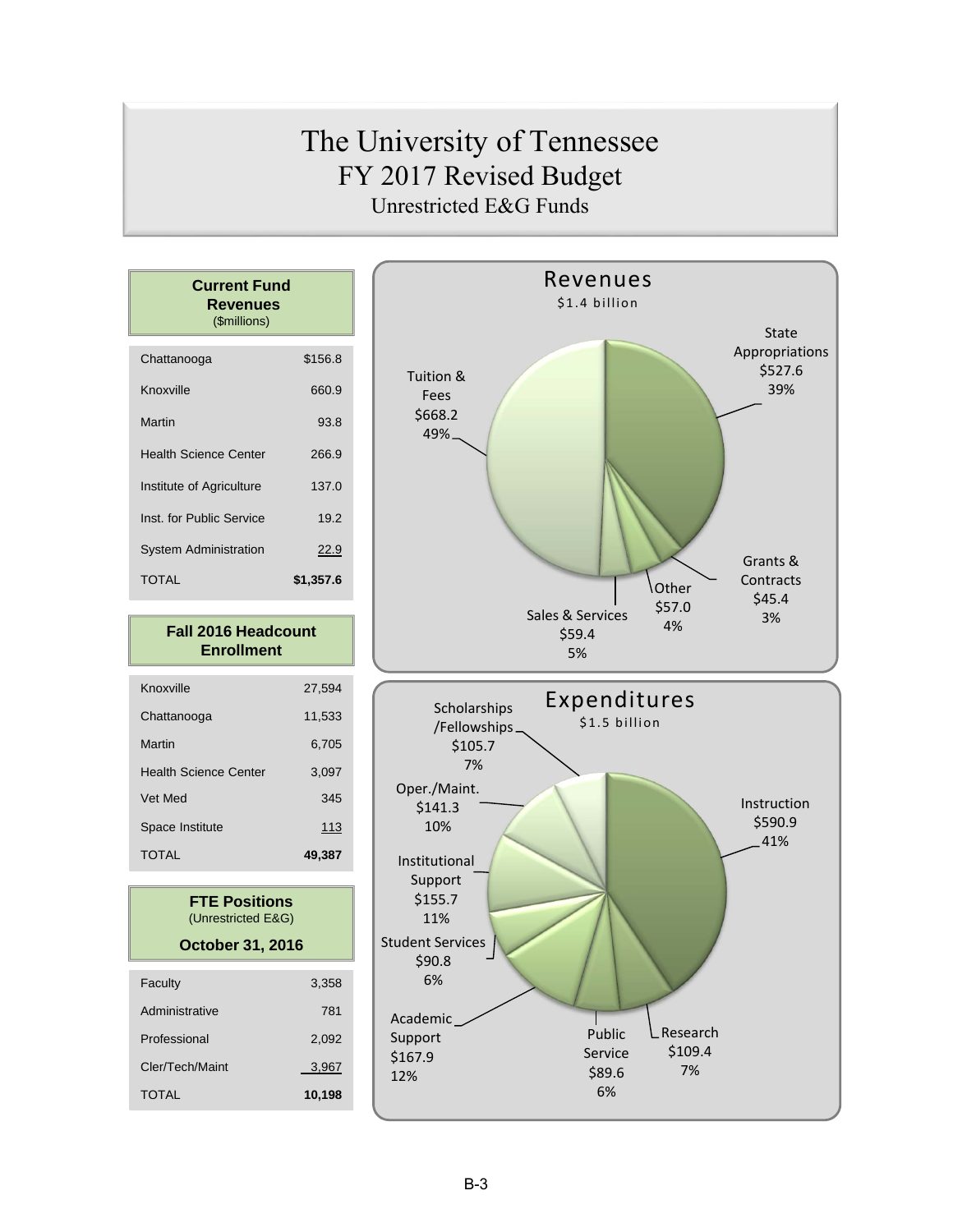### **FY 2017 Revised State Appropriations Summary**

Unrestricted Educational and General Funds

|                                              |                |               |                      |                |                | <b>CHANGE</b> |                            |               |               |  |  |  |  |
|----------------------------------------------|----------------|---------------|----------------------|----------------|----------------|---------------|----------------------------|---------------|---------------|--|--|--|--|
|                                              |                | FY 2016       | FY 2017              | FY 2017        |                |               | <b>ORIGINAL TO REVISED</b> |               |               |  |  |  |  |
|                                              |                | <b>ACTUAL</b> | <b>ORIGINAL</b>      |                | <b>REVISED</b> |               | <b>AMOUNT</b>              | $\frac{0}{6}$ |               |  |  |  |  |
| <b>STATE APPROPRIATIONS</b>                  |                |               |                      |                |                |               |                            |               |               |  |  |  |  |
| Chattanooga                                  | \$             | 42,637,305    | \$<br>46,639,305     | $\mathfrak{S}$ | 46,713,505     | -S            | 74,200                     | 0.2 %         |               |  |  |  |  |
| Knoxville                                    |                |               |                      |                |                |               |                            |               |               |  |  |  |  |
| Knoxville                                    | \$             | 191,219,955   | \$<br>202,644,855 \$ |                | 202,949,755 \$ |               | 304,900                    | 0.2 %         |               |  |  |  |  |
| Space Institute                              |                | 8,289,803     | 8,578,403            |                | 8,584,903      |               | 6.500                      | $0.1 \%$      |               |  |  |  |  |
| <b>Subtotal Knoxville</b>                    | \$             | 199,509,758   | \$<br>211,223,258    | $\mathfrak{S}$ | 211,534,658    | \$            | 311,400                    | 0.1           | $\frac{0}{0}$ |  |  |  |  |
| Martin                                       |                | 28,673,797    | 31,478,597           |                | 31,515,097     |               | 36,500                     | 0.1           | %             |  |  |  |  |
| <b>Health Science Center</b>                 |                | 135,670,521   | 140,995,421          |                | 141,082,121    |               | 86,700                     | 0.1           | $\%$          |  |  |  |  |
| Institute of Agriculture                     |                |               |                      |                |                |               |                            |               |               |  |  |  |  |
| <b>Agricultural Experiment Station</b>       | \$             | 26,529,588    | \$<br>27,697,588 \$  |                | 27,745,788 \$  |               | 48,200                     | 0.2 %         |               |  |  |  |  |
| Extension                                    |                | 32,546,817    | 33,903,617           |                | 33,950,817     |               | 47,200                     | $0.1 \%$      |               |  |  |  |  |
| College of Veterinary Medicine               |                | 17,733,159    | 18,430,859           |                | 18,453,659     |               | 22,800                     | $0.1 \%$      |               |  |  |  |  |
| Subtotal Institute of Agriculture            | \$             | 76,809,564    | \$<br>80,032,064     | $\mathfrak{L}$ | 80,150,264     | \$            | 118,200                    | 0.1           | $\frac{0}{0}$ |  |  |  |  |
| Institute for Public Service                 |                |               |                      |                |                |               |                            |               |               |  |  |  |  |
| Institute for Public Service                 | \$             | 5,439,285 \$  | 5,639,985 \$         |                | 5.643.985 \$   |               | 4.000                      | $0.1 \%$      |               |  |  |  |  |
| <b>Municipal Technical Advisory Service</b>  |                | 3,039,651     | 3,156,651            |                | 3, 159, 551    |               | 2,900                      | 0.1 %         |               |  |  |  |  |
| <b>County Technical Assistance Service</b>   |                | 1,863,251     | 2,237,051            |                | 2,238,651      |               | 1,600                      | $0.1 \%$      |               |  |  |  |  |
| <b>Subtotal Institute for Public Service</b> | $\mathfrak{F}$ | 10,342,187    | \$<br>11,033,687     | $\mathfrak{S}$ | 11,042,187 \$  |               | 8,500                      | 0.1           | $\frac{0}{0}$ |  |  |  |  |
| <b>System Administration</b>                 |                | 4,995,217     | 5,263,217            |                | 5,531,417      |               | 268,200                    | 5.1           | %             |  |  |  |  |
| <b>Total State Appropriations</b>            | \$             | 498,638,349   | \$<br>526,665,549    | \$             | 527,569,249    | \$            | 903,700                    | 0.2 %         |               |  |  |  |  |

*State appropriations budgeted to restricted funds are not included in this schedule.*

System Administration appropriations of \$250,000 is for the National Association of County Agricultural Agents 2018 Annual Meeting.

*These funds will be transferred to UT Extension in FY 2017.*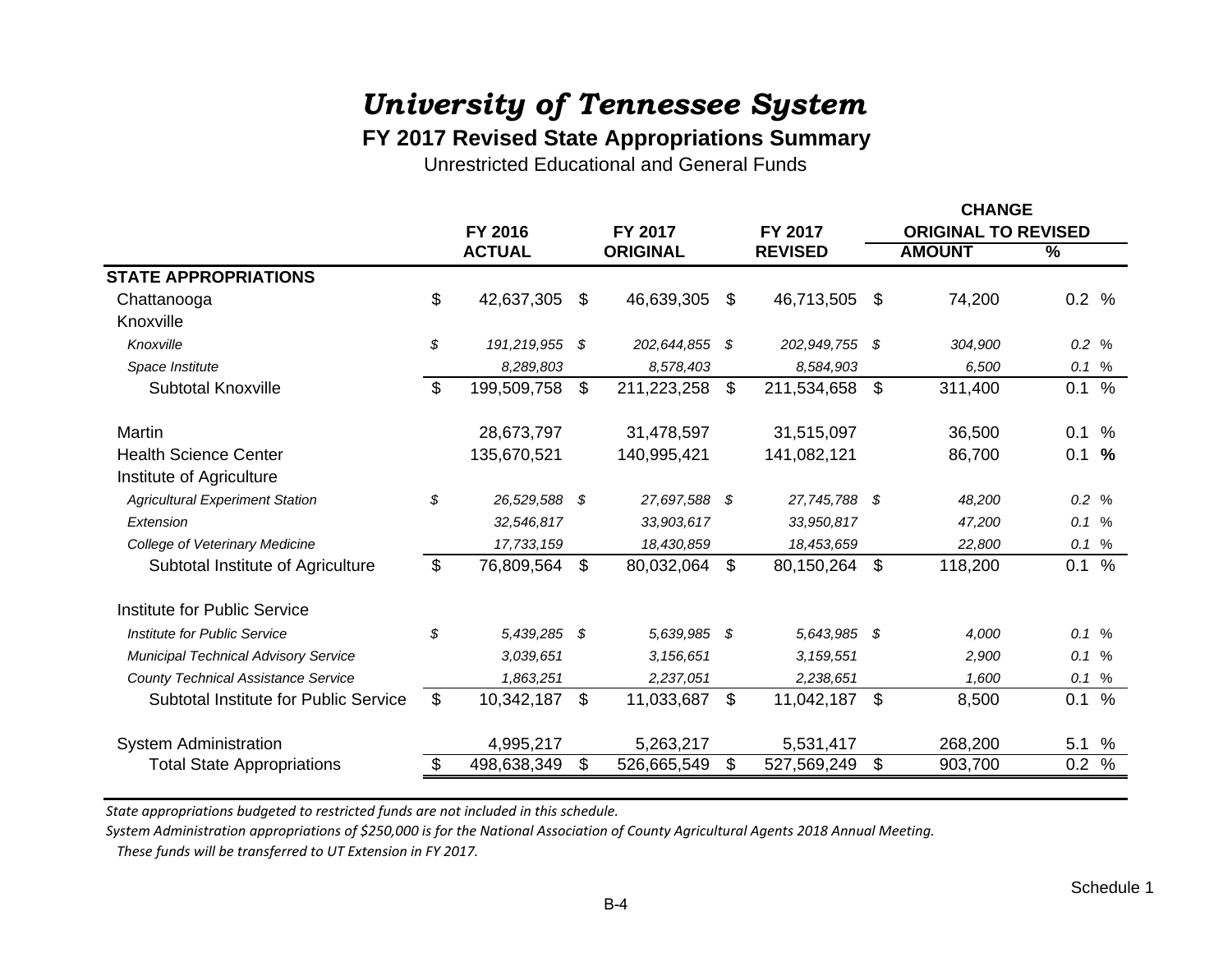#### **State Appropriations Five Year History**

Unrestricted Educational and General Funds

| <b>FY 2017</b><br>FY 2013<br>FY 2014<br>FY 2015<br><b>FY 2016</b><br>FY 2013 TO FY 2017<br><b>ACTUAL</b><br><b>ACTUAL</b><br><b>ACTUAL</b><br><b>ACTUAL</b><br><b>REVISED</b><br>$\frac{9}{6}$<br><b>AMOUNT</b><br><b>STATE APPROPRIATIONS</b><br>\$<br>35,523,864<br>\$<br>42,637,305<br>46,713,505<br>\$<br>11,189,641<br>31.5 %<br>\$<br>37,467,181<br>38,442,081<br>- \$<br>Chattanooga<br>-S<br>Knoxville<br>\$<br>29.7 %<br>Knoxville<br>156,439,550 \$<br>177,568,343 \$<br>182,310,443 \$<br>191,219,955 \$<br>202,949,755 \$<br>46,510,205<br>7,700,101<br>11.5 %<br>Space Institute<br>7,995,412<br>8.012,212<br>8,289,803<br>8,584,903<br>884.802<br>28.9 %<br>\$<br>164,139,651<br>\$<br>185,563,755<br>190,322,655<br>199,509,758<br>211,534,658<br>\$<br>Subtotal Knoxville<br>\$<br>-S<br>47,395,007<br>- \$<br>20.3 %<br>26,186,217<br>26,359,667<br>27,025,867<br>28,673,797<br>31,515,097<br>5,328,880<br>Martin<br><b>Health Science Center</b><br>15.5 %<br>122,200,499<br>141,082,121<br>18,881,622<br>129,470,351<br>129,958,440<br>135,670,521<br>Institute of Agriculture<br>\$<br><b>Agricultural Experiment Station</b><br>24,480,573 \$<br>25,579,486 \$<br>25,698,486 \$<br>26,529,588 \$<br>27,745,788 \$<br>13.3 %<br>3,265,215<br>29,580,016<br>14.8 %<br>Extension<br>30,987,767<br>31,195,267<br>32,546,817<br>33,950,817<br>4,370,801<br>College of Veterinary Medicine<br>15,720,772<br>16,796,354<br>18,453,659<br>17.4 %<br>16,874,254<br>17,733,159<br>2,732,887<br>\$<br>\$<br>Subtotal Institute of Agriculture<br>69,781,361<br>73,768,007<br>\$<br>14.9 %<br>\$.<br>73,363,607<br>- \$<br>76,809,564 \$<br>80,150,264<br>10,368,903<br>Institute for Public Service<br>\$<br>Institute for Public Service<br>5.058.459 \$<br>5.249.898 \$<br>5,265,298 \$<br>5.439.285 \$<br>11.6%<br>5.643.985 \$<br>585.526<br><b>Municipal Technical Advisory Service</b><br>2,737,969<br>2,892,013<br>2,903,313<br>3.039.651<br>3, 159, 551<br>15.4 %<br>421,582<br>County Technical Assistance Service<br>1,758,013<br>1,767,913<br>1.863.251<br>2,238,651<br>35.6 %<br>1,650,969<br>587.682<br>\$<br>Subtotal Institute for Public Service<br>\$<br>16.9 %<br>9,447,397<br>- \$<br>9,899,924 \$<br>9,936,524<br>-\$<br>10,342,187<br>11,042,187<br>1,594,790<br>- \$<br><b>System Administration</b><br>4,571,278<br>4,721,538<br>4,794,038<br>4,995,217<br>960,139<br>21.0 %<br>5,531,417<br>22.2 %<br>431,850,267<br>466,846,023<br>474,247,612<br>498,638,349<br>527,569,249<br>\$<br>95,718,982<br><b>Total State Appropriations</b><br>\$<br>-S |  |  |  |  |  |  | <b>CHANGE</b> |  |
|--------------------------------------------------------------------------------------------------------------------------------------------------------------------------------------------------------------------------------------------------------------------------------------------------------------------------------------------------------------------------------------------------------------------------------------------------------------------------------------------------------------------------------------------------------------------------------------------------------------------------------------------------------------------------------------------------------------------------------------------------------------------------------------------------------------------------------------------------------------------------------------------------------------------------------------------------------------------------------------------------------------------------------------------------------------------------------------------------------------------------------------------------------------------------------------------------------------------------------------------------------------------------------------------------------------------------------------------------------------------------------------------------------------------------------------------------------------------------------------------------------------------------------------------------------------------------------------------------------------------------------------------------------------------------------------------------------------------------------------------------------------------------------------------------------------------------------------------------------------------------------------------------------------------------------------------------------------------------------------------------------------------------------------------------------------------------------------------------------------------------------------------------------------------------------------------------------------------------------------------------------------------------------------------------------------------------------------------------------------------------------------------------------------------------------------------------------------------------------------------------------------------------------------------------------------------------------------|--|--|--|--|--|--|---------------|--|
|                                                                                                                                                                                                                                                                                                                                                                                                                                                                                                                                                                                                                                                                                                                                                                                                                                                                                                                                                                                                                                                                                                                                                                                                                                                                                                                                                                                                                                                                                                                                                                                                                                                                                                                                                                                                                                                                                                                                                                                                                                                                                                                                                                                                                                                                                                                                                                                                                                                                                                                                                                                      |  |  |  |  |  |  |               |  |
|                                                                                                                                                                                                                                                                                                                                                                                                                                                                                                                                                                                                                                                                                                                                                                                                                                                                                                                                                                                                                                                                                                                                                                                                                                                                                                                                                                                                                                                                                                                                                                                                                                                                                                                                                                                                                                                                                                                                                                                                                                                                                                                                                                                                                                                                                                                                                                                                                                                                                                                                                                                      |  |  |  |  |  |  |               |  |
|                                                                                                                                                                                                                                                                                                                                                                                                                                                                                                                                                                                                                                                                                                                                                                                                                                                                                                                                                                                                                                                                                                                                                                                                                                                                                                                                                                                                                                                                                                                                                                                                                                                                                                                                                                                                                                                                                                                                                                                                                                                                                                                                                                                                                                                                                                                                                                                                                                                                                                                                                                                      |  |  |  |  |  |  |               |  |
|                                                                                                                                                                                                                                                                                                                                                                                                                                                                                                                                                                                                                                                                                                                                                                                                                                                                                                                                                                                                                                                                                                                                                                                                                                                                                                                                                                                                                                                                                                                                                                                                                                                                                                                                                                                                                                                                                                                                                                                                                                                                                                                                                                                                                                                                                                                                                                                                                                                                                                                                                                                      |  |  |  |  |  |  |               |  |
|                                                                                                                                                                                                                                                                                                                                                                                                                                                                                                                                                                                                                                                                                                                                                                                                                                                                                                                                                                                                                                                                                                                                                                                                                                                                                                                                                                                                                                                                                                                                                                                                                                                                                                                                                                                                                                                                                                                                                                                                                                                                                                                                                                                                                                                                                                                                                                                                                                                                                                                                                                                      |  |  |  |  |  |  |               |  |
|                                                                                                                                                                                                                                                                                                                                                                                                                                                                                                                                                                                                                                                                                                                                                                                                                                                                                                                                                                                                                                                                                                                                                                                                                                                                                                                                                                                                                                                                                                                                                                                                                                                                                                                                                                                                                                                                                                                                                                                                                                                                                                                                                                                                                                                                                                                                                                                                                                                                                                                                                                                      |  |  |  |  |  |  |               |  |
|                                                                                                                                                                                                                                                                                                                                                                                                                                                                                                                                                                                                                                                                                                                                                                                                                                                                                                                                                                                                                                                                                                                                                                                                                                                                                                                                                                                                                                                                                                                                                                                                                                                                                                                                                                                                                                                                                                                                                                                                                                                                                                                                                                                                                                                                                                                                                                                                                                                                                                                                                                                      |  |  |  |  |  |  |               |  |
|                                                                                                                                                                                                                                                                                                                                                                                                                                                                                                                                                                                                                                                                                                                                                                                                                                                                                                                                                                                                                                                                                                                                                                                                                                                                                                                                                                                                                                                                                                                                                                                                                                                                                                                                                                                                                                                                                                                                                                                                                                                                                                                                                                                                                                                                                                                                                                                                                                                                                                                                                                                      |  |  |  |  |  |  |               |  |
|                                                                                                                                                                                                                                                                                                                                                                                                                                                                                                                                                                                                                                                                                                                                                                                                                                                                                                                                                                                                                                                                                                                                                                                                                                                                                                                                                                                                                                                                                                                                                                                                                                                                                                                                                                                                                                                                                                                                                                                                                                                                                                                                                                                                                                                                                                                                                                                                                                                                                                                                                                                      |  |  |  |  |  |  |               |  |
|                                                                                                                                                                                                                                                                                                                                                                                                                                                                                                                                                                                                                                                                                                                                                                                                                                                                                                                                                                                                                                                                                                                                                                                                                                                                                                                                                                                                                                                                                                                                                                                                                                                                                                                                                                                                                                                                                                                                                                                                                                                                                                                                                                                                                                                                                                                                                                                                                                                                                                                                                                                      |  |  |  |  |  |  |               |  |
|                                                                                                                                                                                                                                                                                                                                                                                                                                                                                                                                                                                                                                                                                                                                                                                                                                                                                                                                                                                                                                                                                                                                                                                                                                                                                                                                                                                                                                                                                                                                                                                                                                                                                                                                                                                                                                                                                                                                                                                                                                                                                                                                                                                                                                                                                                                                                                                                                                                                                                                                                                                      |  |  |  |  |  |  |               |  |
|                                                                                                                                                                                                                                                                                                                                                                                                                                                                                                                                                                                                                                                                                                                                                                                                                                                                                                                                                                                                                                                                                                                                                                                                                                                                                                                                                                                                                                                                                                                                                                                                                                                                                                                                                                                                                                                                                                                                                                                                                                                                                                                                                                                                                                                                                                                                                                                                                                                                                                                                                                                      |  |  |  |  |  |  |               |  |
|                                                                                                                                                                                                                                                                                                                                                                                                                                                                                                                                                                                                                                                                                                                                                                                                                                                                                                                                                                                                                                                                                                                                                                                                                                                                                                                                                                                                                                                                                                                                                                                                                                                                                                                                                                                                                                                                                                                                                                                                                                                                                                                                                                                                                                                                                                                                                                                                                                                                                                                                                                                      |  |  |  |  |  |  |               |  |
|                                                                                                                                                                                                                                                                                                                                                                                                                                                                                                                                                                                                                                                                                                                                                                                                                                                                                                                                                                                                                                                                                                                                                                                                                                                                                                                                                                                                                                                                                                                                                                                                                                                                                                                                                                                                                                                                                                                                                                                                                                                                                                                                                                                                                                                                                                                                                                                                                                                                                                                                                                                      |  |  |  |  |  |  |               |  |
|                                                                                                                                                                                                                                                                                                                                                                                                                                                                                                                                                                                                                                                                                                                                                                                                                                                                                                                                                                                                                                                                                                                                                                                                                                                                                                                                                                                                                                                                                                                                                                                                                                                                                                                                                                                                                                                                                                                                                                                                                                                                                                                                                                                                                                                                                                                                                                                                                                                                                                                                                                                      |  |  |  |  |  |  |               |  |
|                                                                                                                                                                                                                                                                                                                                                                                                                                                                                                                                                                                                                                                                                                                                                                                                                                                                                                                                                                                                                                                                                                                                                                                                                                                                                                                                                                                                                                                                                                                                                                                                                                                                                                                                                                                                                                                                                                                                                                                                                                                                                                                                                                                                                                                                                                                                                                                                                                                                                                                                                                                      |  |  |  |  |  |  |               |  |
|                                                                                                                                                                                                                                                                                                                                                                                                                                                                                                                                                                                                                                                                                                                                                                                                                                                                                                                                                                                                                                                                                                                                                                                                                                                                                                                                                                                                                                                                                                                                                                                                                                                                                                                                                                                                                                                                                                                                                                                                                                                                                                                                                                                                                                                                                                                                                                                                                                                                                                                                                                                      |  |  |  |  |  |  |               |  |
|                                                                                                                                                                                                                                                                                                                                                                                                                                                                                                                                                                                                                                                                                                                                                                                                                                                                                                                                                                                                                                                                                                                                                                                                                                                                                                                                                                                                                                                                                                                                                                                                                                                                                                                                                                                                                                                                                                                                                                                                                                                                                                                                                                                                                                                                                                                                                                                                                                                                                                                                                                                      |  |  |  |  |  |  |               |  |
|                                                                                                                                                                                                                                                                                                                                                                                                                                                                                                                                                                                                                                                                                                                                                                                                                                                                                                                                                                                                                                                                                                                                                                                                                                                                                                                                                                                                                                                                                                                                                                                                                                                                                                                                                                                                                                                                                                                                                                                                                                                                                                                                                                                                                                                                                                                                                                                                                                                                                                                                                                                      |  |  |  |  |  |  |               |  |
|                                                                                                                                                                                                                                                                                                                                                                                                                                                                                                                                                                                                                                                                                                                                                                                                                                                                                                                                                                                                                                                                                                                                                                                                                                                                                                                                                                                                                                                                                                                                                                                                                                                                                                                                                                                                                                                                                                                                                                                                                                                                                                                                                                                                                                                                                                                                                                                                                                                                                                                                                                                      |  |  |  |  |  |  |               |  |
|                                                                                                                                                                                                                                                                                                                                                                                                                                                                                                                                                                                                                                                                                                                                                                                                                                                                                                                                                                                                                                                                                                                                                                                                                                                                                                                                                                                                                                                                                                                                                                                                                                                                                                                                                                                                                                                                                                                                                                                                                                                                                                                                                                                                                                                                                                                                                                                                                                                                                                                                                                                      |  |  |  |  |  |  |               |  |

*State appropriations budgeted to restricted funds are not included in this schedule.*

System Administration FY2016-17 appropriation of \$250,000 is for the National Association of County Agricultural Agents 2018 Annual Meeting. *These funds will be transferred to UT Extension in FY 2017.*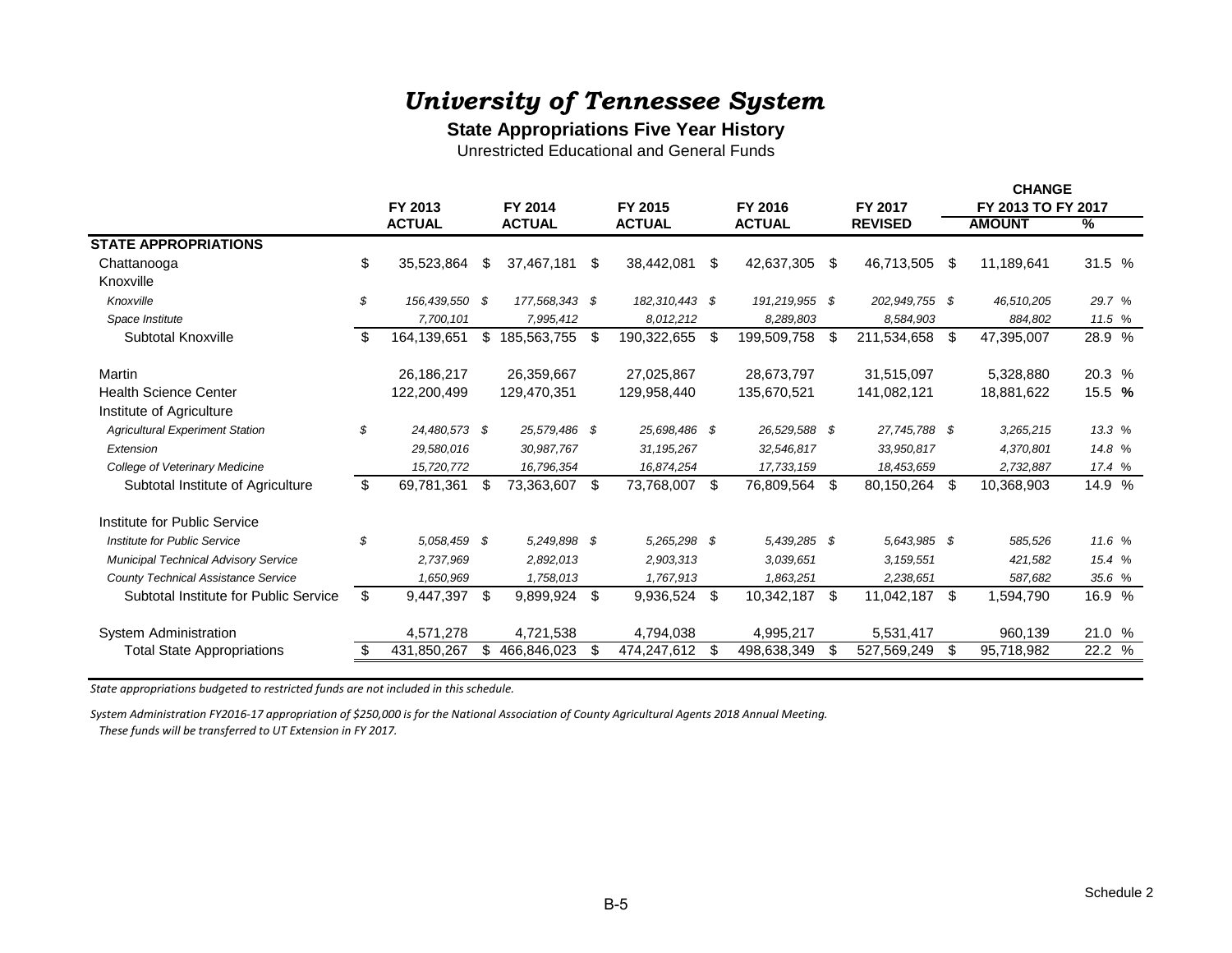### **FY 2017 Revised State Appropriations Summary**

Access & Diversity

|                                                            |                                 |                    |                |               |                |           | <b>CHANGE</b>              |  |  |  |
|------------------------------------------------------------|---------------------------------|--------------------|----------------|---------------|----------------|-----------|----------------------------|--|--|--|
|                                                            |                                 | FY 2017<br>FY 2016 |                |               |                | FY 2017   | <b>ORIGINAL TO REVISED</b> |  |  |  |
|                                                            | <b>ACTUAL</b><br><b>ORIGNAL</b> |                    | <b>REVISED</b> | <b>AMOUNT</b> | %              |           |                            |  |  |  |
| <b>STATE APPROPRIATIONS (Access &amp; Diversity)</b>       |                                 |                    |                |               |                |           |                            |  |  |  |
| Chattanooga                                                | \$                              | 661,705 \$         |                | 661,705       | -\$            | 661,705   |                            |  |  |  |
| Knoxville                                                  |                                 |                    |                |               |                |           |                            |  |  |  |
| Knoxville                                                  | \$                              | $2,317,355$ \$     |                | 2,317,355 \$  |                | 2,317,355 |                            |  |  |  |
| Space Institute                                            |                                 | 88,303             |                | 88,303        |                | 88,303    |                            |  |  |  |
| Subtotal Knoxville                                         | \$                              | 2,405,658 \$       |                | 2,405,658     | $\mathfrak{F}$ | 2,405,658 |                            |  |  |  |
| Martin                                                     |                                 | 558,497            |                | 558,497       |                | 558,497   |                            |  |  |  |
| <b>Health Science Center</b>                               |                                 | 1,535,172          |                | 1,535,172     |                | 1,535,172 |                            |  |  |  |
| Institute of Agriculture                                   |                                 |                    |                |               |                |           |                            |  |  |  |
| <b>Agricultural Experiment Station</b>                     | \$                              | 113,488 \$         |                | 113,488 \$    |                | 113,488   |                            |  |  |  |
| Extension                                                  |                                 | 110,917            |                | 110,917       |                | 110,917   |                            |  |  |  |
| College of Veterinary Medicine                             |                                 | 325,559            |                | 325,559       |                | 325,559   |                            |  |  |  |
| Subtotal Institute of Agriculture                          | \$                              | 549,964            | \$             | 549,964       | \$             | 549,964   |                            |  |  |  |
| Institute for Public Service                               |                                 |                    |                |               |                |           |                            |  |  |  |
| Institute for Public Service                               | \$                              | $14,185$ \$        |                | $14,185$ \$   |                | 14,185    |                            |  |  |  |
| <b>Municipal Technical Advisory Service</b>                |                                 | 1,851              |                | 1,851         |                | 1,851     |                            |  |  |  |
| <b>County Technical Assistance Service</b>                 |                                 | 1,851              |                | 1,851         |                | 1,851     |                            |  |  |  |
| Subtotal Institute for Public Service                      | \$                              | 17,887 \$          |                | 17,887        | \$             | 17,887    |                            |  |  |  |
| <b>System Administration</b>                               |                                 | 77,817             |                | 77,817        |                | 77,817    |                            |  |  |  |
| <b>Total State Appropriations - Access &amp; Diversity</b> | \$                              | 5,806,700          | \$             | 5,806,700     | \$             | 5,806,700 |                            |  |  |  |
|                                                            |                                 |                    |                |               |                |           |                            |  |  |  |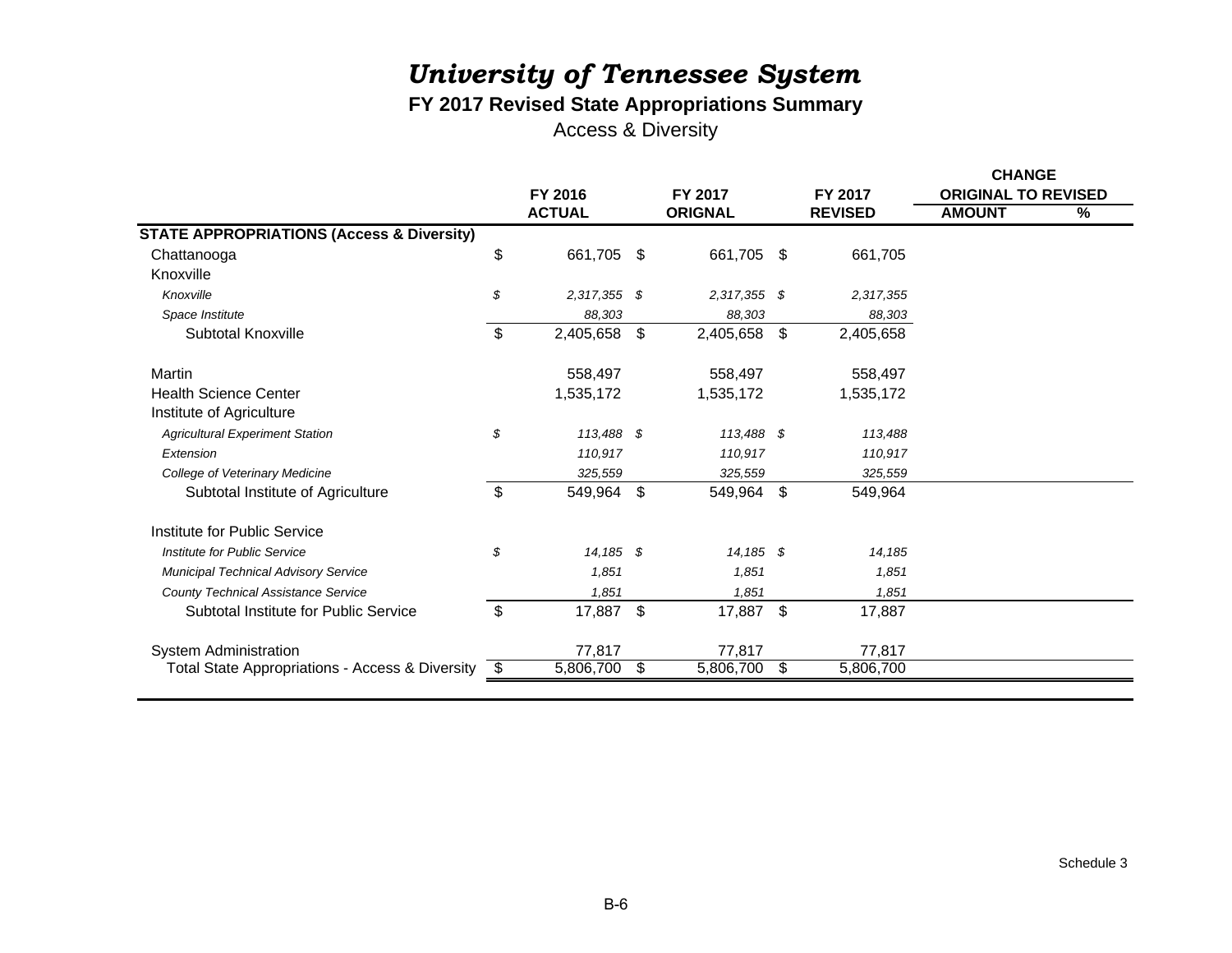**Educational and General Unrestricted Net Assets**

|                                                           |                      |                   |                   |                  |     | <b>Health Science</b> |                           | Institute of       |               | Institute for         |                      | System         |
|-----------------------------------------------------------|----------------------|-------------------|-------------------|------------------|-----|-----------------------|---------------------------|--------------------|---------------|-----------------------|----------------------|----------------|
|                                                           | <b>Total System</b>  | Chattanooga       | Knoxville         | <b>Martin</b>    |     | Center                |                           | <b>Agriculture</b> |               | <b>Public Service</b> |                      | Administration |
| <b>FY 2014-15 ACTUAL</b>                                  |                      |                   |                   |                  |     |                       |                           |                    |               |                       |                      |                |
| Net Assets at Beginning of Year<br><b>Operating Funds</b> | 145,397,510<br>\$    | \$<br>9,038,783   | \$<br>27,409,879  | \$<br>8,056,694  | \$  | 62,063,973            | \$                        | 17,350,613         | \$            | 1,173,432             | \$                   | 20,304,136     |
| Revenue                                                   | \$1.258.836.389      | \$146.992.547     | \$<br>601.283.543 | \$<br>90.592.200 | \$  | 245.890.897           |                           | \$ 132,942,902     | S.            | 17.358.752            | \$                   | 23,775,548     |
| Less: Expenditures and Transfers                          | (1, 257, 300, 941)   | (146, 628, 315)   | (601, 101, 495)   | (89, 376, 659)   |     | (250, 989, 234)       |                           | (131, 119, 543)    |               | (17, 306, 632)        |                      | (20, 779, 063) |
| Carryover Funds To/(From) Net Assets                      | 1,535,448<br>\$      | \$<br>364,232     | \$<br>182,048     | \$<br>1,215,541  | \$  | (5,098,337)           | \$                        | 1,823,359          | \$            | 52,120                | \$                   | 2,996,485      |
| <b>Net Assets Detail:</b>                                 |                      |                   |                   |                  |     |                       |                           |                    |               |                       |                      |                |
| <b>ALLOCATED</b>                                          |                      |                   |                   |                  |     |                       |                           |                    |               |                       |                      |                |
| <b>Working Capital</b>                                    | \$<br>23,487,672     | \$<br>3,203,015   | \$<br>5,234,641   | \$<br>2,069,875  | \$  | 6,666,973             | \$                        | 1,061,204          | \$            | 67,103                | \$                   | 5,184,861      |
| <b>Revolving Funds</b>                                    | 17,921,836           |                   | 703,491           |                  |     | 1,198,865             |                           |                    |               |                       |                      | 16,019,480     |
| Encumbrances                                              | 5,662,778            |                   | 1,548,334         | 90,582           |     | 3,135,887             |                           | 887,975            |               |                       |                      |                |
| <b>Unexpended Gifts</b>                                   | 284,867              |                   |                   |                  |     |                       |                           |                    |               |                       |                      | 284,867        |
| Reserve for Reappropriations                              | 54,206,225           |                   |                   | 3,000,000        |     | 37,715,000            |                           | 12,248,843         | \$            | 450,000               |                      | 792,382        |
| <b>Total Allocated Net Assets</b>                         | 101,563,378<br>\$    | 3,203,015<br>\$   | \$<br>7,486,466   | \$<br>5,160,457  | \$  | 48,716,725            | \$                        | 14,198,022         | \$            | 517,103               | \$                   | 22,281,590     |
| <b>UNALLOCATED</b>                                        | \$<br>45,369,581     | \$<br>6,200,000   | \$<br>20,105,461  | \$<br>4,111,778  | \$  | 8,248,911             | \$                        | 4,975,950          | \$            | 708,449               | \$                   | 1,019,031      |
| <b>Total Net Assets</b>                                   | Ŝ.<br>146,932,958    | \$<br>9,403,015   | \$<br>27,591,927  | \$<br>9,272,235  | \$  | 56,965,636            | \$                        | 19,173,972         | \$            | 1,225,552             | \$                   | 23,300,621     |
| Percent Unallocated of Expend. & Transfers                | 3.61%                | 4.23%             | 3.34%             | 4.60%            |     | 3.29%                 |                           | 3.79%              |               | 4.09%                 |                      | 2.99%          |
| <b>FY 2015-16 ACTUAL</b>                                  |                      |                   |                   |                  |     |                       |                           |                    |               |                       |                      |                |
| Net Assets at Beginning of Year<br><b>Operating Funds</b> | \$<br>146.932.958    | 9.403.015<br>\$   | \$<br>27.591.927  | \$<br>9.272.235  | \$  | 56.965.636            | s.                        | 19.173.972         | Ŝ.            | 1.225.552             | \$                   | 23.300.621     |
| Revenue                                                   | \$1,328,089,036      | \$153,409,078     | \$<br>649,708,568 | \$<br>90,680,734 | \$  | 258,112,945           |                           | \$ 132,255,999     | \$            | 18,442,170            | \$                   | 25,479,542     |
| Less: Expenditures and Transfers                          | (1, 375, 278, 630)   | (153, 156, 149)   | (649, 773, 562)   | (90,023,668)     |     | (298, 424, 916)       |                           | (137, 495, 827)    |               | (18, 229, 502)        |                      | (28, 175, 006) |
| Carryover Funds To/(From) Net Assets                      | (47, 189, 594)<br>\$ | \$<br>252,929     | \$<br>(64, 994)   | \$<br>657,066    | \$  | (40, 311, 971)        | \$                        | (5,239,828)        | \$            | 212,668               | \$                   | (2,695,464)    |
| <b>Net Assets Detail:</b>                                 |                      |                   |                   |                  |     |                       |                           |                    |               |                       |                      |                |
| <b>ALLOCATED</b>                                          |                      |                   |                   |                  |     |                       |                           |                    |               |                       |                      |                |
| <b>Working Capital</b>                                    | \$<br>24,651,439     | \$<br>3,355,945   | \$<br>5,284,878   | \$<br>1,658,775  | \$  | 7,447,223             | \$                        | 1,111,537          | \$            | 72,563                | \$                   | 5,720,518      |
| <b>Revolving Funds</b>                                    | 12,019,289           |                   | (182, 164)        |                  |     |                       |                           |                    |               |                       |                      | 12,201,453     |
| Encumbrances                                              | 4,916,096            |                   | 2,028,207         | 438,033          |     | 1,303,442             |                           | 1,146,414          |               |                       |                      |                |
| <b>Unexpended Gifts</b>                                   |                      |                   |                   |                  |     |                       |                           |                    |               |                       |                      |                |
| Reserve for Reappropriations                              | 12,257,820           |                   |                   | 3,500,000        |     |                       |                           | 6,500,000          | \$            | 650,000               |                      | 1,607,820      |
| <b>Total Allocated Net Assets</b>                         | \$<br>53,844,644     | 3,355,945<br>\$   | 7,130,921<br>\$   | \$<br>5,596,808  | \$  | 8,750,665             | $\boldsymbol{\mathsf{S}}$ | 8,757,951          | $\frac{1}{2}$ | 722,563               | $\pmb{\mathsf{S}}$   | 19,529,791     |
| <b>UNALLOCATED</b>                                        | \$<br>45,898,720     | \$<br>6,299,999   | \$<br>20,396,012  | \$<br>4,332,493  | \$  | 7,903,000             | \$                        | 5,176,193          | \$            | 715,657               | $\overline{\bullet}$ | 1,075,368      |
| <b>Total Net Assets</b>                                   | \$<br>99,743,364     | 9,655,944<br>\$   | 27,526,933<br>\$  | \$<br>9,929,301  | \$  | 16,653,665            | s.                        | 13,934,144         | S.            | 1,438,220             | \$                   | 20,605,158     |
| Percent Unallocated of Expend. & Transfers                | 3.34%                | 4.11%             | 3.14%             | 4.81%            |     | 2.65%                 |                           | 3.76%              |               | 3.93%                 |                      | 2.48%          |
| FY 2016-17 REVISED BUDGET                                 |                      |                   |                   |                  |     |                       |                           |                    |               |                       |                      |                |
| Net Assets at Beginning of Year                           | \$<br>99.743.364     | \$<br>9.655.944   | \$<br>27.526.933  | \$<br>9.929.301  | \$  | 16,653,665            | s.                        | 13,934,144         | Ŝ.            | 1.438.220             | Ŝ.                   | 20.605.158     |
| <b>Operating Funds</b>                                    |                      |                   |                   |                  |     |                       |                           |                    |               |                       |                      |                |
| Revenue                                                   | \$1,357,632,734      | 156,812,555<br>\$ | \$<br>660,889,792 | \$<br>93,834,406 | \$  | 266,942,286           |                           | \$137,010,839      | \$            | 19,214,383            | S.                   | 22.928.473     |
| Less: Expenditures and Transfers                          | (1,366,525,195)      | (156, 745, 975)   | (660, 889, 792)   | (93, 834, 406)   |     | (267, 838, 786)       |                           | (144, 062, 398)    |               | (19, 432, 180)        |                      | (23, 721, 658) |
| Carryover Funds To/(From) Net Assets                      | (8,892,461)<br>\$.   | \$<br>66,580      | \$<br>$\sim$      | \$<br>$\sim$     | \$  | (896, 500)            | \$                        | (7,051,559)        | \$            | (217, 797)            | \$                   | (793, 185)     |
| <b>Net Assets Detail:</b>                                 |                      |                   |                   |                  |     |                       |                           |                    |               |                       |                      |                |
| <b>ALLOCATED</b>                                          |                      |                   |                   |                  |     |                       |                           |                    |               |                       |                      |                |
| <b>Working Capital</b>                                    | \$<br>24,645,453     | \$.<br>3,422,525  | \$<br>5,284,878   | \$<br>1,658,775  | \$. | 7,447,222             | \$                        | 1,111,537          |               |                       | \$                   | 5,720,516      |
| <b>Revolving Funds</b>                                    | 12,019,291           |                   | (182, 164)        |                  |     |                       |                           |                    |               |                       |                      | 12.201.455     |
| Encumbrances                                              | 4,039,596            |                   | 2,028,207         | 438,033          |     | 426,942               |                           | 1,146,414          |               |                       |                      |                |
| Unexpended Gifts                                          |                      |                   |                   |                  |     |                       |                           |                    |               |                       |                      |                |
| Reserve for Reappropriations                              | 4,764,635            |                   |                   | 3,500,000        |     |                       |                           |                    |               | 450,000               |                      | 814,635        |
| <b>Total Allocated Net Assets</b>                         | 45,468,975<br>\$     | 3,422,525<br>\$   | \$<br>7,130,921   | \$<br>5,596,808  | \$  | 7,874,164             | \$                        | 2,257,951          | \$            | 450,000               | \$                   | 18,736,606     |
| <b>UNALLOCATED</b>                                        | \$<br>45,381,928     | \$<br>6,299,999   | \$<br>20,396,012  | \$<br>4,332,493  | \$  | 7,883,001             | \$                        | 4,624,634          | \$            | 770,423               | \$                   | 1,075,367      |
| Estimated Total Net Assets - June 30, 2017                | \$<br>90,850,903     | \$<br>9,722,524   | \$<br>27,526,933  | \$<br>9,929,301  | \$  | 15,757,165            | \$                        | 6,882,585          | \$            | 1,220,423             | \$                   | 19,811,973     |
| Percent Unallocated of Expend. & Transfers                | 3.32%                | 4.02%             | 3.09%             | 4.62%            |     | 2.94%                 |                           | 3.21%              |               | 3.96%                 |                      | 2.65%          |

*Recommended percent unallocated of expenditures and transfers is 2% to 5%. For System Administration, transfers-in for system charge is excluded from the calculation. Knoxville includes UT Knoxville and UT Space Institute.*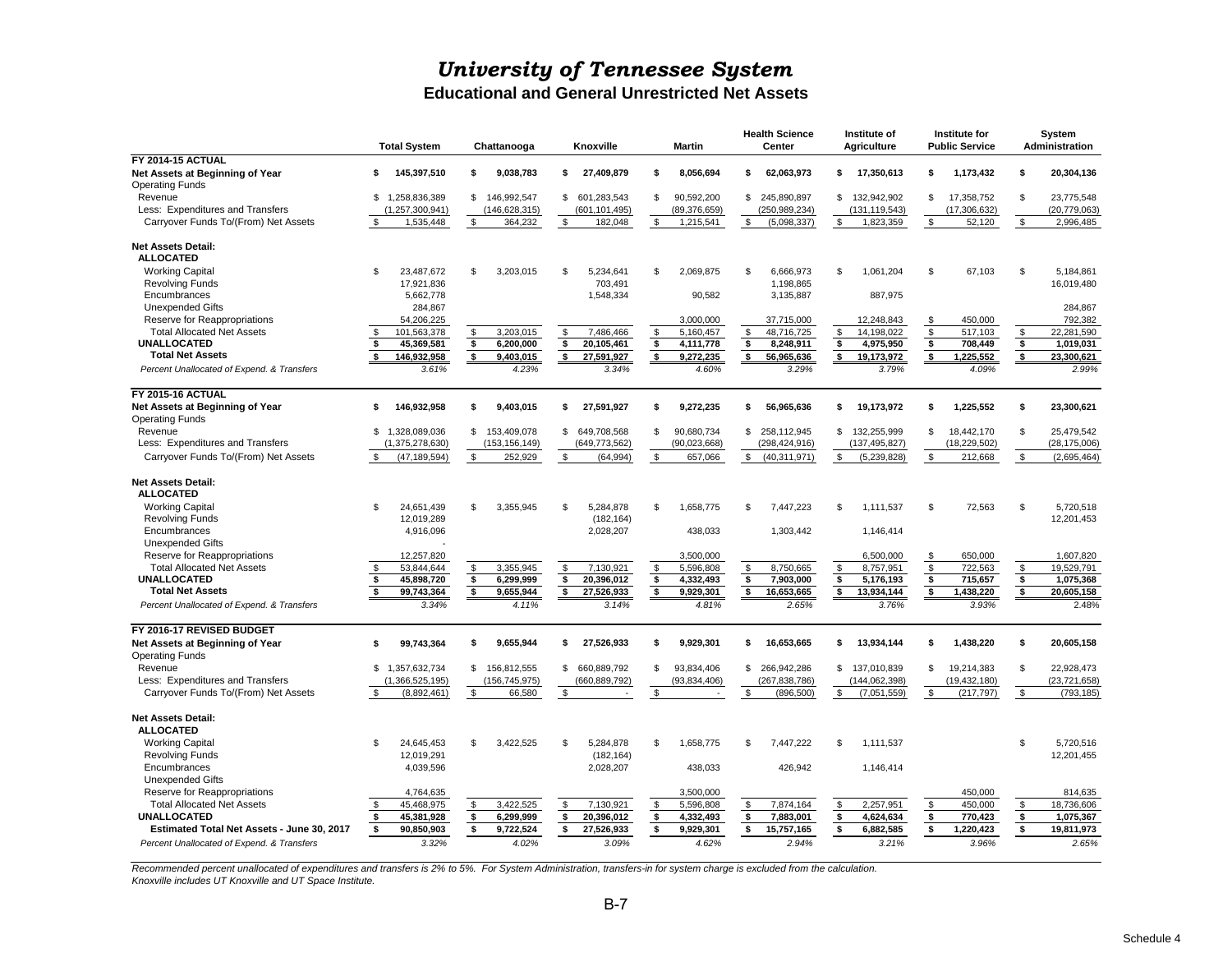**Auxiliary Unrestricted Current Fund Balances**

|                                                  |                         |                     |    |                |                     |                                      |                |                         | <b>Health Science</b> |
|--------------------------------------------------|-------------------------|---------------------|----|----------------|---------------------|--------------------------------------|----------------|-------------------------|-----------------------|
|                                                  |                         | <b>Total System</b> |    | Chattanooga    | Knoxville           |                                      | <b>Martin</b>  |                         | Center                |
| <b>FY 2014-15 ACTUAL</b>                         |                         |                     |    |                |                     |                                      |                |                         |                       |
| <b>Estimated Net Assets at Beginning of Year</b> | \$                      | 17,283,287          | \$ | 1,390,166      | \$<br>15,104,665    | \$                                   | 700,160        | \$                      | 88,297                |
| <b>Operating Funds</b>                           |                         |                     |    |                |                     |                                      |                |                         |                       |
| Revenue                                          |                         | 229,998,451         | \$ | 15,146,190     | \$<br>203,339,486   | \$                                   | 10,111,015     | \$                      | 1,401,760             |
| Less: Expenditures and Transfers                 |                         | (220, 138, 447)     |    | (15,020,633)   | (193,860,846)       |                                      | (9,838,574)    |                         | (1,418,394)           |
| Carryover Funds To/(From) Net Assets             | \$                      | 9,860,004           | \$ | 125,557        | \$<br>9,478,640     | \$                                   | 272,441        | \$                      | (16, 634)             |
| <b>ALLOCATED</b>                                 |                         |                     |    |                |                     |                                      |                |                         |                       |
| <b>Working Capital</b>                           | \$                      | 13,843,057          | \$ | 940.722        | \$<br>12.236.450    | \$                                   | 655.032        | \$                      | 10,853                |
| <b>Revolving Funds</b>                           |                         | 1,917,693           |    |                | 1,917,693           |                                      |                |                         |                       |
| Encumbrances                                     |                         | 205                 |    |                |                     |                                      |                |                         | 205                   |
| <b>Total Allocated Net Assets</b>                | \$                      | 15,760,955          | \$ | 940.722        | \$<br>14, 154, 143  | \$                                   | 655,032        | \$                      | 11,058                |
| <b>UNALLOCATED</b>                               | \$                      | 11,382,336          | \$ | 575,001        | \$<br>10.429.162    | \$                                   | 317,569        | \$                      | 60.605                |
| <b>Total Net Assets</b>                          | \$                      | 27,143,291          | \$ | 1,515,723      | \$<br>24,583,305    | $\sqrt[6]{\frac{1}{2}}$              | 972,601        | $\overline{\bullet}$    | 71,663                |
| Percent Unallocated of Expend. & Transfers       |                         | 5.17%               |    | 3.83%          | 5.38%               |                                      | 3.23%          |                         | 4.27%                 |
| <b>FY 2015-16 ACTUAL</b>                         |                         |                     |    |                |                     |                                      |                |                         |                       |
| <b>Estimated Net Assets at Beginning of Year</b> | \$                      | 27,143,291          | \$ | 1,515,723      | \$<br>24,583,305    | \$                                   | 972,601        | \$                      | 71,663                |
| <b>Operating Funds</b>                           |                         |                     |    |                |                     |                                      |                |                         |                       |
| Revenue                                          | \$                      | 243,291,226         | \$ | 15, 173, 532   | \$<br>217,057,364   | \$                                   | 9,662,434      | \$                      | 1,397,896             |
| Less: Expenditures and Transfers                 |                         | (249, 832, 550)     |    | (15,083,988)   | (223, 898, 895)     |                                      | (9,614,063)    |                         | (1, 235, 604)         |
| Carryover Funds To/(From) Net Assets             | $\mathfrak s$           | (6, 541, 324)       | \$ | 89,544         | \$<br>(6, 841, 531) | \$                                   | 48,371         | \$                      | 162,292               |
|                                                  |                         |                     |    |                |                     |                                      |                |                         |                       |
| <b>ALLOCATED</b>                                 |                         |                     |    |                |                     |                                      |                |                         |                       |
| <b>Working Capital</b>                           | \$                      | 8,982,845           | \$ | 1,005,266      | \$<br>7,399,178     | \$                                   | 569,451        | \$                      | 8,950                 |
| <b>Revolving Funds</b>                           |                         | 1,076,357           |    |                | 1,076,357           |                                      |                |                         |                       |
| Encumbrances                                     |                         | 181,000             |    |                |                     |                                      |                |                         | 181,000               |
| <b>Total Allocated Net Assets</b>                | \$                      | 10,240,202          | \$ | 1,005,266      | \$<br>8,475,535     | \$                                   | 569,451        | \$                      | 189,950               |
| <b>UNALLOCATED</b>                               |                         | 10,361,765          | \$ | 600,001        | \$<br>9,266,239     | \$                                   | 451,521        | \$                      | 44,005                |
| <b>Total Net Assets</b>                          | \$                      | 20,601,967          | s. | 1,605,267      | \$<br>17,741,774    | \$                                   | 1,020,972      | \$                      | 233.955               |
| Percent Unallocated of Expend. & Transfers       |                         | 4.15%               |    | 3.98%          | 4.14%               |                                      | 4.70%          |                         | 3.56%                 |
| FY 2016-17 REVISED BUDGET                        |                         |                     |    |                |                     |                                      |                |                         |                       |
| <b>Estimated Net Assets at Beginning of Year</b> | \$                      | 20,601,967          | \$ | 1,605,267      | \$<br>17,741,774    | \$                                   | 1,020,972      | \$                      | 233,955               |
| <b>Operating Funds</b>                           |                         |                     |    |                |                     |                                      |                |                         |                       |
| Revenue                                          | \$                      | 245,976,785         | \$ | 14, 184, 296   | \$<br>219,860,105   | \$                                   | 10,192,740     | \$                      | 1,739,644             |
| Less: Expenditures and Transfers                 |                         | (246, 137, 785)     |    | (14, 184, 296) | (219, 860, 105)     |                                      | (10, 192, 740) |                         | (1,900,644)           |
| Carryover Funds To/(From) Net Assets             | \$                      | (161,000)           | \$ |                | \$                  | \$                                   |                | \$                      | (161,000)             |
| Net Assets at End of Year                        |                         | 20,440,967          | \$ | 1,605,267      | \$<br>17,741,774    | $\overline{\boldsymbol{\mathsf{s}}}$ | 1,020,972      | $\overline{\mathbf{3}}$ | 72,955                |
| <b>Net Assets Detail:</b>                        |                         |                     |    |                |                     |                                      |                |                         |                       |
| <b>ALLOCATED</b>                                 |                         |                     |    |                |                     |                                      |                |                         |                       |
| <b>Working Capital</b>                           | \$                      | 8,982,844           | \$ | 1,005,265      | \$<br>7,399,178     | \$                                   | 569,451        | \$                      | 8,950                 |
| <b>Revolving Funds</b>                           |                         | 1,076,357           |    |                | 1,076,357           |                                      |                |                         |                       |
| Encumbrances                                     |                         |                     |    |                |                     |                                      |                |                         |                       |
| <b>Total Allocated Net Assets</b>                | \$                      | 10,059,201          | \$ | 1,005,265      | \$<br>8,475,535     | \$                                   | 569,451        | \$                      | 8,950                 |
| <b>UNALLOCATED</b>                               |                         | 10,381,766          | \$ | 600,002        | \$<br>9,266,239     | \$                                   | 451,521        | \$                      | 64,005                |
| Estimated Total Net Assets - June 30, 2017       | $\overline{\mathbf{s}}$ | 20,440,967          | \$ | 1,605,267      | \$<br>17,741,774    | \$                                   | 1,020,972      | $\frac{1}{2}$           | 72,955                |
| Percent Unallocated of Expend. & Transfers       |                         | 4.22%               |    | 4.23%          | 4.21%               |                                      | 4.43%          |                         | 3.37%                 |

*Recommended percent unallocated of expenditures and transfers is 3% to 5%.*

*Knoxville includes UT Knoxville and UT Space Institute.*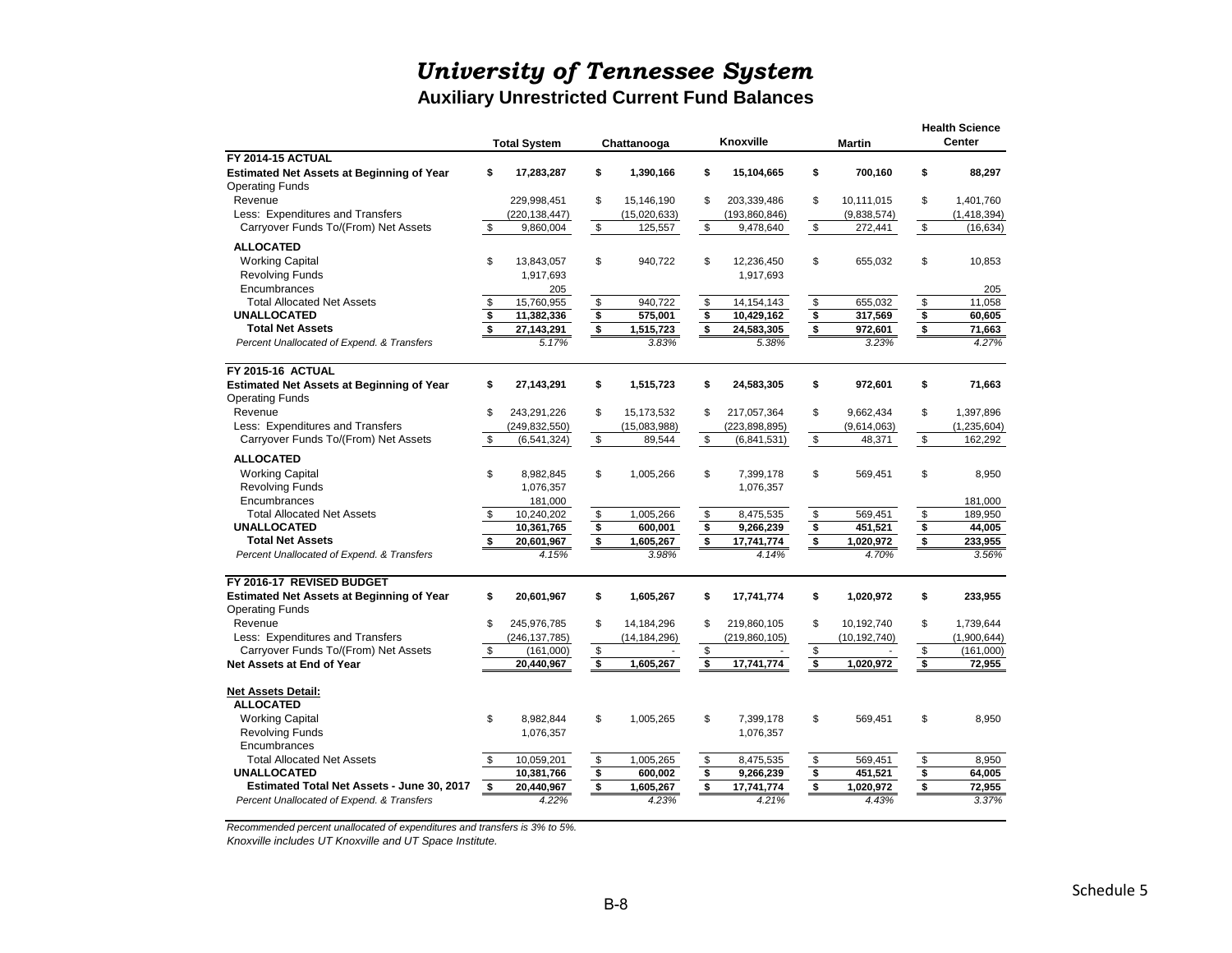### **FY 2017 Revised Budget Summary**

Current Funds Revenues, Expenditures, and Transfers - UNRESTRICTED

|                                            |                         |                     |      |                |      |                |      |                |      | <b>Health Science</b> |     | Institute of       | Institute for         | System                |
|--------------------------------------------|-------------------------|---------------------|------|----------------|------|----------------|------|----------------|------|-----------------------|-----|--------------------|-----------------------|-----------------------|
|                                            |                         | <b>Total System</b> |      | Chattanooga    |      | Knoxville      |      | <b>Martin</b>  |      | Center                |     | <b>Agriculture</b> | <b>Public Service</b> | <b>Administration</b> |
| <b>EDUCATIONAL AND GENERAL</b>             |                         |                     |      |                |      |                |      |                |      |                       |     |                    |                       |                       |
| <b>Revenues</b>                            |                         |                     |      |                |      |                |      |                |      |                       |     |                    |                       |                       |
| <b>Tuition &amp; Fees</b>                  | \$                      | 668,245,473 \$      |      | 104,155,765 \$ |      | 409,244,205 \$ |      | 58,070,412 \$  |      | 84,647,477 \$         |     | 12,127,614         |                       |                       |
| <b>State Appropriations</b>                |                         | 527,569,249         |      | 46,713,505     |      | 211,534,658    |      | 31,515,097     |      | 141,082,121           |     | 80,150,264 \$      | 11,042,187 \$         | 5,531,417             |
| <b>Grants &amp; Contracts</b>              |                         | 45,380,370          |      | 583,606        |      | 22,850,000     |      | 158,000        |      | 17,222,998            |     | 4,018,071          | 547,695               |                       |
| Sales & Service                            |                         | 59,443,657          |      | 5,080,179      |      | 5,552,072      |      | 3,452,897      |      | 20,972,105            |     | 24,386,404         |                       |                       |
| <b>Other Sources</b>                       |                         | 56,993,985          |      | 279,500        |      | 11,708,857     |      | 638,000        |      | 3,017,585             |     | 16,328,486         | 7,624,501             | 17,397,056            |
| <b>Total Revenues</b>                      |                         | \$1,357,632,734     | \$   | 156,812,555    | - \$ | 660,889,792    | -\$  | 93,834,406     | \$   | 266,942,286           | \$  | 137,010,839 \$     | 19,214,383            | 22,928,473            |
| <b>Expenditures and Transfers</b>          |                         |                     |      |                |      |                |      |                |      |                       |     |                    |                       |                       |
| Instruction                                | £.                      | 590.903.322 \$      |      | 70.113.837 \$  |      | 295.071.191 \$ |      | 46,438,949     | - \$ | 142.274.638 \$        |     | 37.004.707         |                       |                       |
| Research                                   |                         | 109,449,324         |      | 2,374,533      |      | 49,921,289     |      | 322,288        |      | 9,783,165             |     | 46,798,049         |                       | \$<br>250,000         |
| <b>Public Service</b>                      |                         | 89,593,618          |      | 2,632,816      |      | 14,407,058     |      | 610,231        |      | 71,326                |     | 54,261,913 \$      | 17,610,274            |                       |
| Academic Support                           |                         | 167,886,851         |      | 17,746,017     |      | 75,216,542     |      | 12,348,200     |      | 53,732,774            |     | 8,571,385          | 271,933               |                       |
| <b>Student Services</b>                    |                         | 90,844,212          |      | 24,835,221     |      | 45,732,561     |      | 13,326,609     |      | 6,949,821             |     |                    |                       |                       |
| <b>Institutional Support</b>               |                         | 155,658,727         |      | 13,484,592     |      | 55,277,527     |      | 6,616,303      |      | 26,840,119            |     | 2,614,432          | 936,466 \$            | 49,889,288            |
| Op/Maint Physical Plant                    |                         | 141,316,418         |      | 20,020,955     |      | 79,466,512     |      | 11,470,596     |      | 27,147,984            |     | 3,210,371          |                       |                       |
| Scholarships & Fellowships                 |                         | 105,717,960         |      | 12,848,586     |      | 74,833,140     |      | 9,073,692      |      | 8,923,087             |     | 39,455             |                       |                       |
| <b>Subtotal Expenditures</b>               |                         | \$1,451,370,432     | -\$  | 164,056,557    | - \$ | 689,925,820 \$ |      | 100,206,868    | \$   | 275,722,914           | -\$ | 152,500,312 \$     | 18,818,673 \$         | 50,139,288            |
| <b>Mandatory Transfers</b>                 |                         | 8,564,891           |      | 874,165        |      | 747,685        |      | 626,148        |      | 6,206,893             |     |                    |                       | 110,000               |
| Non Mandatory Transfers                    |                         | (93, 410, 128)      |      | (8, 184, 747)  |      | (29, 783, 713) |      | (6,998,610)    |      | (14,091,021)          |     | (8,437,914)        | 613,507               | (26, 527, 630)        |
| <b>Total Expenditures &amp; Transfers</b>  |                         | \$1,366,525,195     | \$   | 156,745,975 \$ |      | 660,889,792 \$ |      | 93,834,406     | \$   | 267,838,786           | \$  | 144,062,398 \$     | 19,432,180 \$         | 23,721,658            |
| <b>Fund Balance Addition/(Reduction)</b>   | \$                      | $(8,892,461)$ \$    |      | 66,580         |      |                |      |                | \$   | $(896,500)$ \$        |     | $(7,051,559)$ \$   | $(217, 797)$ \$       | (793, 185)            |
|                                            |                         |                     |      |                |      |                |      |                |      |                       |     |                    |                       |                       |
| <b>AUXILIARIES</b><br><b>Revenues</b>      | \$                      | 245,976,785 \$      |      | 14,184,296 \$  |      |                |      |                |      |                       |     |                    |                       |                       |
|                                            |                         |                     |      |                |      | 219,860,105 \$ |      | 10,192,740 \$  |      | 1,739,644             |     |                    |                       |                       |
| <b>Expenditures and Transfers</b>          | \$                      | 185,233,596         | - \$ | 10,360,738 \$  |      | 166,193,345 \$ |      | 7,129,369 \$   |      | 1,550,144             |     |                    |                       |                       |
| Expenditures<br><b>Mandatory Transfers</b> |                         | 40,667,626          |      | 1,803,780      |      | 36,451,629     |      | 2,041,717      |      | 370,500               |     |                    |                       |                       |
| Non-Mandatory Transfers                    |                         | 20,236,563          |      | 2,019,778      |      | 17,215,131     |      | 1,021,654      |      | (20,000)              |     |                    |                       |                       |
| <b>Total Expenditures &amp; Transfers</b>  | \$                      | 246, 137, 785       | -\$  | 14,184,296     | \$   | 219,860,105 \$ |      | 10,192,740     | \$   | 1,900,644             |     |                    |                       |                       |
|                                            | $\overline{\mathbb{S}}$ |                     |      |                |      |                |      |                |      |                       |     |                    |                       |                       |
| <b>Fund Balance Addition/(Reduction)</b>   |                         | (161,000)           |      |                |      |                |      |                | \$   | (161,000)             |     |                    |                       |                       |
| <b>TOTALS</b>                              |                         |                     |      |                |      |                |      |                |      |                       |     |                    |                       |                       |
| <b>Revenues</b>                            |                         | $$1,603,609,519$ \$ |      | 170,996,851 \$ |      | 880,749,897    | - \$ | 104,027,146 \$ |      | 268,681,930           | -\$ | 137,010,839 \$     | 19,214,383 \$         | 22,928,473            |
| <b>Expenditures and Transfers</b>          |                         |                     |      |                |      |                |      |                |      |                       |     |                    |                       |                       |
| Expenditures                               |                         | $$1,636,604,028$ \$ |      | 174,417,295 \$ |      | 856,119,165 \$ |      | 107,336,237 \$ |      | 277,273,058           | -\$ | 152,500,312 \$     | 18,818,673 \$         | 50,139,288            |
| <b>Mandatory Transfers</b>                 |                         | 49,232,517          |      | 2,677,945      |      | 37,199,314     |      | 2,667,865      |      | 6,577,393             |     |                    |                       | 110,000               |
| Non-Mandatory Transfers                    |                         | (73, 173, 565)      |      | (6, 164, 969)  |      | (12, 568, 582) |      | (5,976,956)    |      | (14, 111, 021)        |     | (8,437,914)        | 613,507               | (26, 527, 630)        |
| <b>Total Expenditures &amp; Transfers</b>  |                         | \$1,612,662,980     | \$   | 170,930,271    | \$   | 880,749,897    | -\$  | 104,027,146    | \$   | 269,739,430           | \$  | 144,062,398 \$     | 19,432,180 \$         | 23,721,658            |
| <b>Fund Balance Addition/(Reduction)</b>   | \$                      | $(9,053,461)$ \$    |      | 66,580         |      |                |      |                | \$   | $(1,057,500)$ \$      |     | $(7,051,559)$ \$   | $(217, 797)$ \$       | (793, 185)            |

Knoxville includes UT Knoxville and UT Space Institute.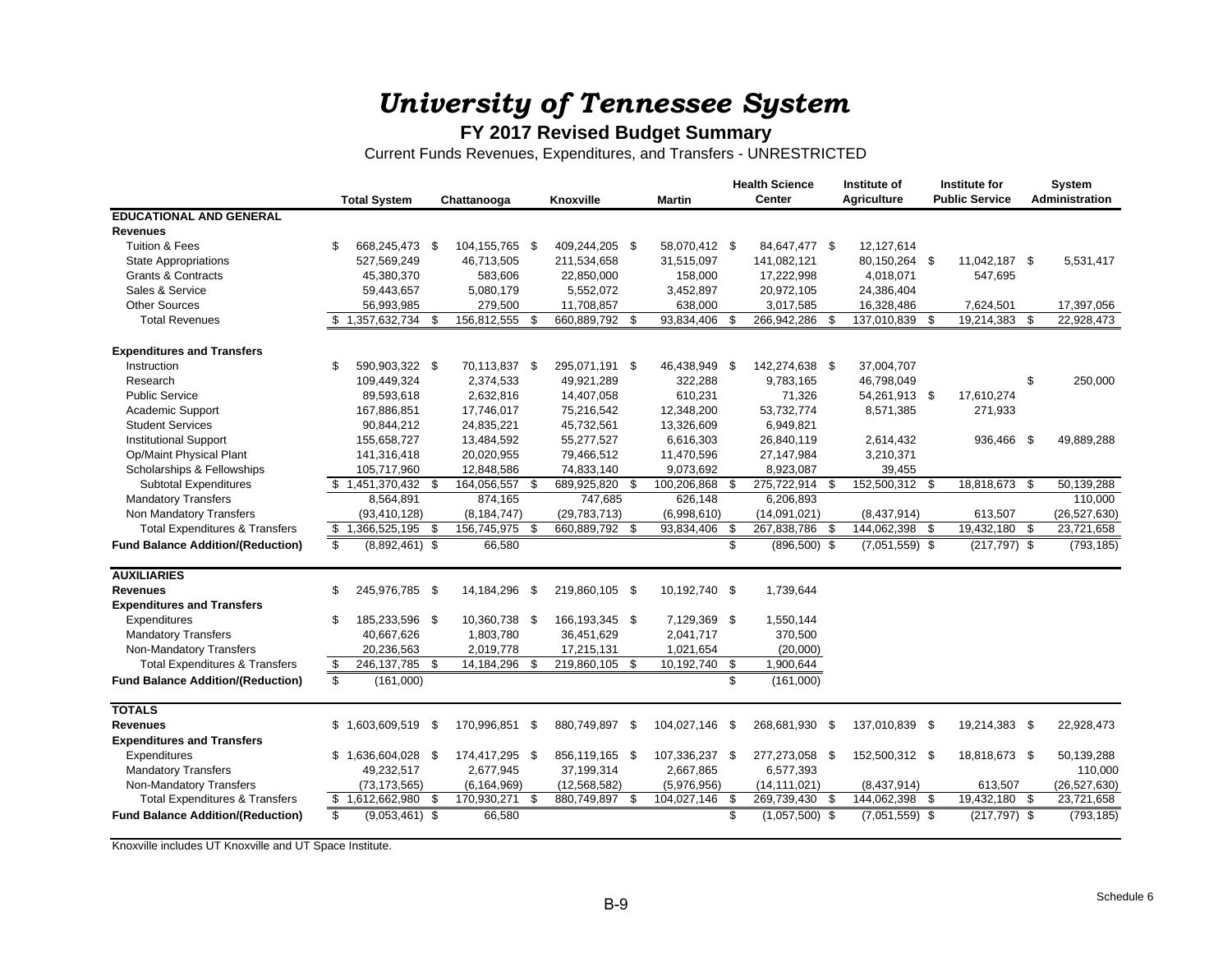**FY 2017 Revised Budget Summary**

Current Funds Revenues, Expenditures and Transfers - UNRESTRICTED AND RESTRICTED

|                                           |                         |                      |     |                 |     | <b>Health Science</b> |      | Institute of   | Institute for           |                 | System |                    |                       |     |                |
|-------------------------------------------|-------------------------|----------------------|-----|-----------------|-----|-----------------------|------|----------------|-------------------------|-----------------|--------|--------------------|-----------------------|-----|----------------|
|                                           |                         | <b>Total System</b>  |     | Chattanooga     |     | Knoxville             |      | <b>Martin</b>  |                         | <b>Center</b>   |        | <b>Agriculture</b> | <b>Public Service</b> |     | Administration |
| <b>EDUCATIONAL AND GENERAL</b>            |                         |                      |     |                 |     |                       |      |                |                         |                 |        |                    |                       |     |                |
| <b>Revenues</b>                           |                         |                      |     |                 |     |                       |      |                |                         |                 |        |                    |                       |     |                |
| Tuition & Fees                            | \$                      | 668,245,473          | \$  | 104,155,765     | -\$ | 409,244,205 \$        |      | 58,070,412 \$  |                         | 84,647,477 \$   |        | 12,127,614         |                       |     |                |
| <b>State Appropriations</b>               |                         | 546,242,468          |     | 47,458,488      |     | 222,704,208           |      | 31,801,497     |                         | 147,062,193     |        | 80,642,478 \$      | 11,042,187 \$         |     | 5,531,417      |
| Grants & Contracts                        |                         | 559,204,385          |     | 45,261,941      |     | 224,950,000           |      | 32,378,000     |                         | 205, 151, 998   |        | 45,484,751         | 4,727,695             |     | 1,250,000      |
| Sales & Service                           |                         | 59,443,657           |     | 5,080,179       |     | 5,552,072             |      | 3,452,897      |                         | 20,972,105      |        | 24,386,404         |                       |     |                |
| <b>Other Sources</b>                      |                         | 128,533,345          |     | 9,813,131       |     | 45,743,944            |      | 4,162,580      |                         | 21, 167, 313    |        | 21,541,440         | 8,107,881             |     | 17,997,056     |
| <b>Total Revenues</b>                     |                         | \$1,961,669,328      | \$  | 211,769,504     | \$  | 908,194,429           |      | 129,865,386    |                         | 479,001,086     | \$     | 184, 182, 687      | \$<br>23,877,763      | \$  | 24,778,473     |
| <b>Expenditures and Transfers</b>         |                         |                      |     |                 |     |                       |      |                |                         |                 |        |                    |                       |     |                |
| Instruction                               | \$                      | 739.934.579 \$       |     | 74.668.005      | \$  | 305.171.191 \$        |      | 48,716,949     | -\$                     | 272.814.638     | - \$   | 38.555.796         |                       | \$  | 8.000          |
| Research                                  |                         | 286,906,408          |     | 4,445,020       |     | 155,831,594           |      | 437,282        |                         | 55,392,835      |        | 69,867,677         |                       |     | 932,000        |
| <b>Public Service</b>                     |                         | 151,535,276          |     | 3,782,566       |     | 34,907,058            |      | 1,863,231      |                         | 11,877,626      |        | 76,231,141 \$      | 22,273,654            |     | 600,000        |
| Academic Support                          |                         | 200,478,314          |     | 20,240,393      |     | 86,140,874            |      | 12,843,200     |                         | 72,333,874      |        | 8,648,040          | 271,933               |     |                |
| <b>Student Services</b>                   |                         | 93,283,255           |     | 26,464,264      |     | 46,042,561            |      | 13,828,609     |                         | 6,947,821       |        |                    |                       |     |                |
| <b>Institutional Support</b>              |                         | 157,489,692          |     | 13,753,659      |     | 55,422,527            |      | 6,692,303      |                         | 27,556,719      |        | 2,718,730          | 936,466               |     | 50,409,288     |
| Op/Maint Physical Plant                   |                         | 141,729,918          |     | 20,021,955      |     | 79,866,512            |      | 11,476,596     |                         | 27,147,984      |        | 3,216,871          |                       |     |                |
| Scholarships/Fellowships                  |                         | 282,909,803          |     | 54,584,993      |     | 173,848,140           |      | 40,379,678     |                         | 13,623,087      |        | 433,905            |                       |     | 40.000         |
| Subtotal Expenditures                     |                         | \$2,054,267,245      | \$  | 217,960,855 \$  |     | 937,230,457 \$        |      | 136,237,848    | \$.                     | 487,694,584     | - \$   | 199,672,160 \$     | 23,482,053 \$         |     | 51,989,288     |
| <b>Mandatory Transfers</b>                |                         | 8,564,891            |     | 874,165         |     | 747,685               |      | 626,148        |                         | 6,206,893       |        |                    |                       |     | 110,000        |
| Non Mandatory Transfers                   |                         | (93, 410, 128)       |     | (8, 184, 747)   |     | (29, 783, 713)        |      | (6,998,610)    |                         | (14,091,021)    |        | (8,437,914)        | 613,507               |     | (26, 527, 630) |
| <b>Total Expenditures &amp; Transfers</b> |                         | \$1,969,422,008      | \$  | 210,650,273 \$  |     | 908,194,429 \$        |      | 129,865,386    | \$                      | 479,810,456     | \$     | 191,234,246 \$     | 24,095,560 \$         |     | 25,571,658     |
| <b>Fund Balance Addition/(Reduction)</b>  | S,                      | $(7,752,680)$ \$     |     | 1,119,231       |     |                       |      |                | \$                      | $(809, 370)$ \$ |        | $(7,051,559)$ \$   | $(217, 797)$ \$       |     | (793, 185)     |
| <b>AUXILIARIES</b>                        |                         |                      |     |                 |     |                       |      |                |                         |                 |        |                    |                       |     |                |
| <b>Revenues</b>                           | \$                      | 246,236,785 \$       |     | 14, 184, 296 \$ |     | 220,120,105 \$        |      | 10,192,740 \$  |                         | 1,739,644       |        |                    |                       |     |                |
| <b>Expenditures &amp; Transfers</b>       |                         |                      |     |                 |     |                       |      |                |                         |                 |        |                    |                       |     |                |
| Expenditures                              | \$                      | 185,493,596          | \$  | 10,360,738      | \$  | 166,453,345 \$        |      | 7,129,369 \$   |                         | 1,550,144       |        |                    |                       |     |                |
| <b>Mandatory Transfers</b>                |                         | 40,667,626           |     | 1,803,780       |     | 36,451,629            |      | 2,041,717      |                         | 370,500         |        |                    |                       |     |                |
| Non Mandatory Transfers                   |                         | 20,236,563           |     | 2,019,778       |     | 17,215,131            |      | 1,021,654      |                         | (20,000)        |        |                    |                       |     |                |
| <b>Total Expenditures &amp; Transfers</b> | \$                      | 246,397,785          | \$  | 14,184,296      | \$  | 220,120,105           | - \$ | 10,192,740     | \$                      | 1,900,644       |        |                    |                       |     |                |
| <b>Fund Balance Addition/(Reduction)</b>  | $\overline{\$}$         | (161,000)            |     |                 |     |                       |      |                | $\sqrt[6]{\frac{2}{5}}$ | (161,000)       |        |                    |                       |     |                |
|                                           |                         |                      |     |                 |     |                       |      |                |                         |                 |        |                    |                       |     |                |
| <b>TOTALS</b>                             |                         |                      |     |                 |     |                       |      |                |                         |                 |        |                    |                       |     |                |
| <b>Revenues</b>                           |                         | $$2,207,906,113$ \\$ |     | 225.953.800     | \$  | 1,128,314,534 \$      |      | 140.058.126 \$ |                         | 480.740.730     | -\$    | 184, 182, 687 \$   | 23,877,763 \$         |     | 24,778,473     |
| <b>Expenditures &amp; Transfers</b>       |                         |                      |     |                 |     |                       |      |                |                         |                 |        |                    |                       |     |                |
| Expenditures                              |                         | $$2,239,760,841$ \\$ |     | 228,321,593     |     | \$1,103,683,802 \$    |      | 143,367,217 \$ |                         | 489,244,728     | - \$   | 199,672,160 \$     | 23,482,053 \$         |     | 51,989,288     |
| <b>Mandatory Transfers</b>                |                         | 49,232,517           |     | 2,677,945       |     | 37,199,314            |      | 2,667,865      |                         | 6,577,393       |        |                    |                       |     | 110,000        |
| Non Mandatory Transfers                   |                         | (73, 173, 565)       |     | (6, 164, 969)   |     | (12, 568, 582)        |      | (5,976,956)    |                         | (14, 111, 021)  |        | (8,437,914)        | 613,507               |     | (26, 527, 630) |
| <b>Total Expenditures &amp; Transfers</b> |                         | \$2,215,819,793      | -\$ | 224,834,569     | \$  | 1,128,314,534 \$      |      | 140,058,126    | \$                      | 481,711,100     | - \$   | 191,234,246 \$     | 24,095,560            | -\$ | 25,571,658     |
| <b>Fund Balance Addition/(Reduction)</b>  | $\overline{\mathbb{S}}$ | $(7,913,680)$ \$     |     | 1,119,231       |     |                       |      |                | \$                      | $(970, 370)$ \$ |        | $(7,051,559)$ \$   | $(217, 797)$ \$       |     | (793, 185)     |

Knoxville includes UT Knoxville and UT Space Institute.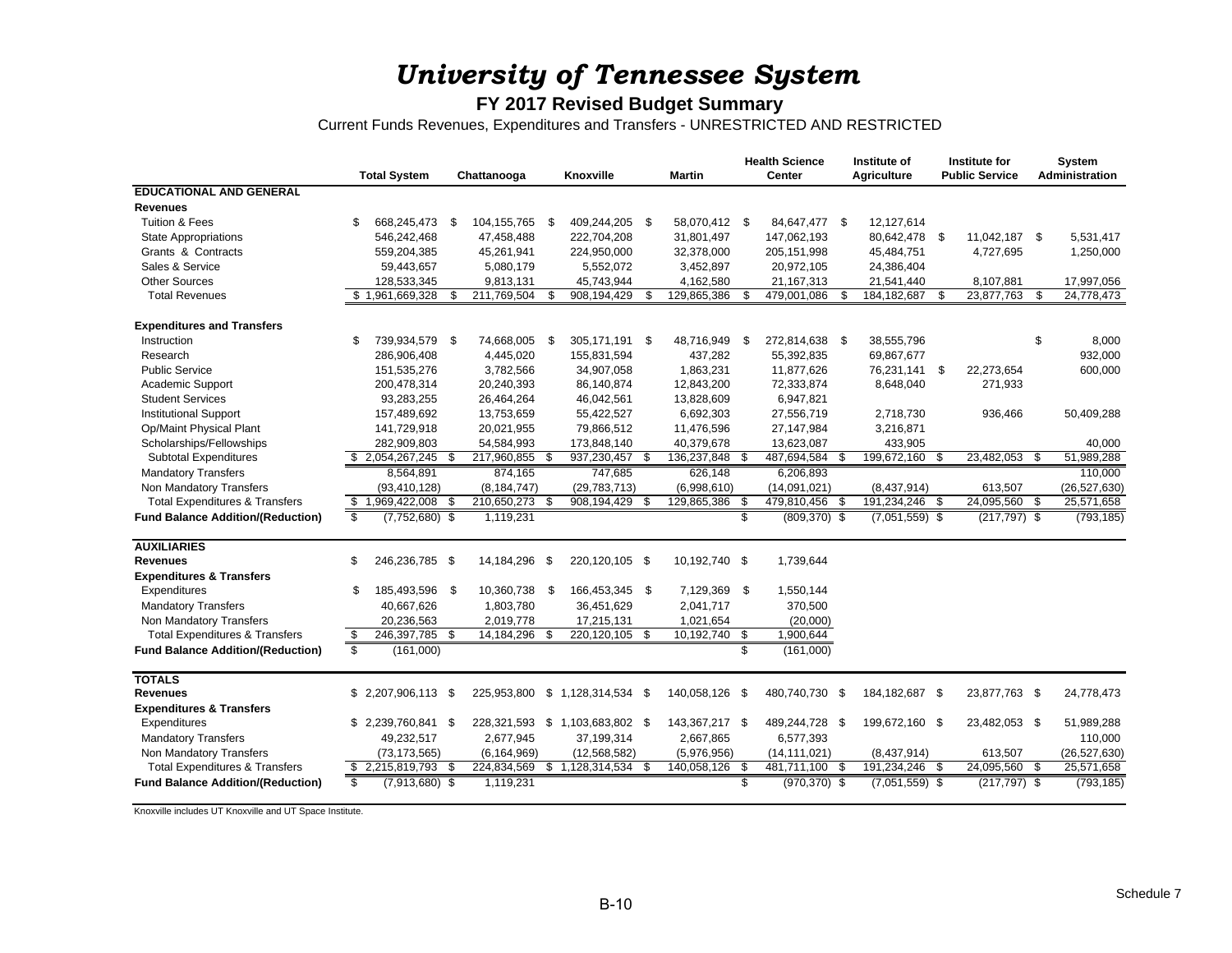#### **Five Year FY17 Revised Budget Summary Comparison**

Current Funds Revenues, Expenditures and Transfers - UNRESTRICTED

|                                           |                         |                  |     |                     |     |                  |     |                     |                        |     | <b>CHANGE</b>      |             |
|-------------------------------------------|-------------------------|------------------|-----|---------------------|-----|------------------|-----|---------------------|------------------------|-----|--------------------|-------------|
|                                           |                         | FY 2013          |     | FY 2014             |     | FY 2015          |     | FY 2016             | FY 2017                |     | FY 2013 TO FY 2017 |             |
|                                           |                         | <b>ACTUAL</b>    |     | <b>ACTUAL</b>       |     | <b>ACTUAL</b>    |     | <b>ACTUAL</b>       | <b>REVISED</b>         |     | <b>AMOUNT</b>      | $\%$        |
| <b>EDUCATIONAL AND GENERAL</b>            |                         |                  |     |                     |     |                  |     |                     |                        |     |                    |             |
| <b>Revenues</b>                           |                         |                  |     |                     |     |                  |     |                     |                        |     |                    |             |
| <b>Tuition &amp; Fees</b>                 | \$                      | 533,809,389 \$   |     | 573,319,528 \$      |     | 615,545,784 \$   |     | 655,160,210 \$      | 668,245,473 \$         |     | 134,436,084        | 25.2 %      |
| <b>State Appropriations</b>               |                         | 431,850,267      |     | 466,846,023         |     | 474,247,612      |     | 498,638,349         | 527,569,249            |     | 95,718,982         | 22.2 %      |
| <b>Grants &amp; Contracts</b>             |                         | 49,542,582       |     | 47,701,692          |     | 46,798,665       |     | 47,776,120          | 45,380,370             |     | (4, 162, 212)      | (8.4) %     |
| Sales & Service                           |                         | 57,856,330       |     | 56,782,696          |     | 60,095,439       |     | 63,277,345          | 59,443,657             |     | 1,587,327          | 2.7%        |
| <b>Other Sources</b>                      |                         | 70,098,212       |     | 57,843,432          |     | 62,148,888       |     | 63,237,010          | 56,993,985             |     | (13, 104, 227)     | (18.7) %    |
| <b>Total Revenues</b>                     | -\$                     | 1,143,156,780    | \$  | 1,202,493,370       | \$  | 1,258,836,388    |     | 1,328,089,034       | \$<br>1,357,632,734    | \$  | 214,475,954        | 18.8 %      |
| <b>Expenditures and Transfers</b>         |                         |                  |     |                     |     |                  |     |                     |                        |     |                    |             |
| Instruction                               | \$                      | 455,174,572 \$   |     | 483,317,352 \$      |     | 492,352,355 \$   |     | 507,772,768 \$      | 590,903,322 \$         |     | 135,728,751        | 29.8 %      |
| Research                                  |                         | 86,634,810       |     | 82,247,060          |     | 83,487,974       |     | 85,108,045          | 109,449,324            |     | 22,814,514         | 26.3 %      |
| <b>Public Service</b>                     |                         | 70,315,078       |     | 71,218,916          |     | 71,365,049       |     | 75,883,884          | 89,593,618             |     | 19,278,540         | 27.4 %      |
| Academic Support                          |                         | 130,694,151      |     | 134,931,552         |     | 140,613,764      |     | 144,850,799         | 167,886,851            |     | 37,192,700         | 28.5 %      |
| <b>Student Services</b>                   |                         | 84,118,134       |     | 82,207,540          |     | 87,447,751       |     | 90,151,545          | 90,844,212             |     | 6,726,078          | 8.0 %       |
| <b>Institutional Support</b>              |                         | 122,698,075      |     | 132,823,682         |     | 133,117,858      |     | 143,813,604         | 155,658,727            |     | 32,960,652         | 26.9 %      |
| Operation & Maintenance of Plant          |                         | 118,493,896      |     | 121,814,088         |     | 125,493,000      |     | 129,125,389         | 141,316,418            |     | 22,822,522         | 19.3 %      |
| Scholarships & Fellowships                |                         | 74,479,780       |     | 78,873,759          |     | 88,984,234       |     | 95,852,388          | 105,717,960            |     | 31,238,180         | 41.9 %      |
| <b>Subtotal Expenditures</b>              |                         | \$1,142,608,497  | \$  | 1,187,433,948       | \$  | 1,222,861,986    |     | 1,272,558,422       | \$<br>1,451,370,432    | -\$ | 308,761,935        | 27.0 %      |
| <b>Mandatory Transfers</b>                |                         | 6,273,292        |     | 6,498,442           |     | 7,702,456        |     | 9,116,648           | 8,564,891              |     | 2,291,599          | 36.5 %      |
| Non-Mandatory Transfers                   |                         | (17, 523, 145)   |     | 20,854,833          |     | 26,736,499       |     | 93,603,560          | (93, 410, 128)         |     | (75, 886, 983)     | $(433.1)$ % |
| <b>Total Expenditures &amp; Transfers</b> | \$                      | 1,131,358,644    | \$  | 1,214,787,223 \$    |     | 1,257,300,941    | \$. | 1,375,278,630       | \$<br>1,366,525,195    | -\$ | 235, 166, 551      | 20.8 %      |
| <b>Fund Balance Addition/(Reduction)</b>  | \$                      | 11,798,136 \$    |     | $(12, 293, 853)$ \$ |     | $1,535,447$ \$   |     | $(47, 189, 596)$ \$ | (8,892,461)            |     |                    |             |
| <b>AUXILIARIES</b>                        |                         |                  |     |                     |     |                  |     |                     |                        |     |                    |             |
| <b>Revenues</b>                           | \$                      | 199,171,124 \$   |     | 206,143,803 \$      |     | 229,998,450 \$   |     | 243,291,225 \$      | 245,976,785 \$         |     | 46,805,661         | 23.5 %      |
| <b>Expenditures and Transfers</b>         |                         |                  |     |                     |     |                  |     |                     |                        |     |                    |             |
| Expenditures                              | \$                      | 148,395,318 \$   |     | 156,747,599 \$      |     | 162,487,928 \$   |     | 179,801,559 \$      | 185,233,596 \$         |     | 36,838,278         | 24.8 %      |
| <b>Mandatory Transfers</b>                |                         | 27,857,526       |     | 27,638,251          |     | 30,475,329       |     | 35,921,341          | 40,667,626             |     | 12,810,100         | 46.0 %      |
| Non-Mandatory Transfers                   |                         | 17,254,499       |     | 25,035,971          |     | 27,175,190       |     | 34,109,650          | 20,236,563             |     | 2,982,064          | 17.3 %      |
| <b>Total Expenditures &amp; Transfers</b> | $\overline{\mathbf{e}}$ | 193,507,343      | -\$ | 209,421,821         | -\$ | 220,138,447 \$   |     | 249,832,550         | \$<br>246, 137, 785 \$ |     | 52,630,442         | 27.2 %      |
| <b>Fund Balance Addition/(Reduction)</b>  | $\overline{\mathbb{S}}$ | 5,663,782 \$     |     | $(3,278,018)$ \$    |     | 9,860,002 \$     |     | $(6,541,325)$ \$    | (161,000)              |     |                    |             |
| <b>TOTALS</b>                             |                         |                  |     |                     |     |                  |     |                     |                        |     |                    |             |
| <b>Revenues</b>                           | \$                      | 1,342,327,905    | S   | 1,408,637,174       | \$  | 1,488,834,838    | -\$ | 1,571,380,259       | \$<br>1,603,609,519 \$ |     | 261,281,614        | 19.5 %      |
| <b>Expenditures and Transfers</b>         |                         |                  |     |                     |     |                  |     |                     |                        |     |                    |             |
| <b>Expenditures</b>                       |                         | 1,291,003,814 \$ |     | 1,344,181,548 \$    |     | 1,385,349,915 \$ |     | 1,452,359,981       | \$<br>1,636,604,028 \$ |     | 345,600,214        | 26.8 %      |
| <b>Mandatory Transfers</b>                |                         | 34,130,818       |     | 34,136,693          |     | 38,177,785       |     | 45,037,989          | 49,232,517             |     | 15,101,699         | 44.2 %      |
| Non-Mandatory Transfers                   |                         | (268,646)        |     | 45,890,804          |     | 53,911,689       |     | 127,713,210         | (73, 173, 565)         |     | (72,904,919)       | (27137.9) % |
| <b>Total Expenditures &amp; Transfers</b> | \$                      | 1,324,865,986    | \$  | 1,424,209,045       | \$  | 1,477,439,389    | \$  | 1,625,111,180       | \$<br>1,612,662,980    | \$  | 287,796,994        | 21.7%       |
| <b>Fund Balance Addition/(Reduction)</b>  | $\overline{\mathbb{S}}$ | 17,461,918 \$    |     | $(15,571,871)$ \$   |     | 11,395,449       | -\$ | $(53,730,921)$ \$   | (9,053,461)            |     |                    |             |
|                                           |                         |                  |     |                     |     |                  |     |                     |                        |     |                    |             |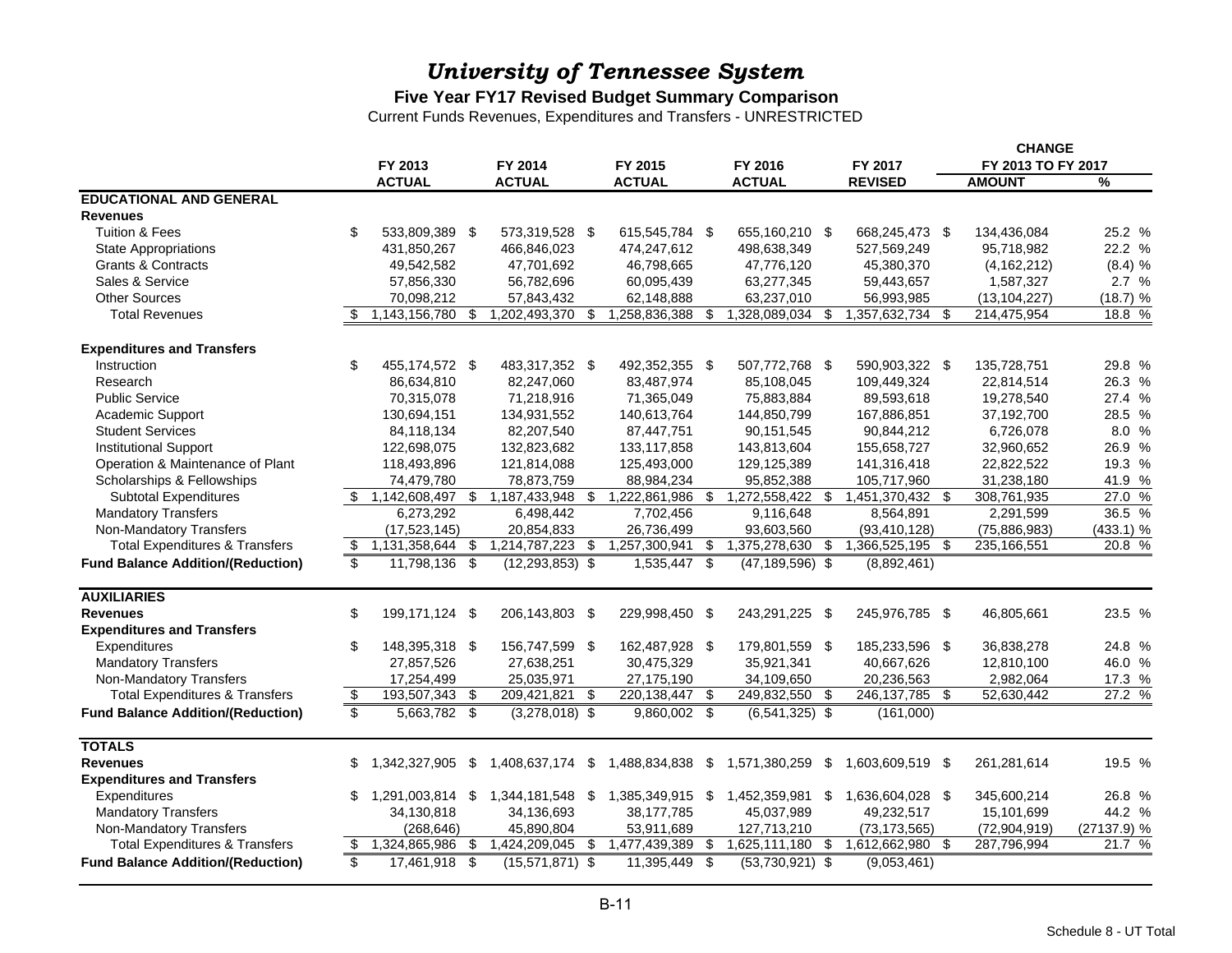#### **Five Year FY17 Revised Budget Summary Comparison**

Current Funds Revenues, Expenditures and Transfers - UNRESTRICTED AND RESTRICTED

|                                           |                         |                  |      |                     |      |                  |      |                     |     |                  |     | <b>CHANGE</b>      |             |
|-------------------------------------------|-------------------------|------------------|------|---------------------|------|------------------|------|---------------------|-----|------------------|-----|--------------------|-------------|
|                                           |                         | FY 2013          |      | FY 2014             |      | FY 2015          |      | FY 2016             |     | FY 2017          |     | FY 2013 TO FY 2017 |             |
|                                           |                         | <b>ACTUAL</b>    |      | <b>ACTUAL</b>       |      | <b>ACTUAL</b>    |      | <b>ACTUAL</b>       |     | <b>REVISED</b>   |     | <b>AMOUNT</b>      | %           |
| <b>EDUCATIONAL AND GENERAL</b>            |                         |                  |      |                     |      |                  |      |                     |     |                  |     |                    |             |
| <b>Revenues</b>                           |                         |                  |      |                     |      |                  |      |                     |     |                  |     |                    |             |
| <b>Tuition &amp; Fees</b>                 | \$                      | 533,809,389 \$   |      | 573,319,528 \$      |      | 615,545,784 \$   |      | 655,160,210 \$      |     | 668,245,473 \$   |     | 134,436,084        | 25.2 %      |
| <b>State Appropriations</b>               |                         | 447,473,296      |      | 486,122,116         |      | 498,835,055      |      | 517,432,168         |     | 546,242,468      |     | 98,769,172         | 22.1 %      |
| <b>Grants &amp; Contracts</b>             |                         | 574,519,330      |      | 560,197,430         |      | 579,397,127      |      | 594,898,136         |     | 559,204,385      |     | (15, 314, 945)     | (2.7) %     |
| Sales & Service                           |                         | 57,856,330       |      | 56,782,696          |      | 60,095,439       |      | 63,277,345          |     | 59,443,657       |     | 1,587,327          | 2.7%        |
| <b>Other Sources</b>                      |                         | 152,144,385      |      | 121,741,019         |      | 135,054,622      |      | 139,646,158         |     | 128,533,345      |     | (23,611,040)       | (15.5) %    |
| <b>Total Revenues</b>                     | \$                      | 1,765,802,731    | \$   | 1,798,162,787       | - \$ | 1,888,928,027    | \$   | 1,970,414,018       | \$  | 1,961,669,328    | \$  | 195,866,597        | 11.1%       |
| <b>Expenditures and Transfers</b>         |                         |                  |      |                     |      |                  |      |                     |     |                  |     |                    |             |
| Instruction                               | \$                      | 611,569,394 \$   |      | 636,019,932 \$      |      | 661,961,368 \$   |      | 675,180,740 \$      |     | 739,934,579      | -\$ | 128,365,185        | 21.0 %      |
| Research                                  |                         | 277,762,160      |      | 260,705,414         |      | 256,779,818      |      | 261,427,977         |     | 286,906,408      |     | 9,144,248          | 3.3 %       |
| <b>Public Service</b>                     |                         | 133,120,201      |      | 127,928,093         |      | 130,087,649      |      | 143,833,147         |     | 151,535,276      |     | 18,415,075         | 13.8 %      |
| Academic Support                          |                         | 158,683,987      |      | 167,965,217         |      | 179,840,336      |      | 190,873,898         |     | 200,478,314      |     | 41,794,327         | 26.3 %      |
| <b>Student Services</b>                   |                         | 86,057,765       |      | 84,674,075          |      | 89,692,660       |      | 92,750,862          |     | 93,283,255       |     | 7,225,490          | 8.4 %       |
| <b>Institutional Support</b>              |                         | 125,048,887      |      | 134,563,916         |      | 135, 132, 492    |      | 146,540,103         |     | 157,489,692      |     | 32,440,805         | 25.9 %      |
| Operation & Maintenance of Plant          |                         | 119,145,974      |      | 122,246,472         |      | 125,906,243      |      | 129,513,235         |     | 141,729,918      |     | 22,583,944         | 19.0 %      |
| Scholarships & Fellowships                |                         | 250,331,559      |      | 254,606,577         |      | 263,845,171      |      | 268,865,652         |     | 282,909,803      |     | 32,578,244         | 13.0 %      |
| <b>Subtotal Expenditures</b>              |                         | \$1,761,719,928  | - \$ | 1,788,709,696 \$    |      | 1,843,245,736    |      | 1,908,985,614       | \$  | 2,054,267,245    | \$  | 292,547,317        | 16.6 %      |
| <b>Mandatory Transfers</b>                |                         | 6,273,292        |      | 6,498,442           |      | 7,702,456        |      | 9,116,648           |     | 8,564,891        |     | 2,291,599          | 36.5 %      |
| Non-Mandatory Transfers                   |                         | (17, 523, 145)   |      | 20,854,833          |      | 26,736,499       |      | 93,603,560          |     | (93, 410, 128)   |     | (75, 886, 983)     | $(433.1)$ % |
| <b>Total Expenditures &amp; Transfers</b> | \$                      | 1,750,470,075    | S    | 1,816,062,971       | - \$ | 1,877,684,691    | \$.  | 2,011,705,822       | S   | 1,969,422,008    | \$  | 218,951,933        | 12.5 %      |
| <b>Fund Balance Addition/(Reduction)</b>  | \$                      | 15,332,656       | -\$  | $(17,900,184)$ \$   |      | 11,243,336 \$    |      | $(41, 291, 804)$ \$ |     | (7,752,680)      |     |                    |             |
|                                           |                         |                  |      |                     |      |                  |      |                     |     |                  |     |                    |             |
| <b>AUXILIARIES</b>                        |                         |                  |      |                     |      |                  |      |                     |     |                  |     |                    |             |
| <b>Revenues</b>                           | \$                      | 199,645,425      | - \$ | 207,264,677 \$      |      | 230,256,055 \$   |      | 243,882,965 \$      |     | 246,236,785 \$   |     | 46,591,360         | 23.3 %      |
| <b>Expenditures and Transfers</b>         |                         |                  |      |                     |      |                  |      |                     |     |                  |     |                    |             |
| Expenditures                              | \$                      | 149,454,826 \$   |      | 156,840,867 \$      |      | 162,769,238 \$   |      | 180,136,338 \$      |     | 185,493,596 \$   |     | 36,038,770         | 24.1 %      |
| <b>Mandatory Transfers</b>                |                         | 27,857,526       |      | 27,638,251          |      | 30,475,329       |      | 35,921,341          |     | 40,667,626       |     | 12,810,100         | 46.0 %      |
| Non-Mandatory Transfers                   |                         | 17,254,499       |      | 25,035,971          |      | 27,175,190       |      | 34,109,650          |     | 20,236,563       |     | 2,982,064          | 17.3 %      |
| <b>Total Expenditures &amp; Transfers</b> | $\overline{\mathbf{e}}$ | 194,566,851      | \$   | 209,515,089         | - \$ | 220,419,757      | -\$  | 250, 167, 329       | \$  | 246,397,785      | -\$ | 51,830,934         | 26.6 %      |
| <b>Fund Balance Addition/(Reduction)</b>  | $\overline{\mathbb{S}}$ | $5,078,574$ \$   |      | $(2,250,412)$ \$    |      | 9,836,298 \$     |      | $(6,284,365)$ \$    |     | (161,000)        |     |                    |             |
| <b>TOTALS</b>                             |                         |                  |      |                     |      |                  |      |                     |     |                  |     |                    |             |
| <b>Revenues</b>                           | \$                      | 1,965,448,156    | S    | 2,005,427,465       | \$   | 2,119,184,082    | - \$ | 2,214,296,982       | -\$ | 2,207,906,113 \$ |     | 242,457,957        | 12.3 %      |
| <b>Expenditures and Transfers</b>         |                         |                  |      |                     |      |                  |      |                     |     |                  |     |                    |             |
| <b>Expenditures</b>                       | \$.                     | 1,911,174,754 \$ |      | 1,945,550,563 \$    |      | 2,006,014,974 \$ |      | 2,089,121,952 \$    |     | 2,239,760,841 \$ |     | 328,586,087        | 17.2 %      |
| <b>Mandatory Transfers</b>                |                         | 34,130,818       |      | 34,136,693          |      | 38,177,785       |      | 45,037,989          |     | 49,232,517       |     | 15,101,699         | 44.2 %      |
| Non-Mandatory Transfers                   |                         | (268,646)        |      | 45,890,804          |      | 53,911,689       |      | 127,713,210         |     | (73, 173, 565)   |     | (72,904,919)       | (27137.9) % |
| <b>Total Expenditures &amp; Transfers</b> | \$                      | 1,945,036,926    | \$   | 2,025,578,060       | \$   | 2,098,104,448    | \$   | 2,261,873,151       | \$  | 2,215,819,793    | \$  | 270,782,867        | 13.9 %      |
| <b>Fund Balance Addition/(Reduction)</b>  | $\overline{\mathbb{S}}$ | 20,411,230 \$    |      | $(20, 150, 595)$ \$ |      | 21,079,634 \$    |      | $(47, 576, 169)$ \$ |     | (7,913,680)      |     |                    |             |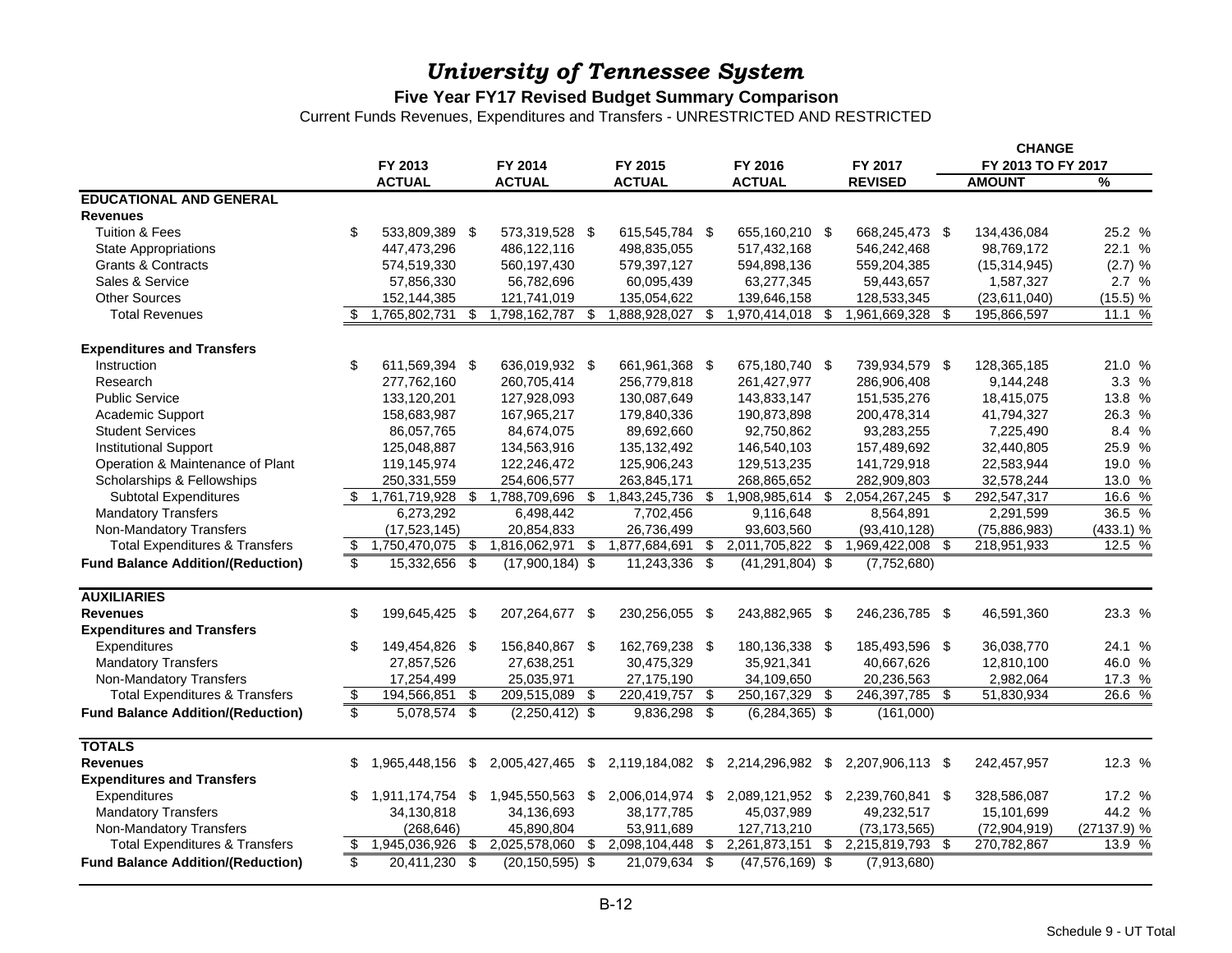**FY 2017 Revised Budget Summary**

Unrestricted and Restricted Current Funds Revenues, Expenditures and Transfers

|                                            |                           |                                      |                 |                         |                   |                              |                                  |                     |                              |          | Change                     |               |
|--------------------------------------------|---------------------------|--------------------------------------|-----------------|-------------------------|-------------------|------------------------------|----------------------------------|---------------------|------------------------------|----------|----------------------------|---------------|
|                                            |                           | FY 2016 Actual                       |                 |                         | FY 2017 Original  |                              |                                  | FY 2017 Revised     |                              |          | <b>Original to Revised</b> |               |
|                                            | Unrestricted              | Restricted                           | Total           | <b>Unrestricted</b>     | <b>Restricted</b> | Total                        | <b>Unrestricted</b>              | <b>Restricted</b>   | Total                        |          | Amount                     | %             |
| <b>EDUCATION AND GENERAL</b>               |                           |                                      |                 |                         |                   |                              |                                  |                     |                              |          |                            |               |
| Revenues                                   |                           |                                      |                 |                         |                   |                              |                                  |                     |                              |          |                            |               |
| Tuition & Fees                             | \$.<br>655,160,210        | \$.                                  | 655,160,210     | <b>S</b><br>669,787,108 |                   | \$<br>669,787,108            | S<br>668,245,473                 | <b>S</b>            | 668,245,473                  | S.       | (1,541,635)                | $(0.2)$ %     |
| <b>State Appropriations</b>                | 498,638,349 \$            | 18,793,819                           | 517,432,168     | 526,665,549 \$          | 18,673,424        | 545,338,973                  | 527,569,249<br>- \$              | 18,673,219          | 546,242,468                  |          | 903,495                    | 0.2 %         |
| Grants & Contracts                         | 47,776,120                | 547,122,016                          | 594,898,136     | 44,529,714              | 511,270,867       | 555,800,581                  | 45,380,370                       | 513,824,015         | 559,204,385                  |          | 3,403,804                  | 0.6 %         |
| Sales & Service                            | 63,277,345                |                                      | 63,277,345      | 57,832,737              |                   | 57,832,737                   | 59,443,657                       |                     | 59,443,657                   |          | 1,610,920                  | 2.8 %         |
| <b>Other Sources</b>                       | 63,237,010                | 76,409,149                           | 139,646,158     | 57,178,632              | 72,214,431        | 129,393,063                  | 56,993,985                       | 71,539,360          | 128,533,345                  |          | (859, 718)                 | $(0.7)$ %     |
| <b>Total Revenues</b>                      | S.<br>1,328,089,034       | 642,324,984<br>\$<br>-93             | 1,970,414,018   | \$1,355,993,740<br>- \$ | 602,158,722 \$    | 1,958,152,462                | \$1,357,632,734<br>- \$          | 604,036,594         | 961,669,328<br>-S            | \$       | 3,516,866                  | 0.2 %         |
| <b>Expenditures and Transfers</b>          |                           |                                      |                 |                         |                   |                              |                                  |                     |                              |          |                            |               |
| Instruction                                | \$.<br>507,772,768        | 167,407,971 \$<br>- \$               | 675,180,740     | 570,871,393 \$          | 149,345,294 \$    | 720,216,687                  | S<br>590,903,322<br>- \$         | 149,031,257<br>- \$ | 739,934,579                  | S.       | 19,717,892                 | 2.7%          |
| Research                                   | 85,108,045                | 176,319,933                          | 261,427,977     | 73,583,021              | 174,283,185       | 247,866,206                  | 109,449,324                      | 177,457,084         | 286,906,408                  |          | 39,040,202                 | 15.8 %        |
| <b>Public Service</b>                      | 75,883,884                | 67,949,263                           | 143,833,147     | 80,557,849              | 60,199,745        | 140,757,594                  | 89,593,618                       | 61,941,658          | 151,535,276                  |          | 10,777,682                 | 7.7 %         |
| Academic Support                           | 144.850.799               | 46.023.099                           | 190.873.898     | 146.819.933             | 32.720.328        | 179.540.261                  | 167.886.851                      | 32.591.463          | 200.478.314                  |          | 20.938.053                 | 11.7 %        |
| <b>Student Services</b>                    | 90,151,545                | 2,599,317                            | 92,750,862      | 88,080,549              | 1,955,633         | 90,036,182                   | 90,844,212                       | 2,439,043           | 93,283,255                   |          | 3,247,073                  | 3.6 %         |
| <b>Institutional Support</b>               | 143,813,604               | 2,726,499                            | 146,540,103     | 147,368,765             | 1,696,224         | 149,064,989                  | 155,658,727                      | 1,830,965           | 157,489,692                  |          | 8,424,703                  | 5.7 %         |
| Operations & Maintenance of Plant          | 129, 125, 389             | 387,846                              | 129,513,235     | 139,190,009             | 415,000           | 139,605,009                  | 141,316,418                      | 413,500             | 141,729,918                  |          | 2,124,909                  | 1.5 %         |
| Scholarships & Fellowships                 | 95,852,388                | 173,013,264                          | 268,865,652     | 106,011,157             | 180,719,701       | 286,730,858                  | 105,717,960                      | 177,191,843         | 282,909,803                  |          | (3,821,055)                | $(1.3)$ %     |
| <b>Subtotal Expenditures</b>               | \$1,272,558,422 \$        | 636,427,192 \$ 1,908,985,614         |                 | $$1,352,482,676$ \;     |                   | 601,335,110 \$ 1,953,817,786 | $$1,451,370,432$ \$              |                     | 602,896,813 \$ 2,054,267,245 | -S       | 100,449,459                | 5.1 %         |
| <b>Mandatory Transfers</b>                 | 9,116,648                 |                                      | 9.116.648       | 8,589,891               |                   | 8,589,891                    | 8,564,891                        |                     | 8,564,891                    |          | (25,000)                   | $(0.3)$ %     |
| Non-Mandatory Transfers                    | 93,603,560                |                                      | 93.603.560      | (4,305,613)             |                   | (4,305,613)                  | (93, 410, 128)                   |                     | (93, 410, 128)               |          | (89, 104, 515)             | $(2,069.5)$ % |
| <b>Total Expenditures &amp; Transfers</b>  | \$1,375,278,630 \$        | 636,427,192 \$ 2,011,705,822         |                 | \$1,356,766,954 \$      |                   | 601,335,110 \$ 1,958,102,064 | $$1,366,525,195$ \$              |                     | 602,896,813 \$ 1,969,422,008 | - \$     | 11,319,944                 | 0.6%          |
| <b>Fund Balance Addition / (Reduction)</b> | $(47, 189, 596)$ \$<br>S. | 5,897,792 \$                         | (41, 291, 804)  | S.<br>$(773, 214)$ \$   | 823,612 \$        | 50,398                       | S.<br>$(8,892,461)$ \$           | 1,139,781 \$        | (7,752,680)                  |          |                            |               |
| <b>AUXILIARIES</b>                         |                           |                                      |                 |                         |                   |                              |                                  |                     |                              |          |                            |               |
| <b>Revenues</b>                            | \$.<br>243,291,225 \$     | 591.739<br>- \$                      | 243,882,965     | 245,962,927 \$<br>\$    | 260,000           | 246.222.927<br>\$            | 245.976.785 \$<br>\$             | 260,000<br>-S       | 246.236.785                  | S.       | 13,858                     | 0.0 %         |
| <b>Expenditures and Transfers</b>          |                           |                                      |                 |                         |                   |                              |                                  |                     |                              |          |                            |               |
| Expenditures                               | 179.801.559 \$<br>S       | 334.779 \$                           | 180.136.338     | S<br>184,698,151 \$     | 260,000 \$        | 184,958,151                  | S.<br>185,233,596 \$             | 260,000 \$          | 185,493,596                  | S.       | 535,445                    | $0.3\%$       |
| <b>Mandatory Transfers</b>                 | 35,921,341                |                                      | 35,921,341      | 40,667,626              |                   | 40,667,626                   | 40,667,626                       |                     | 40,667,626                   |          |                            |               |
| Non-Mandatory Transfers                    | 34,109,650                |                                      | 34,109,650      | 20,597,150              |                   | 20,597,150                   | 20,236,563                       |                     | 20,236,563                   |          | (360, 587)                 | $(1.8)$ %     |
| <b>Total Expenditures &amp; Transfers</b>  | 249,832,550 \$<br>S.      | 334.779 \$                           | 250, 167, 329   | \$<br>245.962.927 \$    | 260,000 \$        | 246,222,927                  | $\mathbb{S}$<br>246, 137, 785 \$ | 260,000 \$          | 246,397,785                  | S.       | 174.858                    | 0.1 %         |
| <b>Fund Balance Addition / (Reduction)</b> | \$<br>$(6,541,325)$ \$    | 256,961 \$                           | (6, 284, 365)   |                         |                   |                              | \$<br>(161,000)                  | <b>S</b>            | (161,000)                    |          |                            |               |
| <b>TOTALS</b>                              |                           |                                      |                 |                         |                   |                              |                                  |                     |                              |          |                            |               |
| <b>Revenues</b>                            | \$1.571.380.259           | 642.916.723<br>- \$<br>- \$          | 2.214.296.982   | \$1,601,956,667<br>- \$ |                   | 602,418,722 \$ 2,204,375,389 | \$1,603,609,519<br>- \$          | 604,296,594         | -S<br>2.207.906.113          | S.       | 3,530,724                  | 0.2 %         |
| <b>Expenditures and Transfers</b>          |                           |                                      |                 |                         |                   |                              |                                  |                     |                              |          |                            |               |
| Expenditures                               | \$1.452.359.981           | 636,761,971 \$ 2,089,121,952<br>- \$ |                 | $$1,537,180,827$ \$     |                   | 601,595,110 \$ 2,138,775,937 | \$1,636,604,028<br>- \$          |                     | 603,156,813 \$ 2,239,760,841 | \$       | 100.984.904                | 4.7 %         |
| <b>Mandatory Transfers</b>                 | 45,037,989                |                                      | 45,037,989      | 49,257,517              |                   | 49,257,517                   | 49,232,517                       |                     | 49,232,517                   |          | (25,000)                   | $(0.1)$ %     |
| Non-Mandatory Transfers                    | 127.713.210               |                                      | 127,713,210     | 16.291.537              |                   | 16,291,537                   | (73.173.565)                     |                     | (73, 173, 565)               |          | (89, 465, 102)             | $(549.2)$ %   |
| <b>Total Expenditures &amp; Transfers</b>  | $$1,625,111,180$ \$       | 636,761,971                          | \$2,261,873,151 | \$1,602,729,881<br>- \$ |                   | 601,595,110 \$ 2,204,324,991 | \$1,612,662,980<br>- \$          |                     | 603,156,813 \$ 2,215,819,793 | <b>S</b> | 11,494,802                 | 0.5 %         |
| <b>Fund Balance Addition / (Reduction)</b> | $(53,730,921)$ \$<br>\$   | 6,154,752 \$                         | (47, 576, 169)  | \$<br>$(773, 214)$ \$   | 823,612 \$        | 50,398                       | \$<br>$(9,053,461)$ \$           | 1,139,781 \$        | (7,913,680)                  |          |                            |               |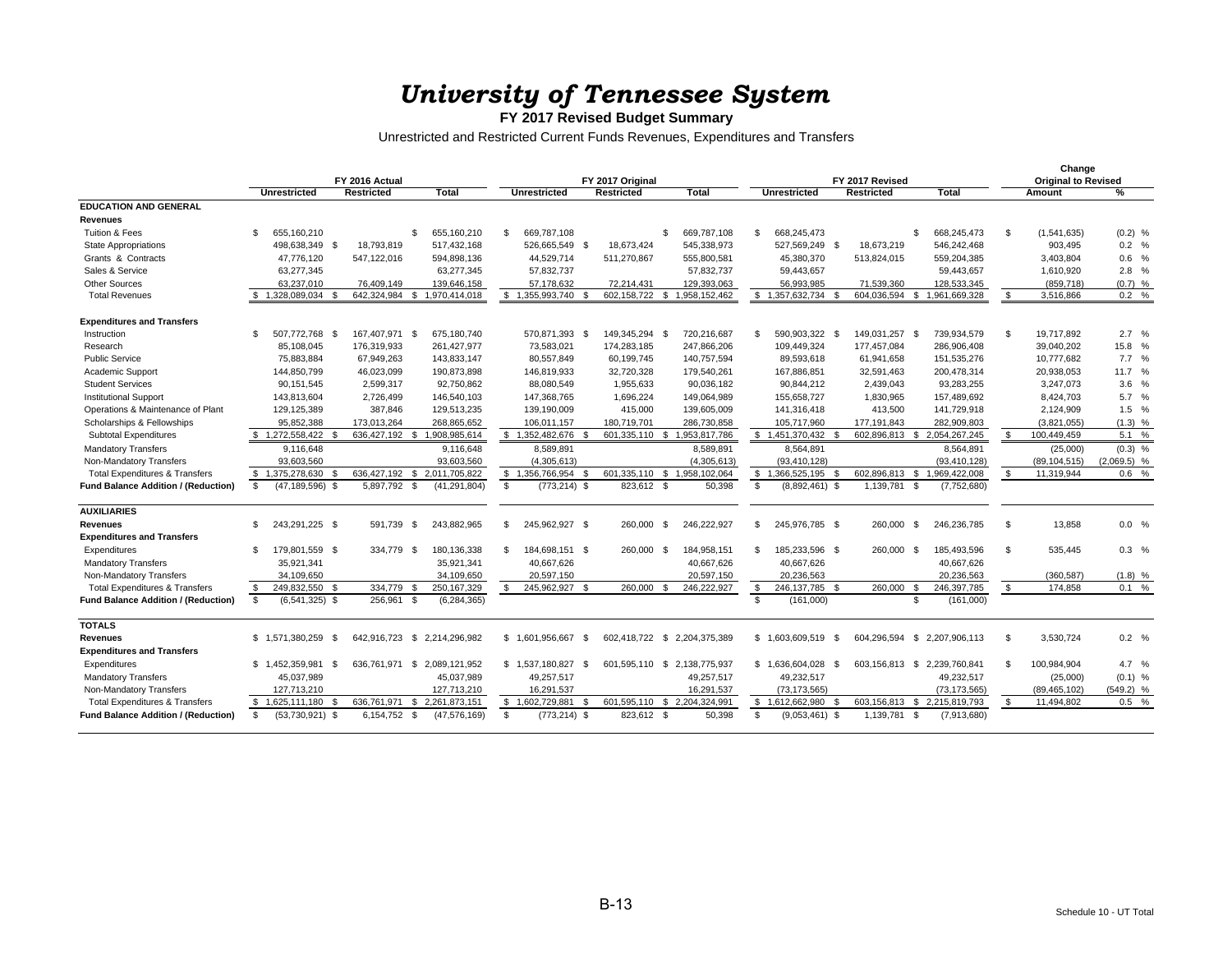**FY 2017 Revised Budget - Natural Classifications**

Unrestricted Current Funds Expenditures

|                                     |              | <b>Total System</b> |      | Chattanooga    |      | <b>Knoxville</b> |      | Martin         |      | <b>Health Science</b><br><b>Center</b> | Institute of<br><b>Agriculture</b> | <b>Institute for Public</b><br>Service |     | <b>System</b><br><b>Administration</b> |
|-------------------------------------|--------------|---------------------|------|----------------|------|------------------|------|----------------|------|----------------------------------------|------------------------------------|----------------------------------------|-----|----------------------------------------|
| <b>EDUCATIONAL AND GENERAL</b>      |              |                     |      |                |      |                  |      |                |      |                                        |                                    |                                        |     |                                        |
| <b>Salaries and Benefits</b>        |              |                     |      |                |      |                  |      |                |      |                                        |                                    |                                        |     |                                        |
| <b>Salaries</b>                     |              |                     |      |                |      |                  |      |                |      |                                        |                                    |                                        |     |                                        |
| Academic                            | \$.          | 351,593,289 \$      |      | 41,698,978 \$  |      | 168,645,969 \$   |      | 24,681,240 \$  |      | 86,020,505 \$                          | 30,140,031 \$                      | 267,396 \$                             |     | 139,170                                |
| Non-Academic                        |              | 337,036,800         |      | 36,966,180     |      | 134,790,549      |      | 21,147,116     |      | 65,614,213                             | 45,134,628                         | 9,521,909                              |     | 23,862,205                             |
| <b>Students</b>                     |              | 9,216,381           |      | 1,313,525      |      | 4,848,113        |      | 1,398,874      |      | 1,056,711                              | 453,182                            | 15,290                                 |     | 130,686                                |
| <b>Total Salaries</b>               | \$           | 697,846,470         | - \$ | 79,978,683 \$  |      | 308,284,631 \$   |      | 47,227,230 \$  |      | 152,691,429                            | \$<br>75,727,841 \$                | 9,804,595 \$                           |     | 24,132,061                             |
| <b>Staff Benefits</b>               |              | 230,219,251         |      | 28,759,075     |      | 98,443,097       |      | 17,421,519     |      | 46,343,710                             | 27,931,482                         | 3,312,762                              |     | 8.007.606                              |
| <b>Total Salaries and Benefits</b>  | \$           | 928,065,721         | \$   | 108,737,758 \$ |      | 406,727,728 \$   |      | 64,648,749 \$  |      | 199,035,139                            | \$<br>103,659,323 \$               | 13,117,357 \$                          |     | 32,139,667                             |
| Operating                           |              | 502,474,747         |      | 54,153,894     |      | 270,397,092      |      | 34,154,639     |      | 71,728,719                             | 48,424,370                         | 5,616,412                              |     | 17,999,621                             |
| <b>Equipment and Capital Outlay</b> |              | 20,829,964          |      | 1,164,905      |      | 12,801,000       |      | 1,403,480      |      | 4,959,056                              | 416,619                            | 84,904                                 |     |                                        |
| <b>Total Expenditures</b>           |              | $$1,451,370,432$ \$ |      | 164,056,557    | - \$ | 689,925,820      | \$   | 100,206,868 \$ |      | 275,722,914                            | \$<br>152,500,312 \$               | 18,818,673 \$                          |     | 50,139,288                             |
|                                     |              |                     |      |                |      |                  |      |                |      |                                        |                                    |                                        |     |                                        |
| <b>AUXILIARIES</b>                  |              |                     |      |                |      |                  |      |                |      |                                        |                                    |                                        |     |                                        |
| <b>Salaries and Benefits</b>        |              |                     |      |                |      |                  |      |                |      |                                        |                                    |                                        |     |                                        |
| <b>Salaries</b>                     |              |                     |      |                |      |                  |      |                |      |                                        |                                    |                                        |     |                                        |
| Academic                            | \$           | 627,676 \$          |      | $7,000$ \$     |      | 617,613 \$       |      | 3,063          |      |                                        |                                    |                                        |     |                                        |
| Non-Academic                        |              | 50,044,218          |      | 2,037,725      |      | 46,334,219       |      | 1.461.001 \$   |      | 211,273                                |                                    |                                        |     |                                        |
| <b>Students</b>                     |              | 4,652,612           |      | 95,484         |      | 3,994,784        |      | 562,344        |      |                                        |                                    |                                        |     |                                        |
| <b>Total Salaries</b>               | \$           | 55,324,506          | - \$ | 2,140,209 \$   |      | 50,946,616 \$    |      | 2,026,408 \$   |      | 211,273                                |                                    |                                        |     |                                        |
| <b>Staff Benefits</b>               |              | 13,933,185          |      | 600,160        |      | 12,492,137       |      | 680,960        |      | 159,928                                |                                    |                                        |     |                                        |
| <b>Total Salaries and Benefits</b>  | \$           | 69,257,691 \$       |      | 2,740,369 \$   |      | 63,438,753 \$    |      | 2,707,368 \$   |      | 371,201                                |                                    |                                        |     |                                        |
| Operating                           |              | 115,205,135         |      | 7,612,899      |      | 102,007,992      |      | 4,405,301      |      | 1,178,943                              |                                    |                                        |     |                                        |
| <b>Equipment and Capital Outlay</b> |              | 770,770             |      | 7,470          |      | 746,600          |      | 16,700         |      |                                        |                                    |                                        |     |                                        |
| <b>Total Expenditures</b>           | \$           | 185,233,596         | \$   | 10,360,738 \$  |      | 166,193,345      | \$   | 7,129,369 \$   |      | 1,550,144                              |                                    |                                        |     |                                        |
|                                     |              |                     |      |                |      |                  |      |                |      |                                        |                                    |                                        |     |                                        |
| <b>TOTALS</b>                       |              |                     |      |                |      |                  |      |                |      |                                        |                                    |                                        |     |                                        |
| <b>Salaries and Benefits</b>        |              |                     |      |                |      |                  |      |                |      |                                        |                                    |                                        |     |                                        |
| <b>Salaries</b>                     |              |                     |      |                |      |                  |      |                |      |                                        |                                    |                                        |     |                                        |
| Academic                            | \$.          | 352,220,965 \$      |      | 41,705,978 \$  |      | 169,263,582 \$   |      | 24,684,303 \$  |      | 86,020,505 \$                          | 30,140,031 \$                      | 267,396 \$                             |     | 139,170                                |
| Non-Academic                        |              | 387,081,018         |      | 39,003,905     |      | 181, 124, 768    |      | 22,608,117     |      | 65,825,486                             | 45,134,628                         | 9,521,909                              |     | 23,862,205                             |
| <b>Students</b>                     |              | 13,868,993          |      | 1,409,009      |      | 8,842,897        |      | 1,961,218      |      | 1,056,711                              | 453,182                            | 15,290                                 |     | 130,686                                |
| <b>Total Salaries</b>               | $\mathbb{S}$ | 753,170,976         | \$   | 82,118,892 \$  |      | 359,231,247 \$   |      | 49,253,638 \$  |      | 152,902,702 \$                         | 75,727,841 \$                      | 9,804,595 \$                           |     | 24,132,061                             |
| <b>Staff Benefits</b>               |              | 244, 152, 436       |      | 29,359,235     |      | 110,935,234      |      | 18,102,479     |      | 46,503,638                             | 27,931,482                         | 3,312,762                              |     | 8,007,606                              |
| <b>Total Salaries and Benefits</b>  | \$           | 997,323,412         | \$   | 111.478.127 \$ |      | 470.166.481      | - \$ | 67,356,117 \$  |      | 199,406,340                            | \$<br>103,659,323 \$               | 13,117,357 \$                          |     | 32,139,667                             |
| Operating                           |              | 617,679,882         |      | 61,766,793     |      | 372,405,084      |      | 38,559,940     |      | 72,907,662                             | 48,424,370                         | 5,616,412                              |     | 17,999,621                             |
| <b>Equipment and Capital Outlay</b> |              | 21,600,734          |      | 1,172,375      |      | 13,547,600       |      | 1,420,180      |      | 4,959,056                              | 416,619                            | 84,904                                 |     |                                        |
| <b>Total Expenditures</b>           |              | \$1,636,604,028     | \$   | 174,417,295    | - \$ | 856,119,165      | \$   | 107,336,237    | - \$ | 277,273,058                            | \$<br>152,500,312 \$               | 18,818,673                             | -\$ | 50,139,288                             |
|                                     |              |                     |      |                |      |                  |      |                |      |                                        |                                    |                                        |     |                                        |

Knoxville includes UTK Knoxville and UT Space Institute.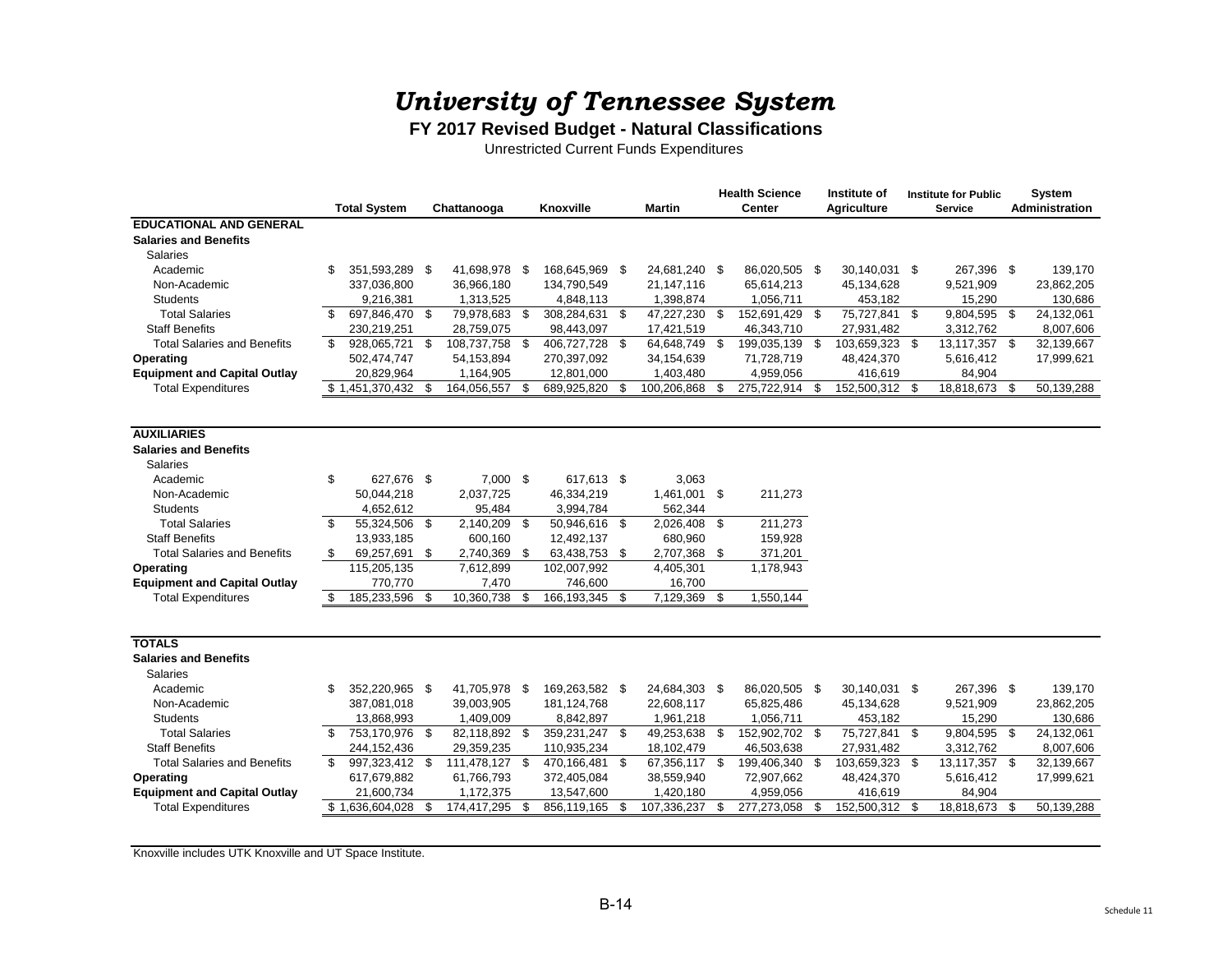#### **FY 2017 Revised Budget Summary - Natural Classifications**

Unrestricted Current Funds Expenditures

|                                     |    |               |                      |      |                |     | <b>CHANGE</b>              |           |
|-------------------------------------|----|---------------|----------------------|------|----------------|-----|----------------------------|-----------|
|                                     |    | FY 2016       | FY 2017              |      | FY 2017        |     | <b>ORIGINAL TO REVISED</b> |           |
|                                     |    | <b>ACTUAL</b> | <b>ORIGINAL</b>      |      | <b>REVISED</b> |     | <b>AMOUNT</b>              | %         |
| <b>EDUCATIONAL AND GENERAL</b>      |    |               |                      |      |                |     |                            |           |
| <b>Salaries and Benefits</b>        |    |               |                      |      |                |     |                            |           |
| Salaries                            |    |               |                      |      |                |     |                            |           |
| Academic                            | \$ | 342,166,900   | \$<br>351,019,946    | - \$ | 351,593,289    | \$  | 573,343                    | 0.2 %     |
| Non-Academic                        |    | 318,856,048   | 330,734,930          |      | 337,036,800    |     | 6,301,870                  | 1.9%      |
| <b>Students</b>                     |    | 10,430,843    | 8,658,387            |      | 9,216,381      |     | 557,994                    | 6.4 $%$   |
| <b>Total Salaries</b>               | \$ | 671,453,791   | \$<br>690,413,263    | \$   | 697,846,470    | \$  | 7,433,207                  | 1.1 %     |
| <b>Staff Benefits</b>               |    | 223,472,979   | 229,220,605          |      | 230,219,251    |     | 998,646                    | 0.4 %     |
| <b>Total Salaries and Benefits</b>  | \$ | 894,926,771   | \$<br>919,633,868    | \$   | 928,065,721    | \$  | 8,431,853                  | 0.9%      |
| Operating                           |    | 346,762,353   | 413,161,934          |      | 502,474,747    |     | 89,312,813                 | 21.6 %    |
| <b>Equipment and Capital Outlay</b> |    | 30,869,299    | 19,686,874           |      | 20,829,964     |     | 1,143,090                  | 5.8 %     |
| <b>Total Expenditures</b>           | S  | 1,272,558,422 | \$<br>1,352,482,676  | \$   | 1,451,370,432  | \$  | 98,887,756                 | 7.3%      |
|                                     |    |               |                      |      |                |     |                            |           |
| <b>AUXILIARIES</b>                  |    |               |                      |      |                |     |                            |           |
| <b>Salaries and Benefits</b>        |    |               |                      |      |                |     |                            |           |
| Salaries                            |    |               |                      |      |                |     |                            |           |
| Academic                            | \$ | 618,406       | \$<br>639,676 \$     |      | 627,676        | \$  | (12,000)                   | $(1.9)$ % |
| Non-Academic                        |    | 50,878,095    | 49,112,309           |      | 50,044,218     | \$  | 931,909                    | 1.9 %     |
| <b>Students</b>                     |    | 4,460,131     | 4,664,158            |      | 4,652,612      |     | (11, 546)                  | $(0.2)$ % |
| <b>Total Salaries</b>               | \$ | 55,956,633    | \$<br>54,416,143 \$  |      | 55,324,506     | \$  | 908,363                    | 1.7%      |
| <b>Staff Benefits</b>               |    | 14,467,703    | 13,955,872           |      | 13,933,185     |     | (22, 687)                  | $(0.2)$ % |
| <b>Total Salaries and Benefits</b>  | \$ | 70,424,336    | \$<br>68,372,015 \$  |      | 69,257,691     | \$  | 885,676                    | 1.3%      |
| Operating                           |    | 108,650,326   | 115,555,366          |      | 115,205,135    |     | (350, 231)                 | $(0.3)$ % |
| <b>Equipment and Capital Outlay</b> |    | 726,898       | 770,770              |      | 770,770        |     |                            |           |
| <b>Total Expenditures</b>           | \$ | 179,801,559   | \$<br>184,698,151    | \$   | 185,233,596    | \$  | 535,445                    | 0.3 %     |
| <b>TOTALS</b>                       |    |               |                      |      |                |     |                            |           |
| <b>Salaries and Benefits</b>        |    |               |                      |      |                |     |                            |           |
| <b>Salaries</b>                     |    |               |                      |      |                |     |                            |           |
| Academic                            | \$ | 342,785,306   | \$<br>351,659,622 \$ |      | 352,220,965    | -\$ | 561,343                    | 0.2 %     |
| Non-Academic                        |    | 369,734,144   | 379,847,239          |      | 387,081,018    |     | 7,233,779                  | 1.9 %     |
| <b>Students</b>                     |    | 14,890,975    | 13,322,545           |      | 13,868,993     |     | 546,448                    | 4.1 %     |
| <b>Total Salaries</b>               | \$ | 727,410,424   | \$<br>744,829,406    | \$   | 753,170,976    | \$  | 8,341,570                  | 1.1 %     |
| <b>Staff Benefits</b>               |    | 237,940,683   | 243,176,477          |      | 244, 152, 436  |     | 975,959                    | 0.4 %     |
| <b>Total Salaries and Benefits</b>  | \$ | 965,351,107   | \$<br>988,005,883    | \$   | 997,323,412    | -\$ | 9,317,529                  | 0.9 %     |
| Operating                           |    | 455,412,678   | 528,717,300          |      | 617,679,882    |     | 88,962,582                 | 16.8 %    |
| <b>Equipment and Capital Outlay</b> |    | 31,596,197    | 20,457,644           |      | 21,600,734     |     | 1,143,090                  | 5.6 $%$   |
| <b>Total Expenditures</b>           | \$ | 1,452,359,981 | \$<br>1,537,180,827  | \$   | 1,636,604,028  | \$  | 99,423,201                 | 6.5 $%$   |
|                                     |    |               |                      |      |                |     |                            |           |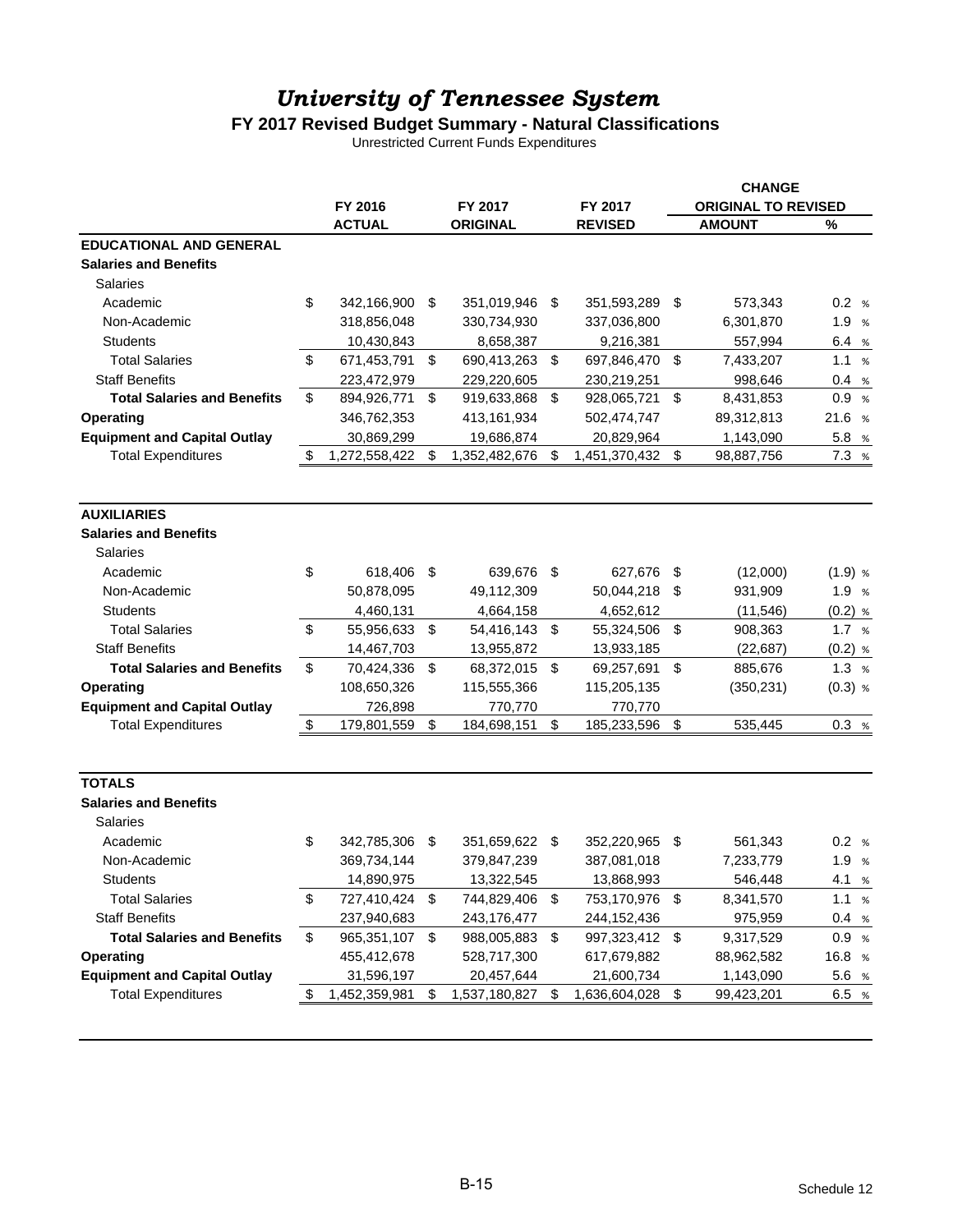#### **FY 2017 Revised Budget Summary**

Auxiliary Enterprises Funds Revenues, Expenditures and Transfers

|                                          |                         |                          |                       |                 |                         |                         | <b>CHANGE</b>              |           |
|------------------------------------------|-------------------------|--------------------------|-----------------------|-----------------|-------------------------|-------------------------|----------------------------|-----------|
|                                          |                         | FY 2016                  |                       | FY 2017         |                         | FY 2017                 | <b>ORIGINAL TO REVISED</b> |           |
|                                          |                         | <b>ACTUAL</b>            |                       | <b>ORIGINAL</b> |                         | <b>REVISED</b>          | <b>AMOUNT</b>              | %         |
| <b>HOUSING</b>                           |                         |                          |                       |                 |                         |                         |                            |           |
| <b>Revenues</b>                          | \$                      | 63,999,693               | \$                    | 65,564,675      | \$                      | 65,564,675              |                            |           |
| <b>Expenditures and Transfers</b>        |                         |                          |                       |                 |                         |                         |                            |           |
| Expenditures                             | \$                      | 37,831,014               | \$                    | 42,009,840      | \$                      | 42,009,840              |                            |           |
| <b>Mandatory Transfers</b>               |                         | 11,247,885               |                       | 18,797,266      |                         | 18,797,266              |                            |           |
| Non-Mandatory Transfers                  |                         |                          |                       | 4,757,569       |                         |                         |                            |           |
| <b>Total Expenditures and Transfers</b>  | \$                      | 15,141,366<br>64,220,265 | \$                    | 65,564,675      | $\sqrt{2}$              | 4,757,569<br>65,564,675 |                            |           |
|                                          |                         |                          |                       |                 |                         |                         |                            |           |
| <b>Fund Balance Addition/(Reduction)</b> | $\overline{\$}$         | (220, 572)               |                       |                 |                         |                         |                            |           |
| <b>FOOD SERVICE</b>                      |                         |                          |                       |                 |                         |                         |                            |           |
| <b>Revenues</b>                          | \$                      | 8,185,412                | \$                    | 8,681,912       | \$                      | 8,687,348               | \$<br>5,436                | 0.1 %     |
| <b>Expenditures and Transfers</b>        |                         |                          |                       |                 |                         |                         |                            |           |
| Expenditures                             | \$                      | 2,362,913                | \$                    | 3,327,342       | \$                      | 3,332,778               | \$<br>5,436                | 0.2 %     |
| <b>Mandatory Transfers</b>               |                         | 3,456,393                |                       |                 |                         |                         |                            |           |
| Non-Mandatory Transfers                  |                         | 3,478,127                |                       | 5,347,370       |                         | 5,327,370               | (20,000)                   | $(0.4)$ % |
| <b>Total Expenditures and Transfers</b>  | $\frac{1}{2}$           | 9,297,433                | \$                    | 8,674,712       | $\sqrt[6]{\frac{2}{5}}$ | 8,660,148               | \$<br>(14, 564)            | $(0.2)$ % |
| <b>Fund Balance Addition/(Reduction)</b> | $\overline{\mathbb{S}}$ | (1, 112, 021)            | \$                    | 7,200           | \$                      | 27,200                  |                            |           |
| <b>BOOKSTORES</b>                        |                         |                          |                       |                 |                         |                         |                            |           |
| <b>Revenues</b>                          |                         |                          |                       |                 |                         |                         |                            |           |
|                                          | \$                      | 24,496,670               | \$                    | 25,140,352      | \$                      | 25,140,352              |                            |           |
| <b>Expenditures and Transfers</b>        |                         |                          |                       |                 |                         |                         |                            |           |
| Expenditures                             | \$                      | 25,667,584               | \$                    | 22,780,059      | \$                      | 22,780,059              |                            |           |
| <b>Mandatory Transfers</b>               |                         |                          |                       | 109,418         |                         | 109,418                 |                            |           |
| Non-Mandatory Transfers                  |                         | 3,318,675                |                       | 2,251,875       |                         | 2,251,875               |                            |           |
| <b>Total Expenditures and Transfers</b>  | \$                      | 28,986,258               | \$                    | 25, 141, 352    | \$                      | 25, 141, 352            |                            |           |
| <b>Fund Balance Addition/(Reduction)</b> | \$                      | (4,489,589)              | \$                    | (1,000)         | \$                      | (1,000)                 |                            |           |
| <b>PARKING</b>                           |                         |                          |                       |                 |                         |                         |                            |           |
| <b>Revenues</b>                          | \$                      | 12,944,359               | \$                    | 14,454,055      | \$                      | 14,462,477              | \$<br>8,422                | 0.1 %     |
| <b>Expenditures and Transfers</b>        |                         |                          |                       |                 |                         |                         |                            |           |
|                                          | \$                      |                          | \$                    |                 |                         |                         | \$                         | 2.1%      |
| Expenditures                             |                         | 7,789,238                |                       | 9,014,535       | \$                      | 9,203,957               | 189,422                    |           |
| <b>Mandatory Transfers</b>               |                         | 2,946,365                |                       | 4,314,704       |                         | 4,314,704               |                            |           |
| Non-Mandatory Transfers                  |                         | 1,423,215                |                       | 1,124,816       |                         | 1,124,816               |                            |           |
| <b>Total Expenditures and Transfers</b>  | $\boldsymbol{\theta}$   | 12,158,818               | \$                    | 14,454,055      | $\frac{1}{2}$           | 14,643,477              | \$<br>189,422              | 1.3%      |
| <b>Fund Balance Addition/(Reduction)</b> | \$                      | 785,541                  |                       |                 | \$                      | (181,000)               |                            |           |
| <b>ATHLETICS</b>                         |                         |                          |                       |                 |                         |                         |                            |           |
| <b>Revenues</b>                          | \$                      | 131, 125, 143            | \$                    | 128,819,870     | \$                      | 128,819,870             |                            |           |
| <b>Expenditures and Transfers</b>        |                         |                          |                       |                 |                         |                         |                            |           |
| Expenditures                             | \$                      | 103,629,292              | \$                    | 104,216,618     | \$                      | 104,557,205             | \$<br>340,587              | 0.3 %     |
| <b>Mandatory Transfers</b>               |                         | 18,270,698               |                       | 17,446,238      |                         | 17,446,238              |                            |           |
| Non-Mandatory Transfers                  |                         | 10,601,008               |                       | 7,157,014       |                         | 6,816,427               | (340, 587)                 | $(4.8)$ % |
| <b>Total Expenditures and Transfers</b>  | $\frac{1}{2}$           | 132,500,998              | \$                    | 128,819,870     | \$                      | 128,819,870             |                            |           |
| <b>Fund Balance Addition/(Reduction)</b> | \$                      | (1, 375, 855)            |                       |                 |                         |                         |                            |           |
|                                          |                         |                          |                       |                 |                         |                         |                            |           |
| <b>OTHER</b>                             |                         |                          |                       |                 |                         |                         |                            |           |
| <b>Revenues</b>                          | \$                      | 2,539,947                | \$                    | 3,302,063       | \$                      | 3,302,063               |                            |           |
| <b>Expenditures and Transfers</b>        |                         |                          |                       |                 |                         |                         |                            |           |
| Expenditures                             | \$                      | 2,521,518                | \$                    | 3,349,757       | \$                      | 3,349,757               |                            |           |
| <b>Mandatory Transfers</b>               |                         |                          |                       |                 |                         |                         |                            |           |
| Non-Mandatory Transfers                  |                         | 147,259                  |                       | (41, 494)       |                         | (41, 494)               |                            |           |
| <b>Total Expenditures and Transfers</b>  | $\boldsymbol{\theta}$   | 2,668,777                | $\boldsymbol{\theta}$ | 3,308,263       | $\sqrt[6]{\frac{2}{5}}$ | 3,308,263               |                            |           |
| <b>Fund Balance Addition/(Reduction)</b> | $\overline{\$}$         | (128, 830)               | \$                    | (6,200)         | \$                      | (6,200)                 |                            |           |
| <b>TOTAL</b>                             |                         |                          |                       |                 |                         |                         |                            |           |
| <b>Revenues</b>                          |                         |                          |                       | 245,962,927     | \$                      |                         |                            | 0.0 %     |
|                                          | \$                      | 243,291,224              | \$                    |                 |                         | 245,976,785             | \$<br>13,858               |           |
| <b>Expenditures and Transfers</b>        |                         |                          |                       |                 |                         |                         |                            |           |
| Expenditures                             | \$                      | 179,801,559              | \$                    | 184,698,151     | \$                      | 185,233,596             | \$<br>535,445              | 0.3 %     |
| <b>Mandatory Transfers</b>               |                         | 35,921,341               |                       | 40,667,626      |                         | 40,667,626              |                            |           |
| Non-Mandatory Transfers                  |                         | 34,109,650               |                       | 20,597,150      |                         | 20,236,563              | (360, 587)                 | $(1.8)$ % |
| <b>Total Expenditures and Transfers</b>  | \$                      | 249,832,550              | \$                    | 245,962,927     | $\frac{1}{2}$           | 246, 137, 785           | \$<br>174,858              | 0.1 %     |
| <b>Fund Balance Addition/(Reduction)</b> | \$                      | (6, 541, 325)            |                       |                 | \$                      | (161,000)               |                            |           |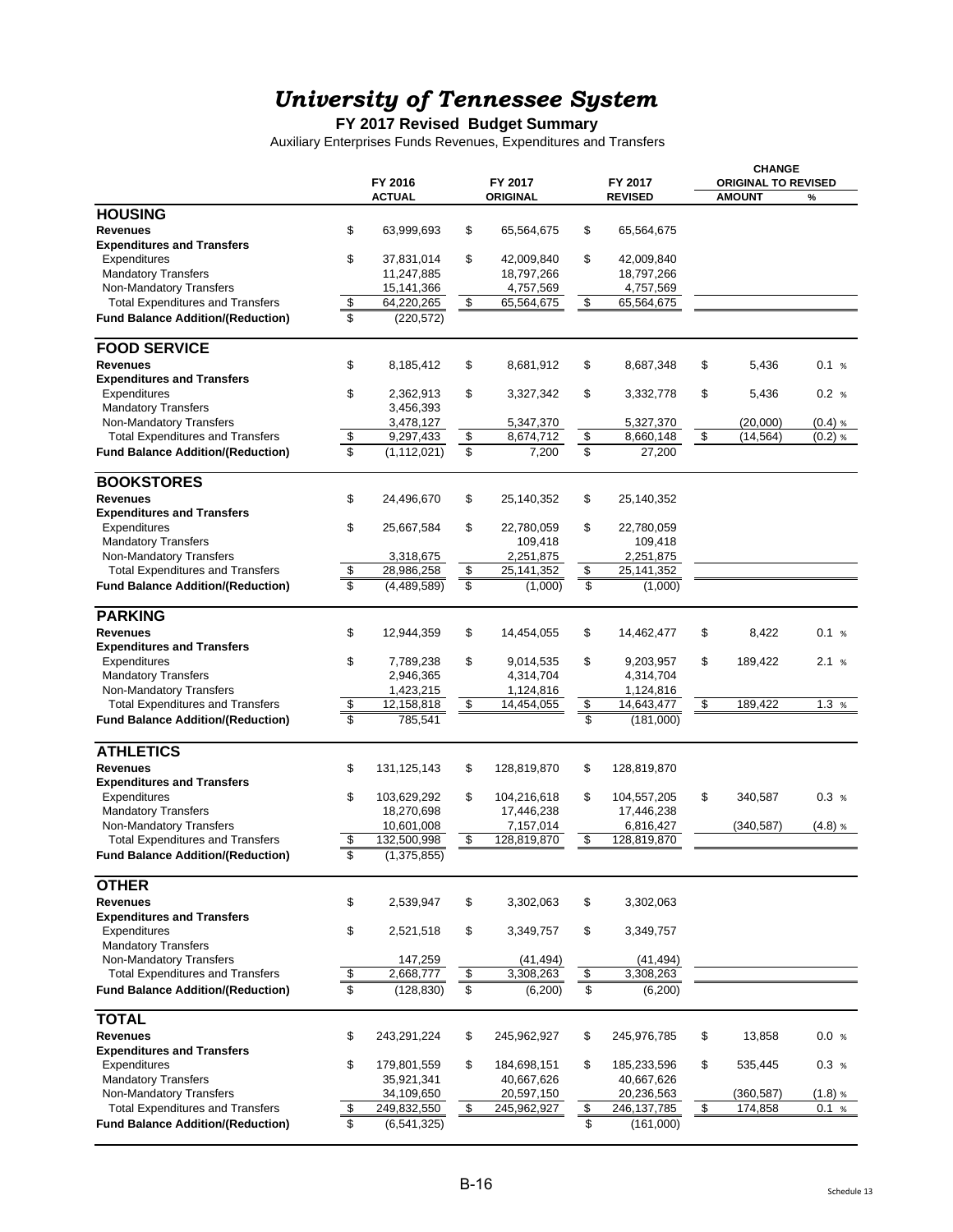**Athletics FY 2017 Revised Budget Summary**

E&G and Auxiliary Funds for Men's and Women's Athletics

|                                                                                |        | FY 2016                      |    | FY 2017                   | FY 2017                         | <b>CHANGE</b><br><b>ORIGINAL TO REVISED</b> |                    |
|--------------------------------------------------------------------------------|--------|------------------------------|----|---------------------------|---------------------------------|---------------------------------------------|--------------------|
|                                                                                |        | <b>ACTUAL</b>                |    | ORIGINAL                  | <b>REVISED</b>                  | <b>AMOUNT</b>                               | %                  |
| <b>KNOXVILLE</b>                                                               |        |                              |    |                           |                                 |                                             |                    |
| Revenues                                                                       |        |                              |    |                           |                                 |                                             |                    |
| <b>General Funds</b><br><b>Student Fees for Athletics</b>                      | \$     | 1,000,000                    | \$ | 1,000,000                 | \$<br>1,000,000                 |                                             |                    |
| <b>Ticket Sales</b>                                                            |        | 35,590,271                   |    | 36,305,870                | 36,305,870                      |                                             |                    |
| Gifts                                                                          |        | 29,039,027                   |    | 28,270,000                | 28,270,000                      |                                             |                    |
| Other                                                                          |        | 66,651,855                   |    | 64,241,500                | 64,241,500                      |                                             |                    |
| <b>Total Revenues</b>                                                          |        | 132,281,153                  | \$ | 129,817,370               | \$<br>129,817,370               |                                             |                    |
| <b>Expenditures and Transfers</b>                                              |        |                              |    |                           |                                 |                                             |                    |
| Salaries and Benefits                                                          | \$     | 40,966,776                   | \$ | 40,930,535                | \$<br>41,271,122                | \$<br>340,587                               | 0.8%               |
| Travel                                                                         |        | 10,216,344                   |    | 9,412,900                 | 9,412,900                       |                                             |                    |
| <b>Student Aid</b><br>Other Operating                                          |        | 13,209,345<br>39,134,827     |    | 15,201,137<br>38,669,506  | 15,201,137<br>38,669,506        |                                             |                    |
| <b>Subtotal Expenditures</b>                                                   |        | 103,527,292                  | \$ | 104,214,078               | \$<br>104,554,665               | \$<br>340,587                               | %<br>0.3           |
| <b>Debt Service Transfers</b>                                                  |        | 18,270,698                   |    | 17,446,238                | 17,446,238                      |                                             |                    |
| <b>Other Transfers</b>                                                         |        | 11,601,008                   |    | 8,157,054                 | 7,816,467                       | (340, 587)                                  | $(4.2)$ %          |
| <b>Total Expenditures and Transfers</b><br>Fund Balance Addition / (Reduction) | S<br>S | 133,398,998<br>(1, 117, 845) | S  | 129,817,370               | \$<br>129,817,370               |                                             |                    |
|                                                                                |        |                              |    |                           |                                 |                                             |                    |
| <b>CHATTANOOGA</b>                                                             |        |                              |    |                           |                                 |                                             |                    |
| Revenues                                                                       |        |                              |    |                           |                                 |                                             |                    |
| <b>General Funds</b><br><b>Student Fees for Athletics</b>                      | \$     | 6,711,302<br>4,549,281       | \$ | 6,582,279<br>4,991,503    | \$<br>6,754,374<br>4,991,503    | \$<br>172,095                               | 2.6%               |
| <b>Ticket Sales</b>                                                            |        | 1,043,949                    |    | 936,046                   | 936,046                         |                                             |                    |
| Gifts                                                                          |        | 1,321,643                    |    | 1,430,000                 | 1,430,000                       |                                             |                    |
| Other                                                                          |        | 2,403,311                    |    | 1,996,891                 | 2,036,891                       | 40.000                                      | 2.0<br>%           |
| <b>Total Revenues</b>                                                          |        | 16,029,486                   | \$ | 15,936,719                | \$<br>16,148,814                | \$<br>212,095                               | 1.3<br>%           |
|                                                                                |        |                              |    |                           |                                 |                                             |                    |
| <b>Expenditures and Transfers</b><br>Salaries and Benefits                     | S      | 6,642,791                    | \$ | 6,457,161                 | \$<br>6,610,275                 | \$<br>153.114                               | 2.4%               |
| Travel                                                                         |        | 1,235,528                    |    | 1,777,205                 | 1,777,205                       |                                             |                    |
| Student Aid                                                                    |        | 4,668,727                    |    | 5,144,225                 | 5,144,225                       |                                             |                    |
| Other Operating                                                                |        | 3,464,997                    |    | 2,388,128                 | 2,447,109                       | 58,981                                      | 2.5                |
| Subtotal Expenditures                                                          | \$     | 16,012,043                   | \$ | 15,766,719                | \$<br>15,978,814                | \$<br>212,095                               | 1.3                |
| <b>Debt Service Transfers</b><br><b>Other Transfers</b>                        |        | 161,534                      |    | 170,000                   | 170,000                         |                                             |                    |
| <b>Total Expenditures and Transfers</b>                                        | \$     | 16,173,577                   | \$ | 15,936,719                | \$<br>16,148,814                | \$<br>212,095                               | 1.3<br>$\%$        |
| Fund Balance Addition / (Reduction)                                            | \$     | (144, 091)                   |    |                           |                                 |                                             |                    |
| <b>MARTIN</b>                                                                  |        |                              |    |                           |                                 |                                             |                    |
|                                                                                |        |                              |    |                           |                                 |                                             |                    |
| Revenues                                                                       |        |                              |    |                           |                                 |                                             |                    |
| General Funds<br><b>Student Fees for Athletics</b>                             | \$     | 5,533,396<br>2,206,752       | \$ | 6,058,494<br>2,244,000    | \$<br>6,375,260<br>2,032,000    | \$<br>316,766                               | 5.2 %              |
| <b>Ticket Sales</b>                                                            |        | 105,662                      |    | 80,000                    | 120,000                         | 40,000                                      | 50.0 %             |
| Gifts                                                                          |        | 674,144                      |    | 700,000                   | 700,000                         |                                             |                    |
| Other                                                                          |        | 2,235,496                    |    | 1,715,140                 | 1,881,694                       | 166,554                                     | 9.7<br>%           |
| <b>Total Revenues</b>                                                          | \$     | 10,755,450                   | \$ | 10,797,634                | \$<br>11,108,954                | \$<br>523,320                               | 4.8<br>%           |
| <b>Expenditures and Transfers</b>                                              |        |                              |    |                           |                                 |                                             |                    |
| Salaries and Benefits                                                          | \$     | 4,105,465                    | \$ | 4,238,376                 | \$<br>4,441,367                 | \$<br>202,991                               | 4.8 %              |
| Travel                                                                         |        | 936,825                      |    | 842,661                   | 876,289                         | 33,628                                      | 4.0 %              |
| Student Aid                                                                    |        | 3,930,170                    |    | 4,164,658                 | 3,952,658                       | (212,000)                                   | (5.1) %            |
| Other Operating<br>Subtotal Expenditures                                       |        | 1,368,243<br>10,340,703      | \$ | 1,399,539                 | \$<br>1,717,640                 | \$<br>318,101<br>342,720                    | 22.7 %<br>3.2<br>% |
| <b>Debt Service Transfers</b>                                                  |        | (25, 730)                    |    | 10,645,234<br>152,400     | 10,987,954<br>121,000           | (31, 400)                                   | $(20.6)$ %         |
| Other Transfers                                                                |        | 200,000                      |    |                           |                                 |                                             |                    |
| <b>Total Expenditures and Transfers</b>                                        |        | 10,514,973                   | S  | 10,797,634                | 11,108,954                      | 311,320                                     | 2.9<br>%           |
| <b>Fund Balance Addition / (Reduction)</b>                                     | \$     | 240,477                      |    |                           |                                 |                                             |                    |
| <b>TOTAL ATHLETICS</b>                                                         |        |                              |    |                           |                                 |                                             |                    |
| Revenues                                                                       |        |                              |    |                           |                                 |                                             |                    |
| <b>General Funds</b>                                                           | \$     | 12,244,698                   | \$ | 12,640,773                | \$<br>13,129,634                | \$<br>488,861                               | 3.9%               |
| <b>Student Fees for Athletics</b>                                              |        | 7,756,033                    |    | 8,235,503                 | 8,023,503                       |                                             |                    |
| <b>Ticket Sales</b>                                                            |        | 36,739,882                   |    | 37,321,916                | 37,361,916                      | 40,000                                      | 0.1 %              |
| Gifts                                                                          |        | 31,034,814                   |    | 30,400,000                | 30,400,000                      |                                             |                    |
| Other<br><b>Total Revenues</b>                                                 |        | 71,290,662<br>159,066,089    | \$ | 67,953,531<br>156,551,723 | \$<br>68,160,085<br>157,075,138 | \$<br>206,554<br>735,415                    | 0.3%<br>0.5<br>%   |
|                                                                                |        |                              |    |                           |                                 |                                             |                    |
| Expenditures and Transfers                                                     |        |                              |    |                           |                                 |                                             |                    |
| Salaries and Benefits<br>Travel                                                | \$     | 51,715,032<br>12,388,697     | \$ | 51,626,072<br>12,032,766  | \$<br>52,322,764<br>12,066,394  | \$<br>696,692<br>33,628                     | 1.3%<br>0.3%       |
| Student Aid                                                                    |        | 21,808,242                   |    | 24,510,020                | 24,298,020                      | (212,000)                                   | $(0.9)$ %          |
| Other Operating                                                                |        | 43,968,067                   |    | 42,457,173                | 42,834,255                      | 377,082                                     | 0.9%               |
| Subtotal Expenditures                                                          |        | 129,880,038                  | \$ | 130,626,031               | \$<br>131,521,433               | \$<br>895,402                               | 0.7<br>%           |
| Debt Service Transfers                                                         |        | 18,406,502                   |    | 17,768,638                | 17,737,238                      | (31, 400)                                   | $(0.2)$ %          |
| <b>Other Transfers</b><br><b>Total Expenditures and Transfers</b>              | \$     | 11,801,008<br>160,087,548    | \$ | 8,157,054<br>156,551,723  | \$<br>7,816,467<br>157,075,138  | \$<br>(340, 587)<br>523,415                 | $(4.2)$ %<br>0.3 % |
| Fund Balance Addition / (Reduction)                                            | \$     | (1,021,459)                  |    |                           |                                 |                                             |                    |
|                                                                                |        |                              |    |                           |                                 |                                             |                    |

NOTES: Data includes unrestricted and restricted funds. Other revenue sources include NCAA conference income, tournament income, program sales,<br>concessions, parking, broadcasting, television, radio, internet, endowments, i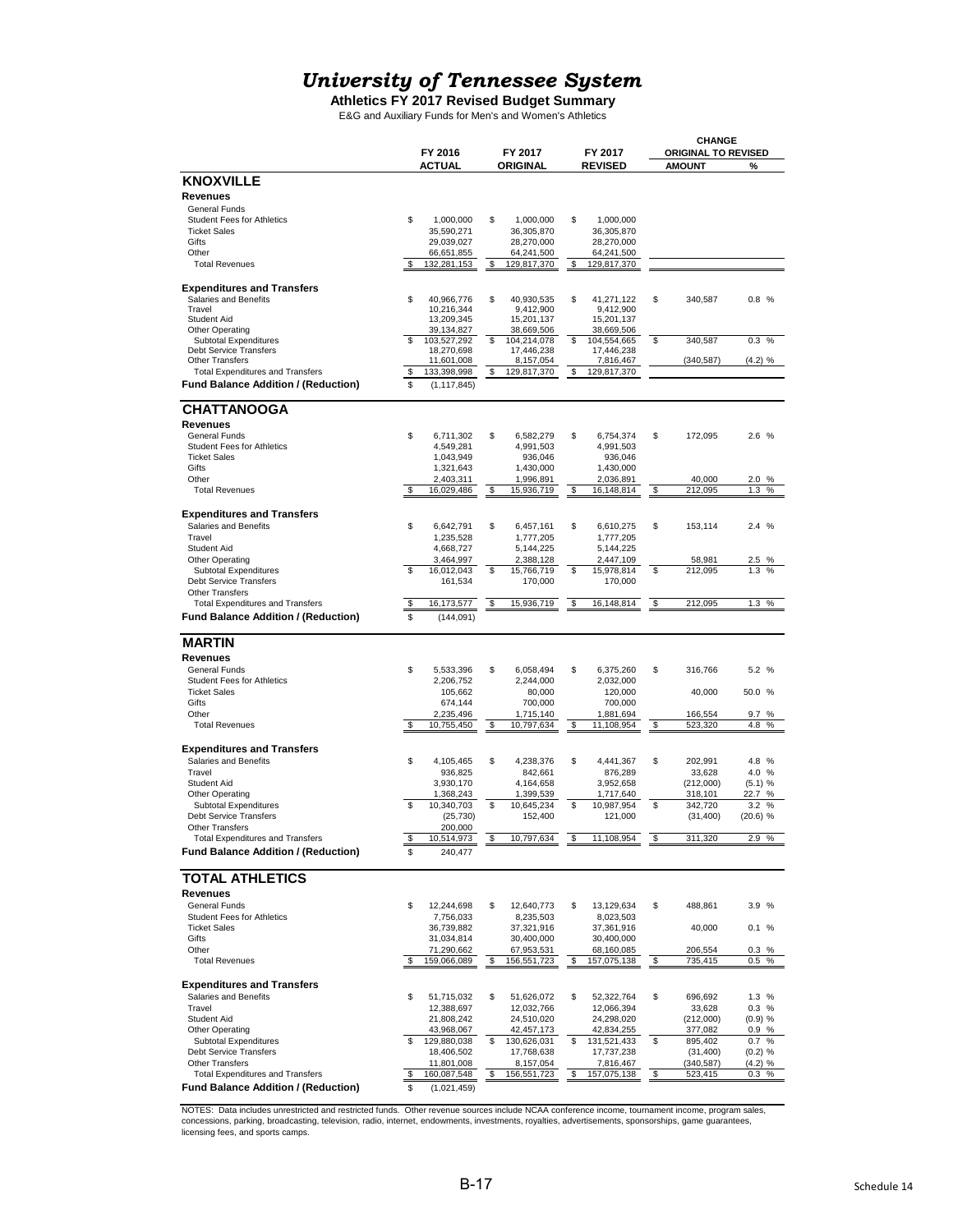#### **FY 2017 Revised Budget Summary**

|                                           |     |                     |                          |                 |                     | <b>CHANGE</b>              |               |
|-------------------------------------------|-----|---------------------|--------------------------|-----------------|---------------------|----------------------------|---------------|
|                                           |     | FY 2016             |                          | FY 2017         | FY 2017             | <b>ORIGINAL TO REVISED</b> |               |
|                                           |     | <b>ACTUALS</b>      |                          | <b>ORIGINAL</b> | <b>REVISED</b>      | <b>AMOUNT</b>              | %             |
| <b>EDUCATIONAL AND GENERAL</b>            |     |                     |                          |                 |                     |                            |               |
| <b>Revenues</b>                           |     |                     |                          |                 |                     |                            |               |
| <b>Tuition &amp; Fees</b>                 | \$  | 655,160,210         | \$                       | 669,787,108     | \$<br>668,245,473   | \$<br>(1,541,635)          | $(0.2)$ %     |
| <b>State Appropriations</b>               |     | 498,638,349         |                          | 526,665,549     | 527,569,249         | 903,700                    | 0.2 %         |
| <b>Grants &amp; Contracts</b>             |     | 47,776,120          |                          | 44,529,714      | 45,380,370          | 850,656                    | 1.9 %         |
| Sales & Service                           |     | 63,277,345          |                          | 57,832,737      | 59,443,657          | 1,610,920                  | 2.8%          |
| <b>Other Sources</b>                      |     | 63,237,010          |                          | 57,178,632      | 56,993,985          | (184, 647)                 | (0.3) %       |
| <b>Total Revenues</b>                     | \$. | 1,328,089,034       |                          | \$1,355,993,740 | \$1,357,632,734     | \$<br>1,638,994            | 0.1 %         |
| <b>Expenditures and Transfers</b>         |     |                     |                          |                 |                     |                            |               |
| Instruction                               | \$  | 507,772,768         | \$                       | 570,871,393     | \$<br>590,903,322   | \$<br>20,031,929           | 3.5%          |
| Research                                  |     | 85,108,045          |                          | 73,583,021      | 109,449,324         | 35,866,303                 | 48.7 %        |
| <b>Public Service</b>                     |     | 75,883,884          |                          | 80,557,849      | 89,593,618          | 9,035,769                  | 11.2 %        |
| <b>Academic Support</b>                   |     | 144,850,799         |                          | 146,819,933     | 167,886,851         | 21,066,918                 | 14.3 %        |
| <b>Student Services</b>                   |     | 90,151,545          |                          | 88,080,549      | 90,844,212          | 2,763,663                  | 3.1%          |
| <b>Institutional Support</b>              |     | 143,813,604         |                          | 147,368,765     | 155,658,727         | 8,289,962                  | 5.6 %         |
| Operation & Maintenace of Plant           |     | 129,125,389         |                          | 139,190,009     | 141,316,418         | 2,126,409                  | 1.5%          |
| Scholarships & Fellowships                |     | 95,852,388          |                          | 106,011,157     | 105,717,960         | (293, 197)                 | $(0.3)$ %     |
| <b>Subtotal Expenditures</b>              |     | \$1,272,558,422     |                          | \$1,352,482,676 | \$1,451,370,432     | \$<br>98,887,756           | 7.3%          |
| <b>Mandatory Transfers</b>                |     | 9,116,648           |                          | 8,589,891       | 8,564,891           | (25,000)                   | $(0.3)$ %     |
| Non-Mandatory Transfers                   |     | 93,603,560          |                          | (4,305,613)     | (93, 410, 128)      | (89, 104, 515)             | $(2,069.5)$ % |
| <b>Total Expenditures &amp; Transfers</b> |     | \$1,375,278,630     |                          | \$1,356,766,954 | \$1,366,525,195     | \$<br>9,758,241            | 0.7 %         |
| <b>Fund Balance Addition/(Reduction)</b>  | \$  | $(47, 189, 596)$ \$ |                          | $(773, 214)$ \$ | (8,892,461)         |                            |               |
| <b>AUXILIARIES</b>                        |     |                     |                          |                 |                     |                            |               |
| <b>Revenues</b>                           | \$  | 243,291,225         | \$                       | 245,962,927     | \$<br>245,976,785   | \$<br>13,858               | 0.0%          |
| <b>Expenditures and Transfers</b>         |     |                     |                          |                 |                     |                            |               |
| Expenditures                              |     | 179,801,559         |                          | 184,698,151     | 185,233,596         | 535,445                    | 0.3%          |
| <b>Mandatory Transfers</b>                |     | 35,921,341          |                          | 40,667,626      | 40,667,626          |                            |               |
| Non-Mandatory Transfers                   |     | 34,109,650          |                          | 20,597,150      | 20,236,563          | (360, 587)                 | (1.8) %       |
| <b>Total Expenditures &amp; Transfers</b> | \$  | 249,832,550         | \$                       | 245,962,927     | \$<br>246,137,785   | \$<br>174,858              | %<br>0.1      |
| <b>Fund Balance Addition/(Reduction)</b>  | \$  | (6, 541, 325)       |                          |                 | \$<br>(161,000)     |                            |               |
| <b>TOTALS</b>                             |     |                     |                          |                 |                     |                            |               |
| <b>Revenues</b>                           | \$  | 1,571,380,259       |                          | \$1,601,956,667 | \$<br>1,603,609,519 | \$<br>1,652,852            | 0.1 %         |
| <b>Expenditures and Transfers</b>         |     |                     |                          |                 |                     |                            |               |
| Expenditures                              |     | \$1,452,359,981     |                          | \$1,537,180,827 | \$1,636,604,028     | \$<br>99,423,201           | 6.5%          |
| <b>Mandatory Transfers</b>                |     | 45,037,989          |                          | 49,257,517      | 49,232,517          | (25,000)                   | (0.1) %       |
| Non-Mandatory Transfers                   |     | 127,713,210         |                          | 16,291,537      | (73, 173, 565)      | (89, 465, 102)             | $(549.2)$ %   |
| <b>Total Expenditures &amp; Transfers</b> | \$  | 1,625,111,180       |                          | \$1,602,729,881 | \$<br>1,612,662,980 | \$<br>9,933,099            | 0.6%          |
| <b>Fund Balance Addition/(Reduction)</b>  | \$  | (53,730,921)        | $\overline{\mathcal{E}}$ | $(773, 214)$ \$ | (9,053,461)         |                            |               |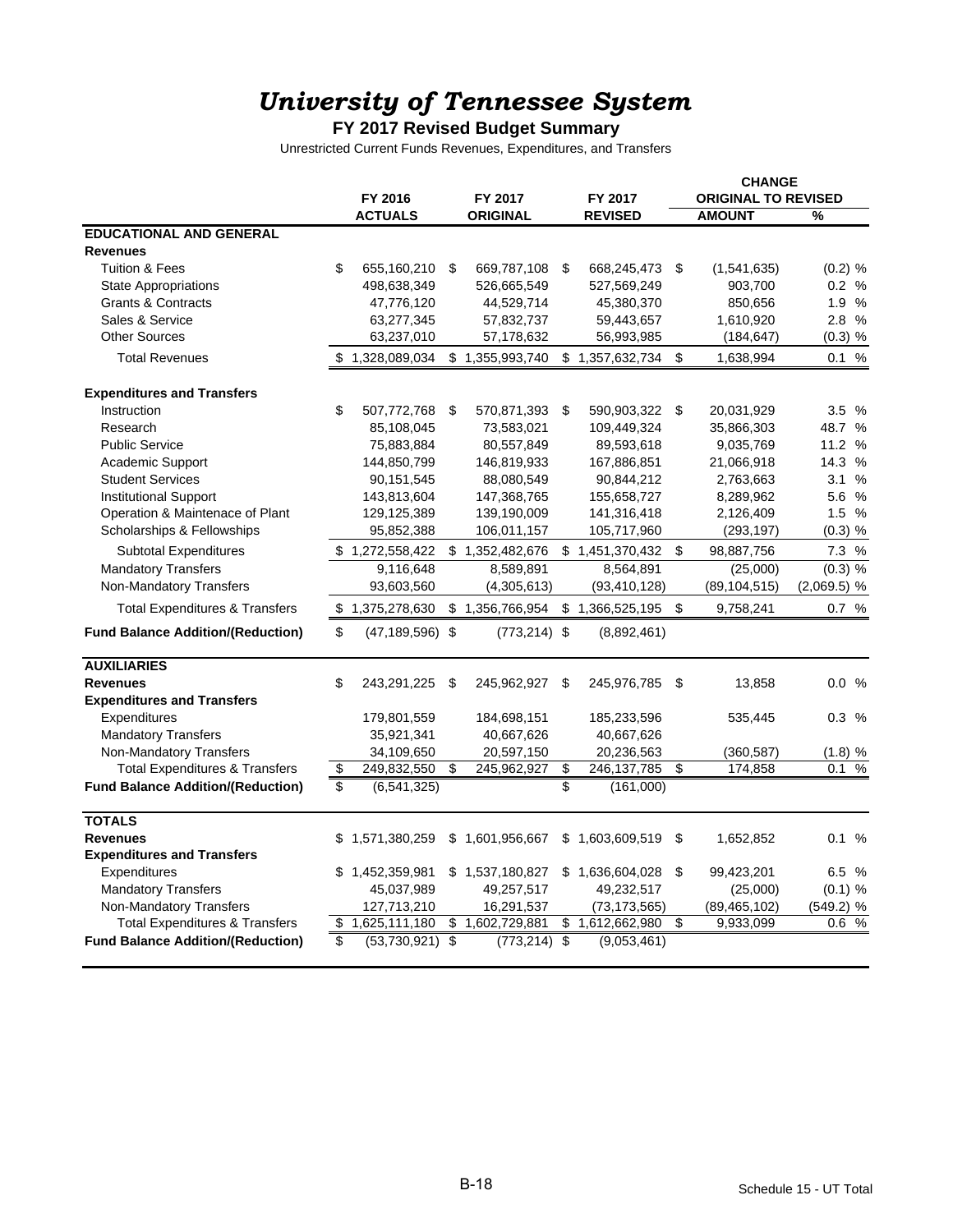# *Chattanooga*

#### **FY 2017 Revised Budget Summary**

|                                           |                         |                |                 |                 |               |                |                            | <b>CHANGE</b> |             |  |  |
|-------------------------------------------|-------------------------|----------------|-----------------|-----------------|---------------|----------------|----------------------------|---------------|-------------|--|--|
|                                           | FY 2016                 |                |                 | FY 2017         |               | FY 2017        | <b>ORIGINAL TO REVISED</b> |               |             |  |  |
|                                           |                         | <b>ACTUALS</b> |                 | <b>ORIGINAL</b> |               | <b>REVISED</b> |                            | <b>AMOUNT</b> | %           |  |  |
| <b>EDUCATIONAL AND GENERAL</b>            |                         |                |                 |                 |               |                |                            |               |             |  |  |
| <b>Revenues</b>                           |                         |                |                 |                 |               |                |                            |               |             |  |  |
| <b>Tuition &amp; Fees</b>                 | \$                      | 103,869,395    | \$              | 102,981,384     | \$            | 104,155,765    | \$                         | 1,174,381     | 1.1%        |  |  |
| <b>State Appropriations</b>               |                         | 42,637,305     |                 | 46,639,305      |               | 46,713,505     |                            | 74,200        | 0.2 %       |  |  |
| <b>Grants &amp; Contracts</b>             |                         | 588,790        |                 | 453,856         |               | 583,606        |                            | 129,750       | 28.6 %      |  |  |
| Sales & Service                           |                         | 6,020,297      |                 | 5,088,679       |               | 5,080,179      |                            | (8,500)       | (0.2) %     |  |  |
| <b>Other Sources</b>                      |                         | 293,290        |                 | 239,500         |               | 279,500        |                            | 40,000        | 16.7 %      |  |  |
| <b>Total Revenues</b>                     | \$                      | 153,409,078    | \$              | 155,402,724     | \$            | 156,812,555    | \$                         | 1,409,831     | 0.9%        |  |  |
| <b>Expenditures and Transfers</b>         |                         |                |                 |                 |               |                |                            |               |             |  |  |
| Instruction                               | \$                      | 60,061,482     | \$              | 66,516,644      | \$            | 70,113,837     | \$                         | 3,597,193     | 5.4 %       |  |  |
| Research                                  |                         | 3,227,388      |                 | 2,129,881       |               | 2,374,533      |                            | 244,652       | 11.5 %      |  |  |
| <b>Public Service</b>                     |                         | 2,507,595      |                 | 2,626,075       |               | 2,632,816      |                            | 6,741         | 0.3 %       |  |  |
| Academic Support                          |                         | 13,945,468     |                 | 12,412,821      |               | 17,746,017     |                            | 5,333,196     | 43.0 %      |  |  |
| <b>Student Services</b>                   |                         | 25,926,865     |                 | 24,191,095      |               | 24,835,221     |                            | 644,126       | 2.7%        |  |  |
| <b>Institutional Support</b>              |                         | 10,462,101     |                 | 12,025,960      |               | 13,484,592     |                            | 1,458,632     | 12.1 %      |  |  |
| Operation & Maintenance of Plant          |                         | 15,933,414     |                 | 20,422,813      |               | 20,020,955     |                            | (401, 858)    | (2.0) %     |  |  |
| Scholarships & Fellowships                |                         | 11,468,107     |                 | 12,646,432      |               | 12,848,586     |                            | 202,154       | 1.6 %       |  |  |
| <b>Subtotal Expenditures</b>              | \$                      | 143,532,422    | \$              | 152,971,721     | \$            | 164,056,557    | \$                         | 11,084,836    | 7.2 %       |  |  |
| <b>Mandatory Transfers</b>                |                         | 467,782        |                 | 874,165         |               | 874,165        |                            |               |             |  |  |
| Non-Mandatory Transfers                   |                         | 9,155,945      |                 | 1,490,258       |               | (8, 184, 747)  |                            | (9,675,005)   | $(649.2)$ % |  |  |
| <b>Total Expenditures &amp; Transfers</b> | $\overline{\mathbf{e}}$ | 153,156,149    | \$              | 155,336,144     | \$            | 156,745,975    | \$                         | 1,409,831     | 0.9%        |  |  |
| <b>Fund Balance Addition/(Reduction)</b>  | \$                      | 252,928        | \$              | 66,580          | $\sqrt[6]{3}$ | 66,580         |                            |               |             |  |  |
| <b>AUXILIARIES</b>                        |                         |                |                 |                 |               |                |                            |               |             |  |  |
| <b>Revenues</b>                           | \$                      | 15,173,532     | \$              | 14,184,296      | \$            | 14,184,296     |                            |               |             |  |  |
| <b>Expenditures and Transfers</b>         |                         |                |                 |                 |               |                |                            |               |             |  |  |
| Expenditures                              |                         | 9,595,817      |                 | 10,360,738      |               | 10,360,738     |                            |               |             |  |  |
| <b>Mandatory Transfers</b>                |                         | 1,341,729      |                 | 1,803,780       |               | 1,803,780      |                            |               |             |  |  |
| Non-Mandatory Transfers                   |                         | 4,146,442      |                 | 2,019,778       |               | 2,019,778      |                            |               |             |  |  |
| <b>Total Expenditures &amp; Transfers</b> | \$                      | 15,083,988     | \$              | 14,184,296      | \$            | 14,184,296     |                            |               |             |  |  |
| <b>Fund Balance Addition/(Reduction)</b>  | \$                      | 89,543         |                 |                 |               |                |                            |               |             |  |  |
| <b>TOTALS</b>                             |                         |                |                 |                 |               |                |                            |               |             |  |  |
| <b>Revenues</b>                           | \$                      | 168,582,609    | \$              | 169,587,020     | \$            | 170,996,851    | \$                         | 1,409,831     | 0.8%        |  |  |
| <b>Expenditures and Transfers</b>         |                         |                |                 |                 |               |                |                            |               |             |  |  |
| Expenditures                              | \$                      | 153,128,240    | \$              | 163,332,459     | \$            | 174,417,295    | \$                         | 11,084,836    | 6.8%        |  |  |
| <b>Mandatory Transfers</b>                |                         | 1,809,511      |                 | 2,677,945       |               | 2,677,945      |                            |               |             |  |  |
| Non-Mandatory Transfers                   |                         | 13,302,387     |                 | 3,510,036       |               | (6, 164, 969)  |                            | (9,675,005)   | (275.6) %   |  |  |
| <b>Total Expenditures &amp; Transfers</b> | \$                      | 168,240,138    | \$              | 169,520,440     | \$            | 170,930,271    | \$                         | 1,409,831     | 0.8<br>%    |  |  |
| <b>Fund Balance Addition/(Reduction)</b>  | \$                      | 342,472        | $\overline{\$}$ | 66,580          | \$            | 66,580         |                            |               |             |  |  |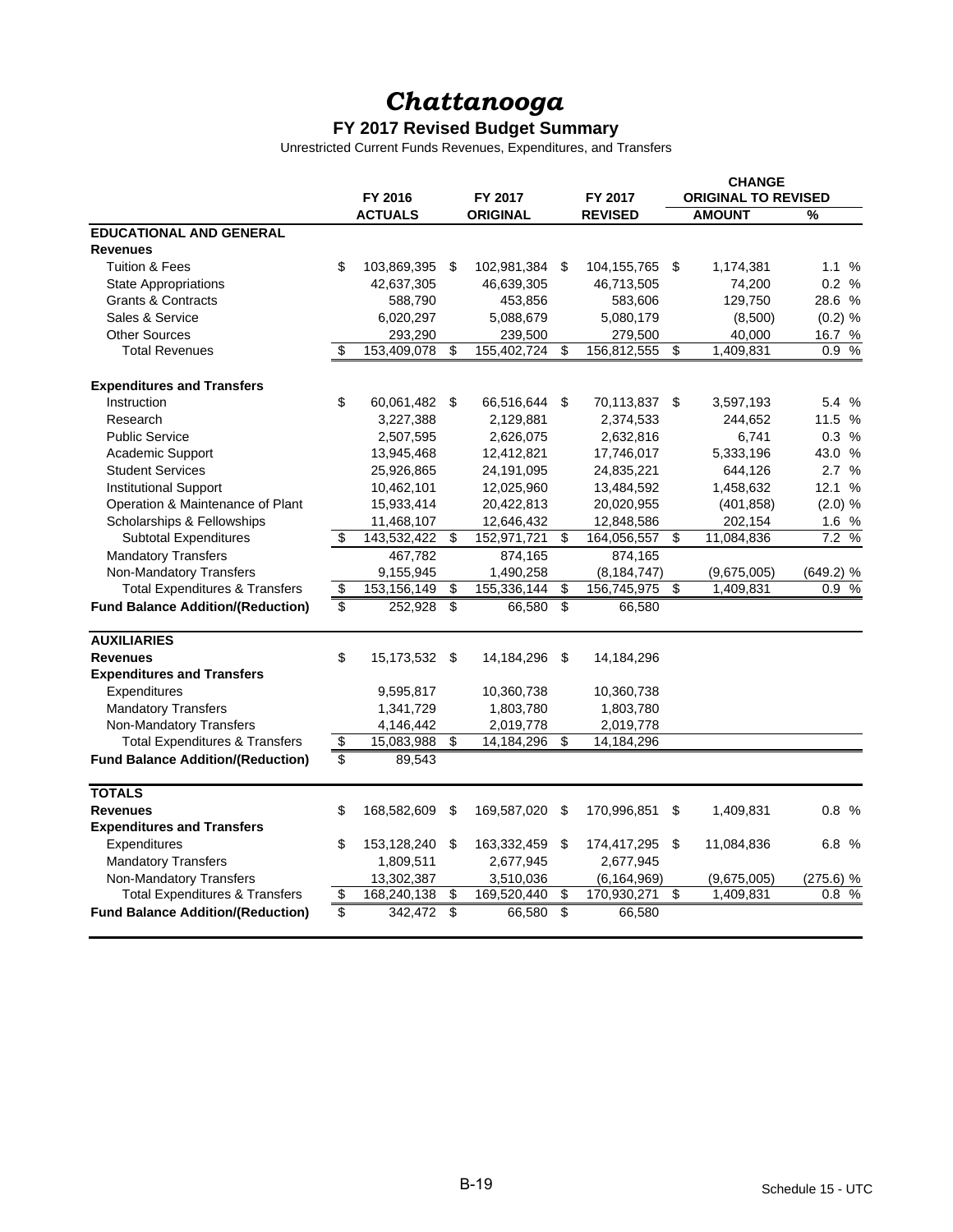### *Knoxville*

#### **FY 2017 Revised Budget Summary**

Unrestricted Current Funds Revenues, Expenditures, and Transfers

|                                           |         |                |    |                 |    |                |    | <b>CHANGE</b>              |                      |  |
|-------------------------------------------|---------|----------------|----|-----------------|----|----------------|----|----------------------------|----------------------|--|
|                                           | FY 2016 |                |    | FY 2017         |    | FY 2017        |    | <b>ORIGINAL TO REVISED</b> |                      |  |
|                                           |         | <b>ACTUALS</b> |    | <b>ORIGINAL</b> |    | <b>REVISED</b> |    | <b>AMOUNT</b>              | $\frac{9}{6}$        |  |
| <b>EDUCATIONAL AND GENERAL</b>            |         |                |    |                 |    |                |    |                            |                      |  |
| <b>Revenues</b>                           |         |                |    |                 |    |                |    |                            |                      |  |
| <b>Tuition &amp; Fees</b>                 | \$      | 398,986,988    | S  | 408,601,045     | \$ | 409,244,205    | \$ | 643,160                    | 0.2 %                |  |
| <b>State Appropriations</b>               |         | 199,509,758    |    | 211,223,258     |    | 211,534,658    |    | 311,400                    | 0.1 %                |  |
| <b>Grants &amp; Contracts</b>             |         | 27,055,900     |    | 22,850,000      |    | 22,850,000     |    |                            |                      |  |
| Sales & Service                           |         | 8,197,302      |    | 5,538,268       |    | 5,552,072      |    | 13,804                     | 0.2%                 |  |
| <b>Other Sources</b>                      |         | 15,958,621     |    | 11,708,857      |    | 11,708,857     |    |                            |                      |  |
| <b>Total Revenues</b>                     | \$      | 649,708,568    | \$ | 659,921,428     | \$ | 660,889,792    | \$ | 968,364                    | $\frac{0}{0}$<br>0.1 |  |
| <b>Expenditures and Transfers</b>         |         |                |    |                 |    |                |    |                            |                      |  |
| Instruction                               | \$      | 250,253,626    | \$ | 287,662,355     | \$ | 295,071,191    | \$ | 7,408,836                  | 2.6 %                |  |
| Research                                  |         | 32,894,664     |    | 24,066,558      |    | 49,921,289     |    | 25,854,731                 | 107.4 %              |  |
| <b>Public Service</b>                     |         | 15,842,637     |    | 12,650,139      |    | 14,407,058     |    | 1,756,919                  | 13.9 %               |  |
| Academic Support                          |         | 66,680,095     |    | 72,152,124      |    | 75,216,542     |    | 3,064,418                  | 4.2 %                |  |
| <b>Student Services</b>                   |         | 45,880,197     |    | 45,226,468      |    | 45,732,561     |    | 506,093                    | $\%$<br>1.1          |  |
| <b>Institutional Support</b>              |         | 50,266,835     |    | 51,392,317      |    | 55,277,527     |    | 3,885,210                  | 7.6 %                |  |
| Operation & Maintenance of Plant          |         | 66,234,344     |    | 76,682,548      |    | 79,466,512     |    | 2,783,964                  | 3.6%                 |  |
| Scholarships & Fellowships                |         | 65,320,647     |    | 75,100,319      |    | 74,833,140     |    | (267, 179)                 | (0.4) %              |  |
| Subtotal Expenditures                     | \$      | 593,373,045    | \$ | 644,932,828     | \$ | 689,925,820    | \$ | 44,992,992                 | 7.0%                 |  |
| <b>Mandatory Transfers</b>                |         | 1,572,832      |    | 747,685         |    | 747,685        |    |                            |                      |  |
| Non-Mandatory Transfers                   |         | 54,827,685     |    | 14,240,915      |    | (29, 783, 713) |    | (44,024,628)               | $(309.1)$ %          |  |
| <b>Total Expenditures &amp; Transfers</b> | \$      | 649,773,562    | \$ | 659,921,428     | \$ | 660,889,792    | \$ | 968,364                    | 0.1 %                |  |
| <b>Fund Balance Addition/(Reduction)</b>  | \$      | (64, 995)      |    |                 |    |                |    |                            |                      |  |
| <b>AUXILIARIES</b>                        |         |                |    |                 |    |                |    |                            |                      |  |
| <b>Revenues</b>                           | \$      | 217,057,364    | \$ | 219,854,669     | \$ | 219,860,105    | \$ | 5,436                      | 0.0%                 |  |
| <b>Expenditures and Transfers</b>         |         |                |    |                 |    |                |    |                            |                      |  |
| Expenditures                              |         | 162,957,490    |    | 165,847,322     |    | 166,193,345    |    | 346,023                    | 0.2%                 |  |
| <b>Mandatory Transfers</b>                |         | 31,517,650     |    | 36,451,629      |    | 36,451,629     |    |                            |                      |  |
| Non-Mandatory Transfers                   |         | 29,423,756     |    | 17,555,718      |    | 17,215,131     |    | (340, 587)                 | (1.9) %              |  |
| <b>Total Expenditures &amp; Transfers</b> | \$      | 223,898,896    | \$ | 219,854,669     | \$ | 219,860,105    | \$ | 5,436                      | 0.0%                 |  |
| <b>Fund Balance Addition/(Reduction)</b>  | \$      | (6,841,532)    |    |                 |    |                |    |                            |                      |  |
| <b>TOTALS</b>                             |         |                |    |                 |    |                |    |                            |                      |  |
| <b>Revenues</b>                           | \$      | 866,765,931    | \$ | 879,776,097     | \$ | 880,749,897 \$ |    | 973,800                    | 0.1 %                |  |
| <b>Expenditures and Transfers</b>         |         |                |    |                 |    |                |    |                            |                      |  |
| Expenditures                              | \$      | 756,330,535    | \$ | 810,780,150     | \$ | 856,119,165    | \$ | 45,339,015                 | 5.6 %                |  |
| <b>Mandatory Transfers</b>                |         | 33,090,482     |    | 37,199,314      |    | 37,199,314     |    | $\Omega$                   | 0.0                  |  |
| Non-Mandatory Transfers                   |         | 84,251,441     |    | 31,796,633      |    | (12,568,582)   |    | (44, 365, 215)             | $(139.5)$ %          |  |
| <b>Total Expenditures &amp; Transfers</b> | \$      | 873,672,458    | \$ | 879,776,097     | \$ | 880,749,897    | \$ | 973,800                    | %<br>0.1             |  |
| <b>Fund Balance Addition/(Reduction)</b>  | \$      | (6,906,526)    |    |                 |    |                |    |                            |                      |  |

Knoxville includes UT Knoxville and the UT Space Institute.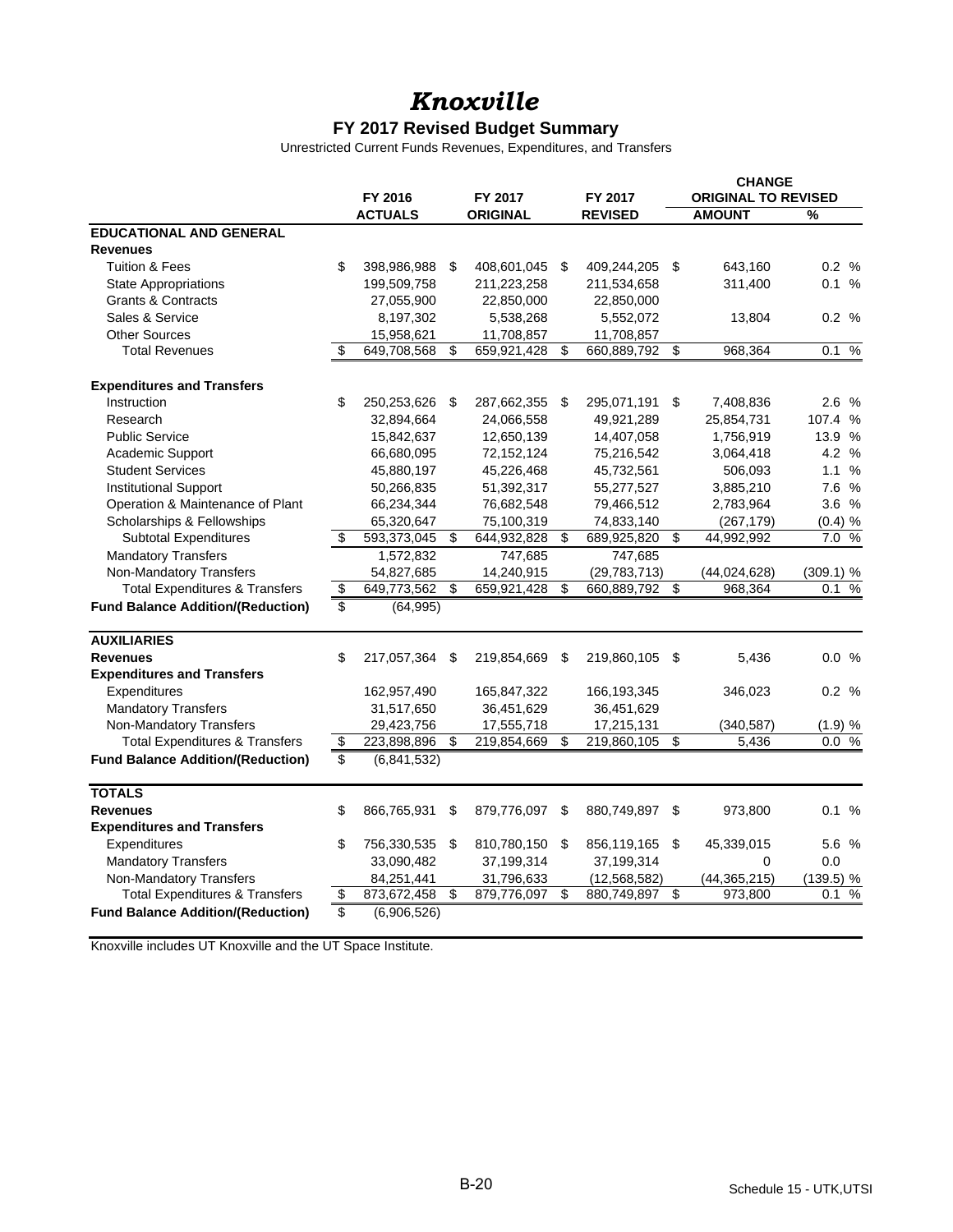### *Martin*

### **FY 2017 Revised Budget Summary**

|                                           |                          |                |    |                 |         |                |     | <b>CHANGE</b>              |                |  |
|-------------------------------------------|--------------------------|----------------|----|-----------------|---------|----------------|-----|----------------------------|----------------|--|
|                                           | FY 2016                  |                |    | FY 2017         | FY 2017 |                |     | <b>ORIGINAL TO REVISED</b> |                |  |
|                                           |                          | <b>ACTUALS</b> |    | <b>ORIGINAL</b> |         | <b>REVISED</b> |     | <b>AMOUNT</b>              | %              |  |
| <b>EDUCATIONAL AND GENERAL</b>            |                          |                |    |                 |         |                |     |                            |                |  |
| <b>Revenues</b>                           |                          |                |    |                 |         |                |     |                            |                |  |
| <b>Tuition &amp; Fees</b>                 | \$                       | 57, 161, 574   | \$ | 61,178,912 \$   |         | 58,070,412 \$  |     | (3, 108, 500)              | (5.1) %        |  |
| <b>State Appropriations</b>               |                          | 28,673,797     |    | 31,478,597      |         | 31,515,097     |     | 36,500                     | 0.1%           |  |
| <b>Grants &amp; Contracts</b>             |                          | 179,963        |    | 158,000         |         | 158,000        |     |                            |                |  |
| Sales & Service                           |                          | 3,989,940      |    | 3,427,102       |         | 3,452,897      |     | 25,795                     | 0.8%           |  |
| <b>Other Sources</b>                      |                          | 675,460        |    | 638,000         |         | 638,000        |     |                            |                |  |
| <b>Total Revenues</b>                     | \$                       | 90,680,734     | \$ | 96,880,611      | \$      | 93,834,406     | \$  | (3,046,205)                | (3.1) %        |  |
| <b>Expenditures and Transfers</b>         |                          |                |    |                 |         |                |     |                            |                |  |
| Instruction                               | \$                       | 39,839,902     | \$ | 43, 155, 226    | -\$     | 46,438,949     | \$  | 3,283,723                  | 7.6 %          |  |
| Research                                  |                          | 425,602        |    | 311,385         |         | 322,288        |     | 10,903                     | 3.5%           |  |
| <b>Public Service</b>                     |                          | 593,639        |    | 575,828         |         | 610,231        |     | 34,403                     | 6.0 %          |  |
| Academic Support                          |                          | 9,264,107      |    | 11,416,305      |         | 12,348,200     |     | 931,895                    | 8.2 %          |  |
| <b>Student Services</b>                   |                          | 11,897,313     |    | 12,418,501      |         | 13,326,609     |     | 908,108                    | 7.3%           |  |
| <b>Institutional Support</b>              |                          | 6,056,311      |    | 6,630,482       |         | 6,616,303      |     | (14, 179)                  | (0.2) %        |  |
| Operation & Maintenance of Plant          |                          | 10,542,069     |    | 11,794,323      |         | 11,470,596     |     | (323, 727)                 | (2.7) %        |  |
| Scholarships & Fellowships                |                          | 8,864,620      |    | 9,301,864       |         | 9,073,692      |     | (228, 172)                 | (2.5) %        |  |
| <b>Subtotal Expenditures</b>              | \$                       | 87,483,563     | \$ | 95,603,914      | \$      | 100,206,868    | \$  | 4,602,954                  | 4.8 %          |  |
| <b>Mandatory Transfers</b>                |                          | 477,031        |    | 626,148         |         | 626,148        |     |                            |                |  |
| Non-Mandatory Transfers                   |                          | 2,063,074      |    | 650,549         |         | (6,998,610)    |     | (7,649,159)                | $(1, 175.8)$ % |  |
| <b>Total Expenditures &amp; Transfers</b> | $\overline{\mathcal{E}}$ | 90,023,668     | \$ | 96,880,611      | \$      | 93,834,406     | \$  | (3,046,205)                | (3.1) %        |  |
| <b>Fund Balance Addition/(Reduction)</b>  | \$                       | 657,066        |    |                 |         |                |     |                            |                |  |
| <b>AUXILIARIES</b>                        |                          |                |    |                 |         |                |     |                            |                |  |
| <b>Revenues</b>                           | \$                       | 9,662,434      | \$ | 10,192,740      | -\$     | 10,192,740     |     |                            |                |  |
| <b>Expenditures and Transfers</b>         |                          |                |    |                 |         |                |     |                            |                |  |
| Expenditures                              |                          | 6,097,689      |    | 7,129,369       |         | 7,129,369      |     |                            |                |  |
| <b>Mandatory Transfers</b>                |                          | 2,693,132      |    | 2,041,717       |         | 2,041,717      |     |                            |                |  |
| Non-Mandatory Transfers                   |                          | 823,242        |    | 1,021,654       |         | 1,021,654      |     |                            |                |  |
| <b>Total Expenditures &amp; Transfers</b> | \$                       | 9,614,063      | \$ | 10,192,740      | s)      | 10,192,740     |     |                            |                |  |
| <b>Fund Balance Addition/(Reduction)</b>  | \$                       | 48,371         |    |                 |         |                |     |                            |                |  |
| <b>TOTALS</b>                             |                          |                |    |                 |         |                |     |                            |                |  |
| <b>Revenues</b>                           | \$                       | 100,343,167    | \$ | 107,073,351     | \$      | 104,027,146    | \$  | (3,046,205)                | (2.8) %        |  |
| <b>Expenditures and Transfers</b>         |                          |                |    |                 |         |                |     |                            |                |  |
| Expenditures                              | \$                       | 93,581,252     | \$ | 102,733,283     | \$      | 107,336,237    | -\$ | 4,602,954                  | 4.5 %          |  |
| <b>Mandatory Transfers</b>                |                          | 3,170,163      |    | 2,667,865       |         | 2,667,865      |     |                            |                |  |
| Non-Mandatory Transfers                   |                          | 2,886,316      |    | 1,672,203       |         | (5,976,956)    |     | (7,649,159)                | (457.4) %      |  |
| <b>Total Expenditures &amp; Transfers</b> | \$                       | 99,637,731     | \$ | 107,073,351     | \$      | 104,027,146    | \$  | (3,046,205)                | (2.8)%         |  |
| <b>Fund Balance Addition/(Reduction)</b>  | \$                       | 705,437        |    |                 |         |                |     |                            |                |  |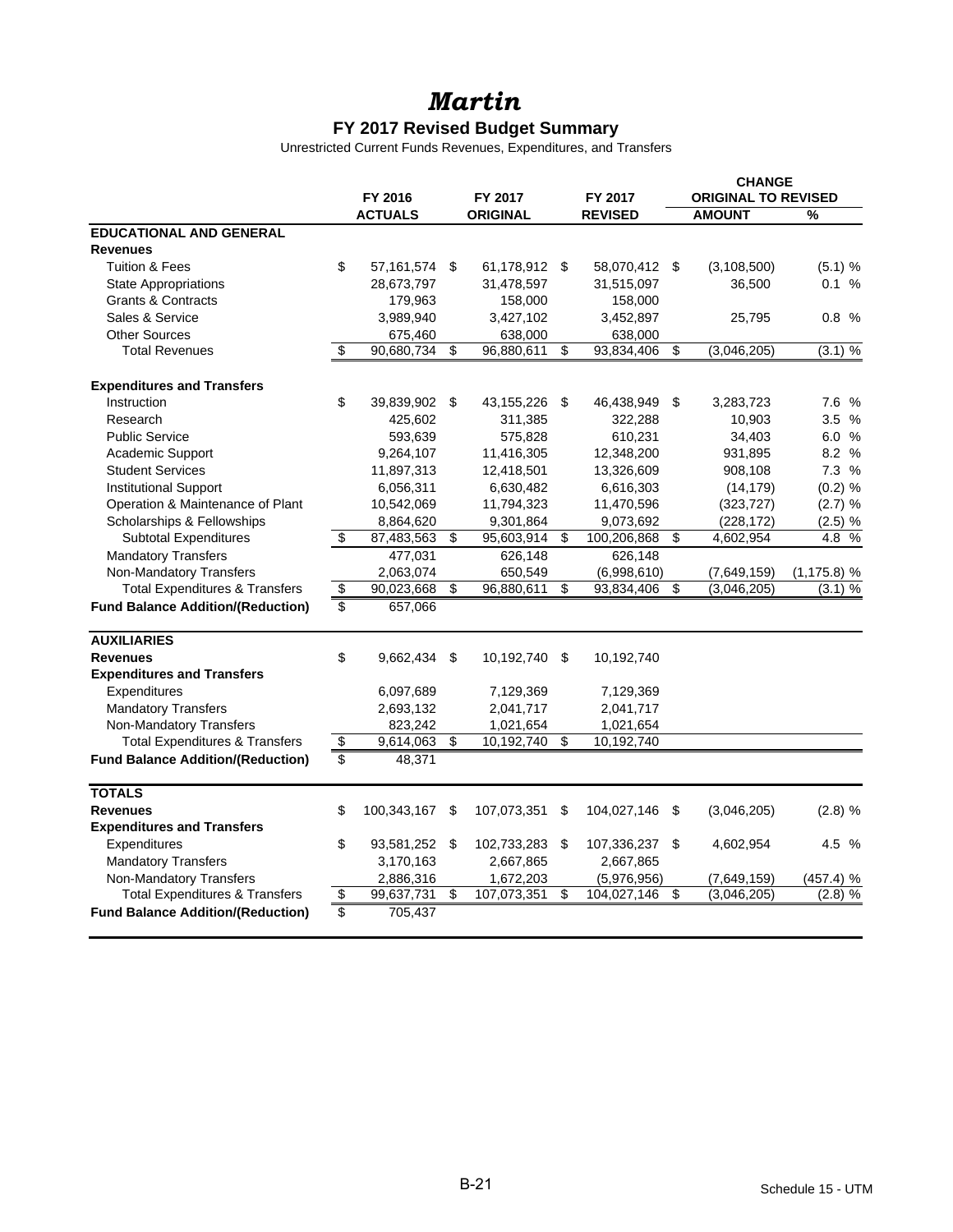# *Health Science Center*

#### **FY 2017 Revised Budget Summary**

|                                           |         |                |    |                 |                 |                |    | <b>CHANGE</b>              |             |  |  |
|-------------------------------------------|---------|----------------|----|-----------------|-----------------|----------------|----|----------------------------|-------------|--|--|
|                                           | FY 2016 |                |    | FY 2017         | FY 2017         |                |    | <b>ORIGINAL TO REVISED</b> |             |  |  |
|                                           |         | <b>ACTUALS</b> |    | <b>ORIGINAL</b> |                 | <b>REVISED</b> |    | <b>AMOUNT</b>              | %           |  |  |
| <b>EDUCATIONAL AND GENERAL</b>            |         |                |    |                 |                 |                |    |                            |             |  |  |
| <b>Revenues</b>                           |         |                |    |                 |                 |                |    |                            |             |  |  |
| <b>Tuition &amp; Fees</b>                 | \$      | 83,206,372     | \$ | 84,640,459      | \$              | 84,647,477 \$  |    | 7,018                      | 0.0%        |  |  |
| <b>State Appropriations</b>               |         | 135,670,521    |    | 140,995,421     |                 | 141,082,121    |    | 86,700                     | 0.1%        |  |  |
| <b>Grants &amp; Contracts</b>             |         | 14,815,367     |    | 16,865,745      |                 | 17,222,998     |    | 357,253                    | 2.1%        |  |  |
| Sales & Service                           |         | 21,407,136     |    | 20,204,135      |                 | 20,972,105     |    | 767,970                    | 3.8 %       |  |  |
| <b>Other Sources</b>                      |         | 3,013,548      |    | 2,998,238       |                 | 3,017,585      |    | 19,347                     | 0.6%        |  |  |
| <b>Total Revenues</b>                     | \$      | 258,112,945    | \$ | 265,703,998     | \$              | 266,942,286    | \$ | 1,238,288                  | 0.5%        |  |  |
| <b>Expenditures and Transfers</b>         |         |                |    |                 |                 |                |    |                            |             |  |  |
| Instruction                               | \$      | 127,999,468    | \$ | 138,570,757     | \$              | 142,274,638    | \$ | 3,703,881                  | 2.7%        |  |  |
| Research                                  |         | 9,294,992      |    | 7,653,398       |                 | 9,783,165      |    | 2,129,767                  | 27.8 %      |  |  |
| <b>Public Service</b>                     |         | 38,070         |    | 70,276          |                 | 71,326         |    | 1,050                      | 1.5 %       |  |  |
| <b>Academic Support</b>                   |         | 45,872,330     |    | 42,655,010      |                 | 53,732,774     |    | 11,077,764                 | 26.0 %      |  |  |
| <b>Student Services</b>                   |         | 6,447,170      |    | 6,244,485       |                 | 6,949,821      |    | 705,336                    | 11.3 %      |  |  |
| <b>Institutional Support</b>              |         | 25,720,450     |    | 23,817,362      |                 | 26,840,119     |    | 3,022,757                  | 12.7 %      |  |  |
| Operation & Maintenance of Plant          |         | 33,100,453     |    | 27,052,230      |                 | 27,147,984     |    | 95,754                     | 0.4%        |  |  |
| Scholarships & Fellowships                |         | 10,173,506     |    | 8,923,087       |                 | 8,923,087      |    |                            |             |  |  |
| <b>Subtotal Expenditures</b>              | \$      | 258,646,439    | \$ | 254,986,605     | \$              | 275,722,914    | \$ | 20,736,309                 | 8.1 %       |  |  |
| <b>Mandatory Transfers</b>                |         | 6,056,103      |    | 6,206,893       |                 | 6,206,893      |    |                            |             |  |  |
| Non-Mandatory Transfers                   |         | 33,722,374     |    | 4,510,500       |                 | (14,091,021)   |    | (18,601,521)               | $(412.4)$ % |  |  |
| <b>Total Expenditures &amp; Transfers</b> | \$      | 298,424,916    | \$ | 265,703,998     | \$              | 267,838,786    | \$ | 2,134,788                  | 0.8%        |  |  |
| <b>Fund Balance Addition/(Reduction)</b>  | \$      | (40, 311, 972) |    |                 | \$              | (896, 500)     |    |                            |             |  |  |
| <b>AUXILIARIES</b>                        |         |                |    |                 |                 |                |    |                            |             |  |  |
| <b>Revenues</b>                           | \$      | 1,397,896      | \$ | 1,731,222       | \$              | 1,739,644      | \$ | 8,422                      | 0.5%        |  |  |
| <b>Expenditures and Transfers</b>         |         |                |    |                 |                 |                |    |                            |             |  |  |
| Expenditures                              |         | 1,150,564      |    | 1,360,722       |                 | 1,550,144      |    | 189,422                    | 13.9 %      |  |  |
| <b>Mandatory Transfers</b>                |         | 368,830        |    | 370,500         |                 | 370,500        |    |                            |             |  |  |
| Non-Mandatory Transfers                   |         | (283,790)      |    |                 |                 | (20,000)       |    | (20,000)                   | $(100.0)$ % |  |  |
| <b>Total Expenditures &amp; Transfers</b> | \$      | 1,235,604      | \$ | 1,731,222       | $\overline{\$}$ | 1,900,644      | \$ | 169,422                    | 9.8%        |  |  |
| <b>Fund Balance Addition/(Reduction)</b>  | \$      | 162,292        |    |                 | \$              | (161,000)      |    |                            |             |  |  |
| <b>TOTALS</b>                             |         |                |    |                 |                 |                |    |                            |             |  |  |
| <b>Revenues</b>                           | \$      | 259,510,840    | \$ | 267,435,220     | \$              | 268,681,930    | \$ | 1,246,710                  | 0.5%        |  |  |
| <b>Expenditures and Transfers</b>         |         |                |    |                 |                 |                |    |                            |             |  |  |
| Expenditures                              | \$      | 259,797,003    | \$ | 256,347,327     | \$              | 277,273,058    | \$ | 20,925,731                 | 8.2 %       |  |  |
| <b>Mandatory Transfers</b>                |         | 6,424,933      |    | 6,577,393       |                 | 6,577,393      |    |                            |             |  |  |
| Non-Mandatory Transfers                   |         | 33,438,584     |    | 4,510,500       |                 | (14, 111, 021) |    | (18,621,521)               | $(412.8)$ % |  |  |
| <b>Total Expenditures &amp; Transfers</b> | \$      | 299,660,520    | \$ | 267,435,220     | \$              | 269,739,430    | \$ | 2,304,210                  | 0.9%        |  |  |
| <b>Fund Balance Addition/(Reduction)</b>  | \$      | (40, 149, 680) |    |                 | \$              | (1,057,500)    |    |                            |             |  |  |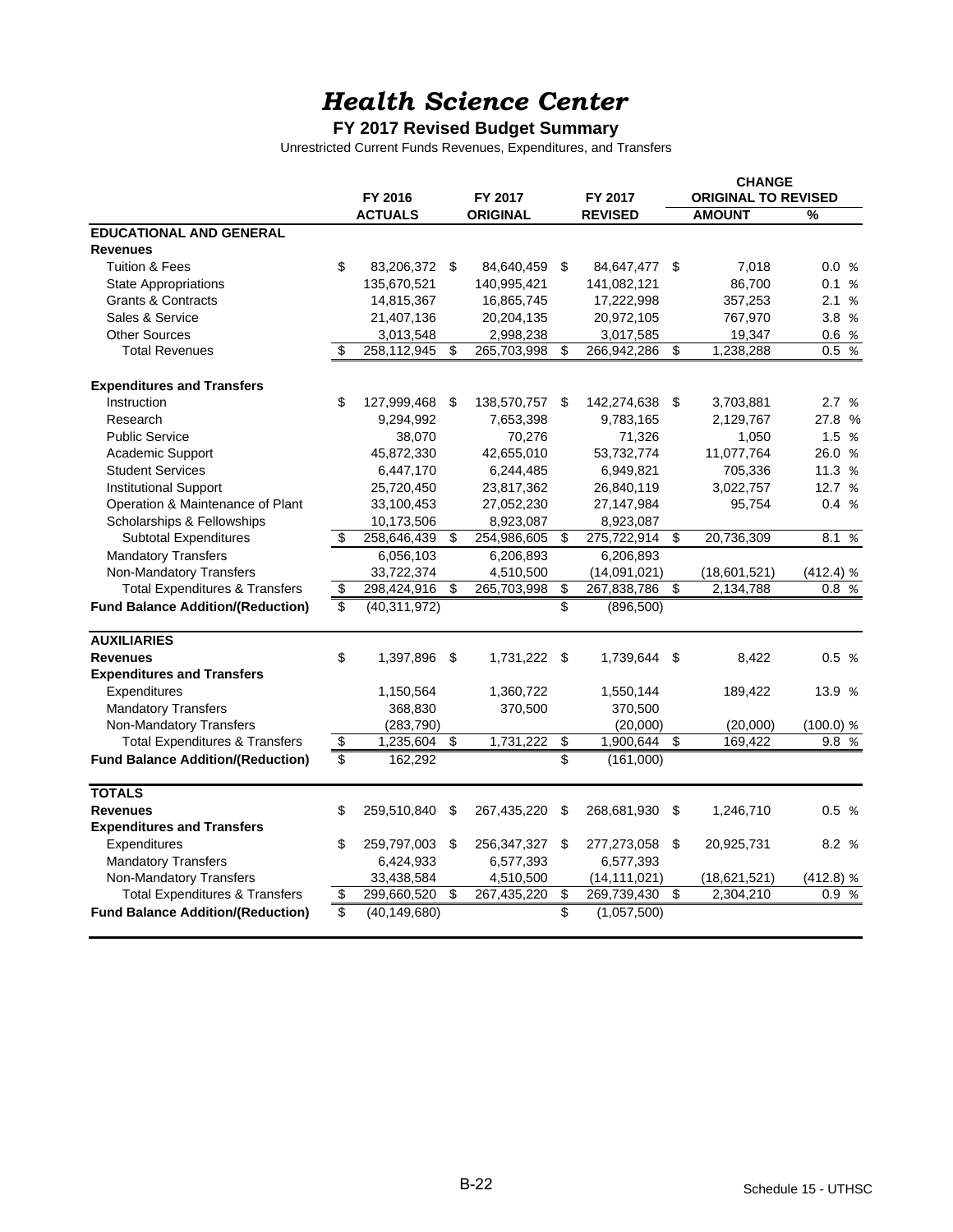# *Institute of Agriculture*

#### **FY 2017 Revised Budget Summary**

|                                           |         |                  |    |                 |     |                |     | <b>CHANGE</b>              |             |  |  |
|-------------------------------------------|---------|------------------|----|-----------------|-----|----------------|-----|----------------------------|-------------|--|--|
|                                           | FY 2016 |                  |    | FY 2017         |     | FY 2017        |     | <b>ORIGINAL TO REVISED</b> |             |  |  |
|                                           |         | <b>ACTUALS</b>   |    | <b>ORIGINAL</b> |     | <b>REVISED</b> |     | <b>AMOUNT</b>              | ℅           |  |  |
| <b>EDUCATIONAL AND GENERAL</b>            |         |                  |    |                 |     |                |     |                            |             |  |  |
| <b>Revenues</b>                           |         |                  |    |                 |     |                |     |                            |             |  |  |
| <b>Tuition &amp; Fees</b>                 | \$      | 11,935,882       | \$ | 12,385,308      | \$  | 12,127,614     | -\$ | (257, 694)                 | (2.1) %     |  |  |
| <b>State Appropriations</b>               |         | 76,809,564       |    | 80,032,064      |     | 80,150,264     |     | 118,200                    | 0.1 %       |  |  |
| <b>Grants &amp; Contracts</b>             |         | 4,838,208        |    | 4,018,071       |     | 4,018,071      |     |                            |             |  |  |
| Sales & Service                           |         | 23,662,671       |    | 23,574,553      |     | 24,386,404     |     | 811,851                    | 3.4%        |  |  |
| <b>Other Sources</b>                      |         | 15,009,674       |    | 16,328,486      |     | 16,328,486     |     |                            |             |  |  |
| <b>Total Revenues</b>                     | \$      | 132,255,999      | \$ | 136,338,482     | \$. | 137,010,839    | \$  | 672,357                    | 0.5 %       |  |  |
| <b>Expenditures and Transfers</b>         |         |                  |    |                 |     |                |     |                            |             |  |  |
| Instruction                               | \$      | 29,618,289       | \$ | 34,966,411      | \$  | 37,004,707     | \$. | 2,038,296                  | 5.8 %       |  |  |
| Research                                  |         | 39,183,760       |    | 39,171,799      |     | 46,798,049     |     | 7,626,250                  | 19.5 %      |  |  |
| <b>Public Service</b>                     |         | 42,037,477       |    | 47,393,012      |     | 54,261,913     |     | 6,868,901                  | 14.5 %      |  |  |
| <b>Academic Support</b>                   |         | 8,840,695        |    | 7,916,520       |     | 8,571,385      |     | 654,865                    | 8.3 %       |  |  |
| <b>Student Services</b>                   |         |                  |    |                 |     |                |     |                            |             |  |  |
| <b>Institutional Support</b>              |         | 2,537,064        |    | 2,599,599       |     | 2,614,432      |     | 14,833                     | 0.6%        |  |  |
| Operation & Maintenance of Plant          |         | 3,315,108        |    | 3,238,095       |     | 3,210,371      |     | (27, 724)                  | $(0.9)$ %   |  |  |
| Scholarships & Fellowships                |         | 25,508           |    | 39,455          |     | 39,455         |     |                            |             |  |  |
| Subtotal Expenditures                     | \$      | 125,557,902      | \$ | 135,324,891     | \$  | 152,500,312    | \$  | 17,175,421                 | 12.7 %      |  |  |
| <b>Mandatory Transfers</b>                |         | 437,334          |    |                 |     |                |     |                            |             |  |  |
| Non-Mandatory Transfers                   |         | 11,500,590       |    | 1,644,200       |     | (8,437,914)    |     | (10,082,114)               | $(613.2)$ % |  |  |
| <b>Total Expenditures &amp; Transfers</b> | \$      | 137,495,826      | \$ | 136,969,091     | \$  | 144,062,398    | \$  | 7,093,307                  | 5.2%        |  |  |
| <b>Fund Balance Addition/(Reduction)</b>  | \$      | $(5,239,827)$ \$ |    | $(630, 609)$ \$ |     | (7,051,559)    |     |                            |             |  |  |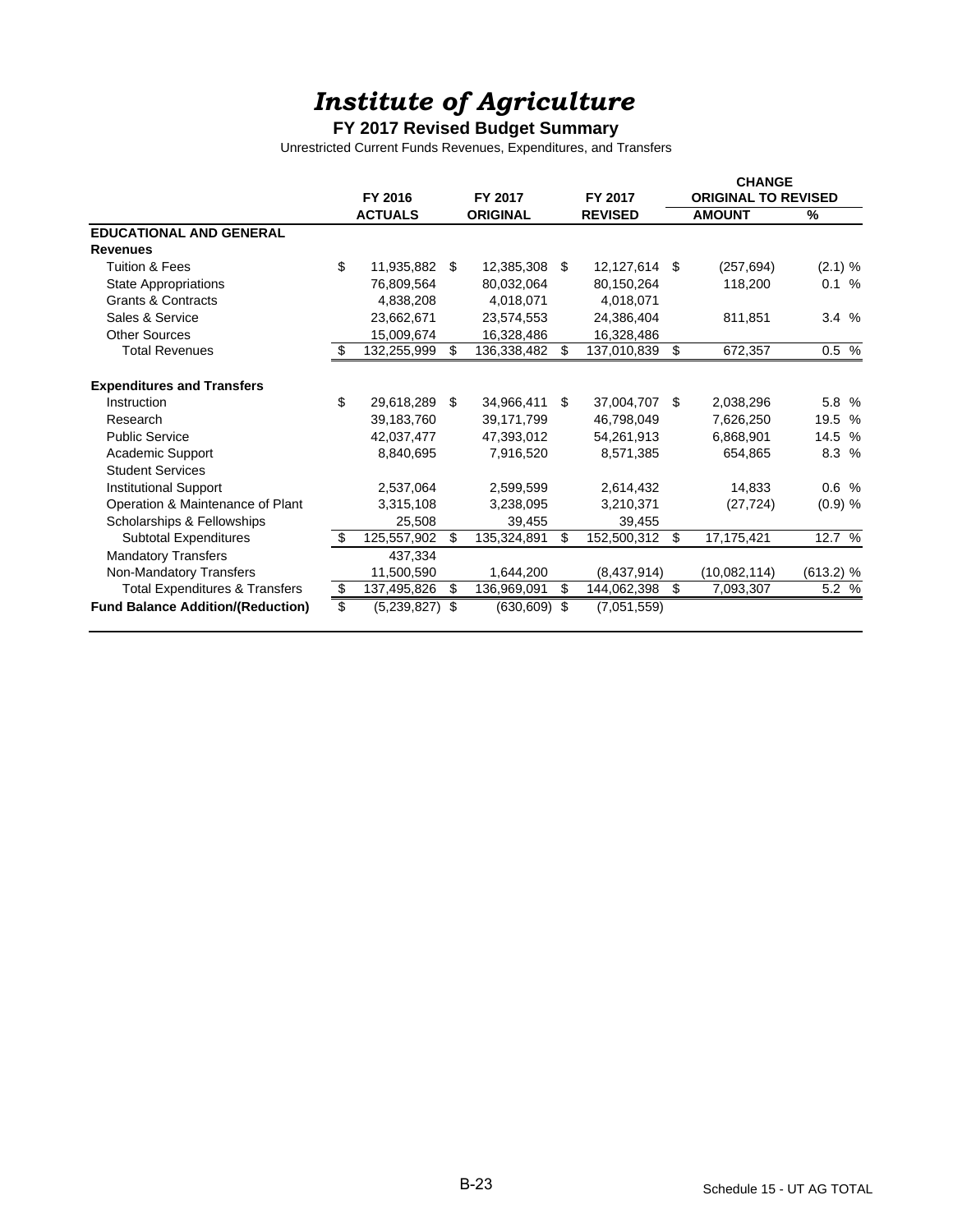# *Institute for Public Service*

### **FY 2017 Revised Budget Summary**

|                                           |         |                |    |                 |         |                |                            | <b>CHANGE</b> |         |   |  |
|-------------------------------------------|---------|----------------|----|-----------------|---------|----------------|----------------------------|---------------|---------|---|--|
|                                           | FY 2016 |                |    | FY 2017         | FY 2017 |                | <b>ORIGINAL TO REVISED</b> |               |         |   |  |
|                                           |         | <b>ACTUALS</b> |    | <b>ORIGINAL</b> |         | <b>REVISED</b> |                            | <b>AMOUNT</b> | ℅       |   |  |
| <b>EDUCATIONAL AND GENERAL</b>            |         |                |    |                 |         |                |                            |               |         |   |  |
| <b>Revenues</b>                           |         |                |    |                 |         |                |                            |               |         |   |  |
| <b>Tuition &amp; Fees</b>                 |         |                |    |                 |         |                |                            |               |         |   |  |
| <b>State Appropriations</b>               | \$      | 10,342,187     | \$ | 11,033,687      | -\$     | 11,042,187     | \$                         | 8,500         | 0.1%    |   |  |
| Grants & Contracts                        |         | 297,891        |    | 184,042         |         | 547,695        |                            | 363,653       | 197.6 % |   |  |
| Sales & Service                           |         |                |    |                 |         |                |                            |               |         |   |  |
| Other Sources                             |         | 7,802,091      |    | 7,598,916       |         | 7,624,501      |                            | 25,585        | 0.3 %   |   |  |
| <b>Total Revenues</b>                     | \$      | 18,442,170     | \$ | 18,816,645      | \$      | 19,214,383     | \$                         | 397,738       | 2.1     | % |  |
| <b>Expenditures and Transfers</b>         |         |                |    |                 |         |                |                            |               |         |   |  |
| Instruction                               |         |                |    |                 |         |                |                            |               |         |   |  |
| Research                                  |         |                |    |                 |         |                |                            |               |         |   |  |
| <b>Public Service</b>                     | \$      | 14,864,466     | \$ | 17,242,519 \$   |         | 17,610,274 \$  |                            | 367,755       | 2.1%    |   |  |
| Academic Support                          |         | 248,103        |    | 267.153         |         | 271,933        |                            | 4,780         | 1.8%    |   |  |
| <b>Student Services</b>                   |         |                |    |                 |         |                |                            |               |         |   |  |
| <b>Institutional Support</b>              |         | 807,979        |    | 935,651         |         | 936,466        |                            | 815           | 0.1%    |   |  |
| Operation & Maintenance of Plant          |         |                |    |                 |         |                |                            |               |         |   |  |
| Scholarships & Fellowships                |         |                |    |                 |         |                |                            |               |         |   |  |
| <b>Subtotal Expenditures</b>              | \$      | 15,920,548     | \$ | 18,445,323      | \$      | 18,818,673     | \$                         | 373,350       | 2.0 %   |   |  |
| <b>Mandatory Transfers</b>                |         |                |    |                 |         |                |                            |               |         |   |  |
| Non-Mandatory Transfers                   |         | 2,308,955      |    | 580,507         |         | 613,507        |                            | 33,000        | 5.7 %   |   |  |
| <b>Total Expenditures &amp; Transfers</b> | \$      | 18,229,503     | \$ | 19,025,830      | \$      | 19,432,180     | \$                         | 406,350       | 2.1     | % |  |
| <b>Fund Balance Addition/(Reduction)</b>  | \$      | 212,667        | \$ | $(209, 185)$ \$ |         | (217, 797)     |                            |               |         |   |  |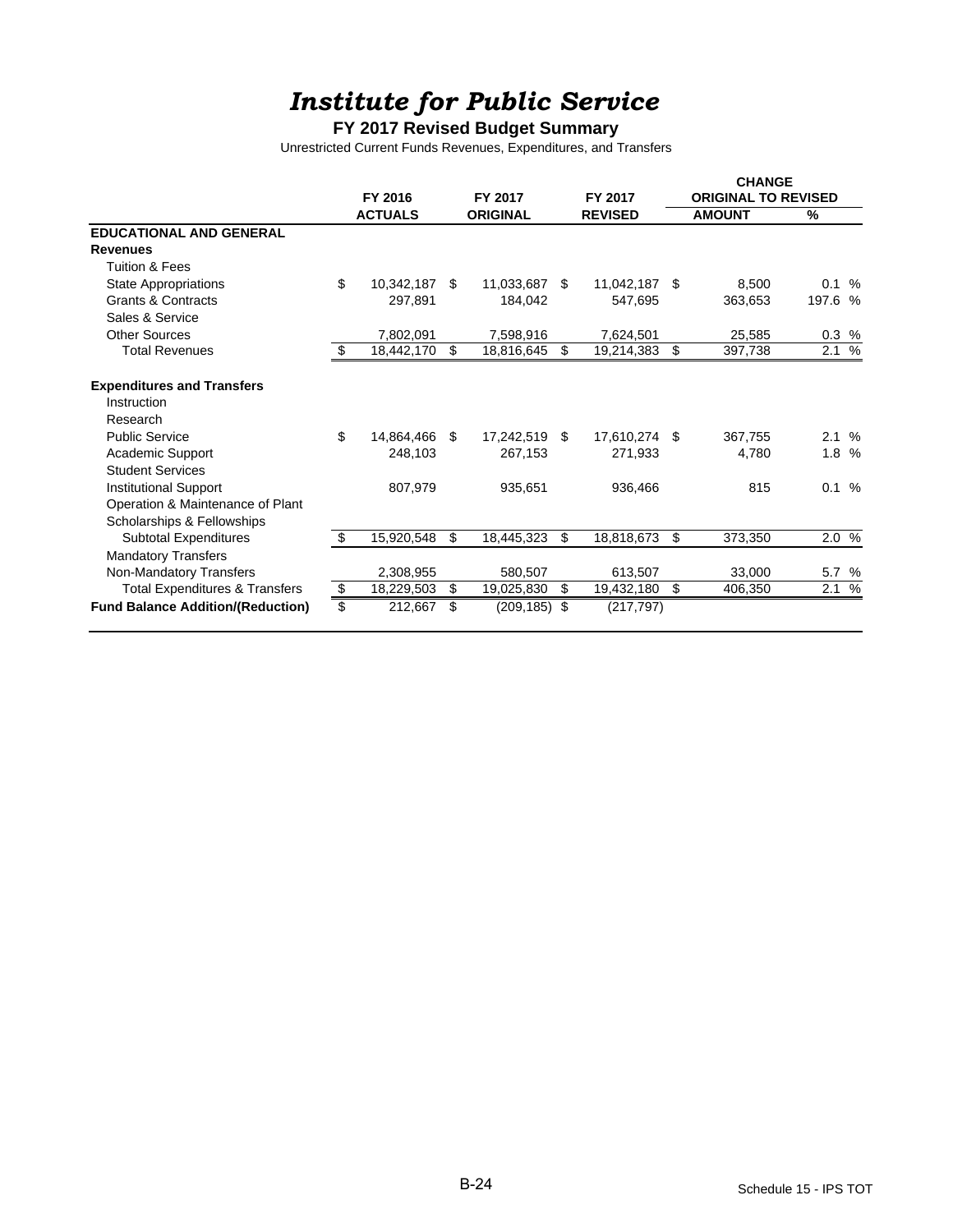# *System Administration*

#### **FY 2017 Revised Budget Summary**

|                                           |                           |                |    |                            |     |                           |      | <b>CHANGE</b>                               |           |  |  |
|-------------------------------------------|---------------------------|----------------|----|----------------------------|-----|---------------------------|------|---------------------------------------------|-----------|--|--|
|                                           | FY 2016<br><b>ACTUALS</b> |                |    | FY 2017<br><b>ORIGINAL</b> |     | FY 2017<br><b>REVISED</b> |      | <b>ORIGINAL TO REVISED</b><br><b>AMOUNT</b> | ℅         |  |  |
| <b>EDUCATIONAL AND GENERAL</b>            |                           |                |    |                            |     |                           |      |                                             |           |  |  |
| <b>Revenues</b>                           |                           |                |    |                            |     |                           |      |                                             |           |  |  |
| Tuition & Fees                            |                           |                |    |                            |     |                           |      |                                             |           |  |  |
| State Appropriations                      | \$                        | 4,995,217      | \$ | 5,263,217                  | -S  | 5,531,417 \$              |      | 268,200                                     | 5.1 %     |  |  |
| <b>Grants &amp; Contracts</b>             |                           |                |    |                            |     |                           |      |                                             |           |  |  |
|                                           |                           |                |    |                            |     |                           |      |                                             |           |  |  |
| Sales & Service                           |                           |                |    |                            |     |                           |      |                                             |           |  |  |
| Other Sources                             |                           | 20,484,325     |    | 17,666,635                 |     | 17,397,056                |      | (269, 579)                                  | (1.5) %   |  |  |
| <b>Total Revenues</b>                     | \$                        | 25,479,542     | \$ | 22,929,852                 | \$  | 22,928,473                | \$   | (1,379)                                     | 0.0 %     |  |  |
| <b>Expenditures and Transfers</b>         |                           |                |    |                            |     |                           |      |                                             |           |  |  |
| Instruction                               |                           |                |    |                            |     |                           |      |                                             |           |  |  |
| Research                                  | \$                        | 81,639         | \$ | 250,000                    | \$  | 250,000                   |      |                                             |           |  |  |
| <b>Public Service</b>                     |                           |                |    |                            |     |                           |      |                                             |           |  |  |
| Academic Support                          |                           |                |    |                            |     |                           |      |                                             |           |  |  |
| <b>Student Services</b>                   |                           |                |    |                            |     |                           |      |                                             |           |  |  |
| <b>Institutional Support</b>              |                           | 47,962,864     | \$ | 49,967,394                 | -\$ | 49.889.288 \$             |      | (78, 106)                                   | (0.2) %   |  |  |
| Operation & Maintenance of Plant          |                           |                |    |                            |     |                           |      |                                             |           |  |  |
| Scholarships & Fellowships                |                           |                |    |                            |     |                           |      |                                             |           |  |  |
| Subtotal Expenditures                     | \$                        | 48,044,503     | \$ | 50,217,394                 | \$  | 50,139,288                | \$   | (78, 106)                                   | $(0.2)$ % |  |  |
| <b>Mandatory Transfers</b>                |                           | 105,566        |    | 135,000                    |     | 110,000                   |      | (25,000)                                    | (18.5) %  |  |  |
| Non-Mandatory Transfers                   |                           | (19, 975, 063) |    | (27, 422, 542)             |     | (26, 527, 630)            |      | 894,912                                     | 3.3%      |  |  |
| <b>Total Expenditures &amp; Transfers</b> | \$                        | 28,175,006     | \$ | 22,929,852                 | \$  | 23,721,658                | - \$ | 791,806                                     | 3.5 %     |  |  |
| <b>Fund Balance Addition/(Reduction)</b>  | \$                        | (2,695,464)    |    |                            | \$  | (793, 185)                |      |                                             |           |  |  |